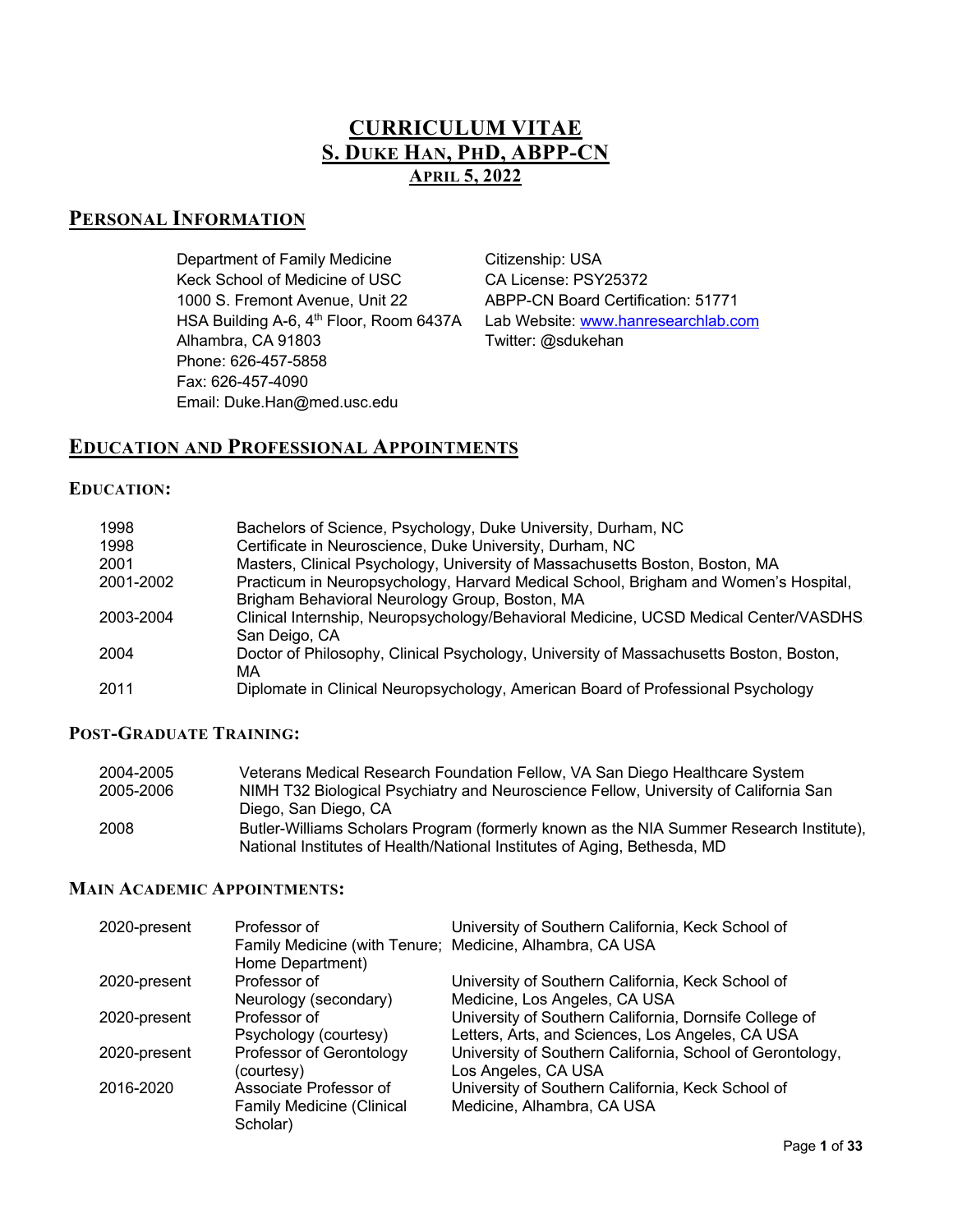| 2016-2020 | Associate Professor of<br>Neurology (secondary)                       | University of Southern California, Keck School of<br>Medicine, Los Angeles, CA USA                         |
|-----------|-----------------------------------------------------------------------|------------------------------------------------------------------------------------------------------------|
| 2016-2020 | Associate Professor of<br>Psychology (courtesy)                       | University of Southern California, Dornsife College of<br>Letters, Arts, and Sciences, Los Angeles, CA USA |
| 2016-2020 | Associate Professor of<br>Gerontology (courtesy)                      | University of Southern California, School of Gerontology,<br>Los Angeles, CA USA                           |
| 2014-2015 | <b>Conjoint Associate Professor</b><br>of Neurological Sciences       | Rush Alzheimer's Disease Center, Rush University Medical<br>Center, Chicago, IL USA                        |
| 2014-2015 | Associate Professor of<br><b>Behavioral Sciences (with</b><br>Tenure) | Rush Alzheimer's Disease Center, Rush University Medical<br>Center, Chicago, IL USA                        |
| 2012-2014 | <b>Conjoint Assistant Professor</b><br>of Neurological Sciences       | Rush Alzheimer's Disease Center, Rush University Medical<br>Center, Chicago, IL USA                        |
| 2012-2014 | Assistant Professor of<br><b>Behavioral Sciences</b>                  | Rush Alzheimer's Disease Center, Rush University Medical<br>Center, Chicago, IL USA                        |
| 2009-2012 | Assistant Professor of<br><b>Behavioral Sciences</b>                  | Rush University Medical Center, Chicago, IL, USA                                                           |
| 2007-2009 | Clinical Assistant Professor<br>of Neurology                          | Loyola University Medical Center, Maywood, IL USA                                                          |
| 2006-2009 | Assistant Professor of<br>Clinical Psychology                         | Loyola University Chicago, Chicago, IL, USA                                                                |

### **ADJUNCT ACADEMIC APPOINTMENTS:**

| 2021-present | Adjunct Professor of                | Rush Alzheimer's Disease Center, Rush University       |
|--------------|-------------------------------------|--------------------------------------------------------|
|              | Psychiatry and Behavioral           | Medical Center, Chicago, IL USA                        |
|              | <b>Sciences</b>                     |                                                        |
| 2016-2019    | <b>Visiting Associate Professor</b> | Rush Alzheimer's Disease Center, Rush University       |
|              | of Neurological Sciences            | Medical Center, Chicago, IL USA                        |
| 2016-2021    | <b>Visiting Associate Professor</b> | Rush Alzheimer's Disease Center, Rush University       |
|              | of Psychiatry and Behavioral        | Medical Center, Chicago, IL USA                        |
|              | <b>Sciences</b>                     |                                                        |
| 2015         | Visiting Professor in Elder         | Weill Cornell Medical College, Cornell University, New |
|              | Abuse                               | York, NY USA                                           |
|              |                                     |                                                        |

### **ADMINISTRATIVE APPOINTMENTS:**

| 2020-present | Chair, Appointments,<br>Promotions, and Tenure<br>Committee                                       | Department of Family Medicine, USC Keck School of<br>Medicine, Los Angeles, CA, United States                                        |
|--------------|---------------------------------------------------------------------------------------------------|--------------------------------------------------------------------------------------------------------------------------------------|
| 2019-present | Department Representative,<br>Faculty Appointments,<br>Promotion, and Tenure<br>Committee (FAPTC) | USC Keck School of Medicine, Los Angeles, CA United<br><b>States</b>                                                                 |
| 2016-present | Director, Neuropsychology<br>Division                                                             | Department of Family Medicine, USC Keck School of<br>Medicine, Los Angeles, CA, United States                                        |
| 2015         | Co-Assistant Director of                                                                          | Mental Health Care Group, VA Long Beach Healthcare                                                                                   |
| 2012-2015    | <b>Clinical Psychology Training</b><br>Director of Neuropsychology<br>Clinics & Training          | System, Long Beach, CA, United States<br>Mental Health Care Group, VA Long Beach Healthcare<br>System, Long Beach, CA, United States |

# **LICENSURE AND CERTIFICATIONS**

## **LICENSURE:**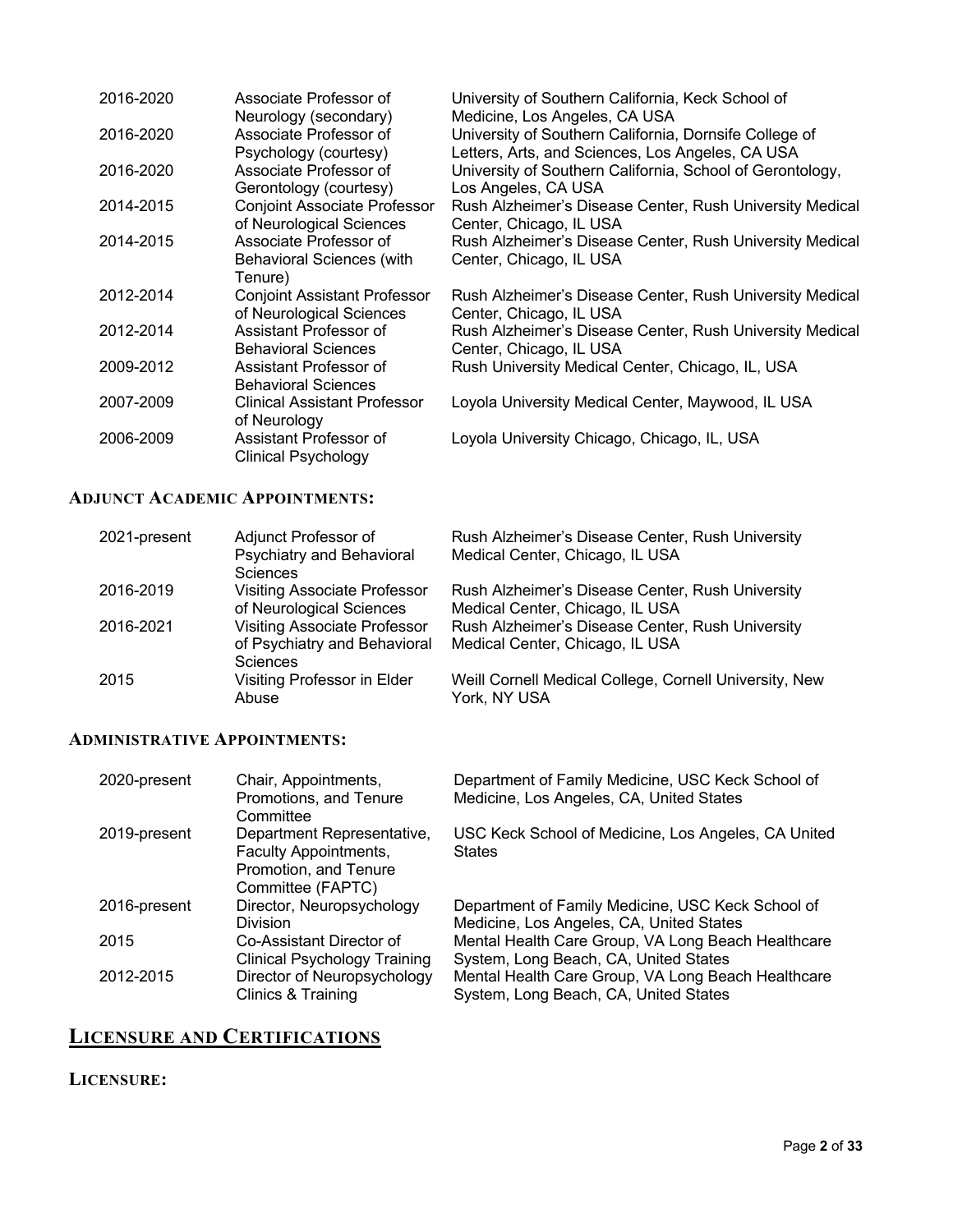| 2012-present | PSY25372, California, Active  |
|--------------|-------------------------------|
| 2007-2013    | 71.007085, Illinois, Inactive |

### **BOARD CERTIFICATION:**

2011-present American Board of Professional Psychology in Clinical Neuropsychology (ABPP-CN), Active

# **HONORS, AWARDS, AND ACHIEVEMENTS**

| 2022         | Nationally ranked #3 in NIH       | Blue Ridge Institute for Medical Research                               |
|--------------|-----------------------------------|-------------------------------------------------------------------------|
|              | funding in Family Medicine        |                                                                         |
| 2022         | Ad-hoc Chair, 3 applications      | NIH/NIA Paul B. Beeson Fellows Review Committee                         |
| 2021         | <b>Elected to Fellow Status</b>   | American Psychological Association                                      |
| 2021-present | <b>Executive Board Member</b>     | Aging Research in Criminal Justice Health (ARCH) Network                |
| 2019-2020    | Keck Healthcare Leadership        | Keck School of Medicine of USC and Keck Medicine of                     |
|              | Academy, department               | <b>USC</b>                                                              |
|              | selection                         |                                                                         |
| 2016-2021    | Oral Examiner for Board           | American Board of Clinical Neuropsychology                              |
|              | Certification                     |                                                                         |
| 2015-present | <b>Governance Committee</b>       | AARP Global Council on Brain Health                                     |
| 2019         | <b>Blue Ribbon Award for Best</b> | APA Division 40 (Society for Clinical Neuropsychology)                  |
|              | <b>Abstract at Convention</b>     |                                                                         |
| 2019         | Nominated for Science at          | APA Division 40 (Society for Clinical Neuropsychology)                  |
|              | <b>Sunset Poster Competition</b>  |                                                                         |
| 2021-2024    | <b>Formal Member</b>              | NIH/NIA Career Development for Established Investigators                |
|              |                                   | and Conference Grants Study Section (AGCD-4)                            |
| 2020-2021    | <b>Chair of Review</b>            | NIH/NIA Clinical and Translational Research of Aging (NIA-              |
|              |                                   | T) Review Committee                                                     |
|              |                                   |                                                                         |
| 2020-2021    | <b>Formal Member</b>              | NIH/NIA Clinical and Translational Research of Aging (NIA-              |
|              |                                   | T) Review Committee                                                     |
| 2019-2020    | <b>Chair of Review</b>            | NIH/NIA Neuroscience of Aging (NIA-N) Review Committee                  |
| 2019         | Moderator                         | Aging and Sociodemographic Factors Paper Session (Oral                  |
|              |                                   | Presentations), 47 <sup>th</sup> Annual Meeting of the International    |
|              |                                   | Neuropsychological Society in New York, NY.                             |
| 2018         | Ad-hoc Chair, 6 applications      | NIH/NIA Neuroscience of Aging (NIA-N) Review Meeting in                 |
|              |                                   | Denver, CO                                                              |
| 2018-2020    | <b>Formal Member</b>              | NIH/NIA Neuroscience of Aging (NIA-N) Review Committee                  |
| 2018         | Ad-hoc Chair, 5 applications      | NIH/NIA Neuroscience of Aging (NIA-N) Review Meeting in                 |
|              |                                   | Rockville, MD                                                           |
| 2018         | Selected as Moderator             | Alzheimer's Disease Paper Session (Oral Presentations),                 |
|              |                                   | 46 <sup>th</sup> Annual Meeting of the International Neuropsychological |
|              |                                   | Society in Washington, D.C.                                             |
| 2017         | Nominated for Board of            | American Academy of Clinical Neuropsychology                            |
|              | <b>Directors</b>                  |                                                                         |
| 2017         | Clinical Scholar designation      | President of the University of Southern California                      |
| 2016         | <b>Graduate Student</b>           | Wayne State University Institute of Gerontology                         |
|              | Organization Honoree              |                                                                         |
| 2015         | <b>Best Poster Finalist</b>       | Alzheimer's Imaging Consortium                                          |
| 2015         | <b>Walking Tour Selection</b>     | Alzheimer's Imaging Consortium                                          |
| 2014         | Tenure                            | <b>Rush University Medical Center</b>                                   |
| 2013         | Nominated for Member-At-          | APA Division 40 (Society for Clinical Neuropsychology)                  |
|              |                                   |                                                                         |
|              | Large                             |                                                                         |
| 2012-2017    | Paul B. Beeson Award for          | National Institutes of Aging/American Federation for Aging              |
|              | Aging Research                    | Research                                                                |
| 2012         | <b>Blue Ribbon Award for Best</b> | APA Division 40 (Society for Clinical Neuropsychology)                  |
|              | <b>Abstract at Convention</b>     |                                                                         |
| 2010         | Guest of Honor                    | Loyola University Chicago Neuroscience Banquet                          |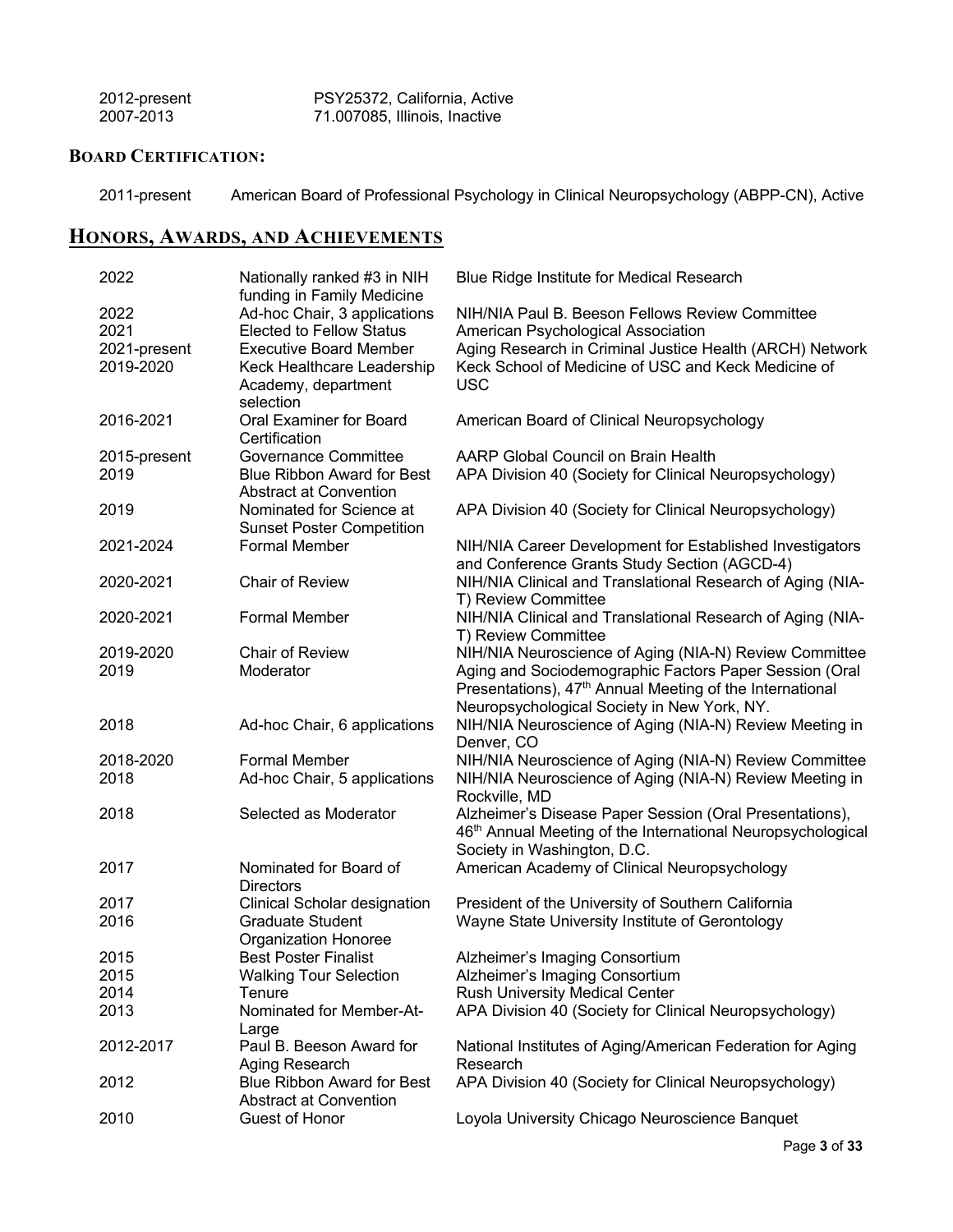| 2006      | Nelson Butters Award  | International Neuropsychological Society |
|-----------|-----------------------|------------------------------------------|
| 2003-2004 | Chief Intern, Elected | <b>UCSD Clinical Internship Class</b>    |

# **TEACHING**

# **DIDACTIC TEACHING:**

|                           | University of Southern California                 |                 |                         |
|---------------------------|---------------------------------------------------|-----------------|-------------------------|
| 2022                      | Neuroaffective Disorders of Aging (GERO415:       | 1 <sub>hr</sub> | <b>Guest Lecturer</b>   |
|                           | School of Gerontology)                            |                 |                         |
| 2022                      | Advanced Overview of Neuroscience II              | 2 hrs           | <b>Guest Lecturer</b>   |
|                           | (NEUR525: Neuroscience Graduate Program)          |                 |                         |
| 2022                      | NeuroRehabilitation Seminar Series (Division      | 1 <sub>hr</sub> | <b>Guest Lecturer</b>   |
|                           | of Biokinesiology and Physical Therapy)           |                 |                         |
| 2021                      | <b>Current Topics in Neuroimaging Informatics</b> | 1 <sub>hr</sub> | <b>Guest Lecturer</b>   |
|                           | (NIIN597: Neuroimaging Informatics Masters        |                 |                         |
|                           | Program)                                          |                 |                         |
| 2021                      | Advanced Practicum in Clinical Psychology:        | 2 hrs           | <b>Guest Lecturer</b>   |
|                           | Clinical Aging and Lifespan (PSYC695:             |                 |                         |
|                           | Psychology PhD Program)                           |                 |                         |
| 2018, 2020                | Neuroaffective Disorders of Aging (GERO415:       | 3 hrs/wk        | <b>Primary Lecturer</b> |
|                           | School of Gerontology)                            |                 |                         |
| 2019                      | Current Research in Alzheimer's Disease and       | 2 hrs           | <b>Guest Lecturer</b>   |
|                           | <b>Related Dementias</b>                          |                 |                         |
| 2017                      | Responsible Conduct of Research (INT500:          | 1 h r/wk        | Mentor                  |
|                           | Keck School of Medicine)                          |                 |                         |
| 2017                      | Practicum in Assessment (PSY585B: Clin            | 3.83 hrs/wk     | <b>Primary Lecturer</b> |
|                           | Psych PhD program)                                |                 |                         |
| 2016                      | <b>Health Promotion and Disease Prevention</b>    | 2 hrs           | <b>Guest Lecturer</b>   |
| 2013                      | Psychology of Aging                               | 2 hrs           | <b>Guest Lecturer</b>   |
|                           | VA Long Beach Healthcare System                   |                 |                         |
| 2012-2015                 | Neuropsychology Seminar                           | 1 hr/wk         | <b>Primary Lecturer</b> |
| 2013-2015                 | Neuropsychology Clinical Case Conference          | 1 hr/wk         | <b>Primary Lecturer</b> |
| 2013-2015                 | Neuropsychology Journal Club                      | 1 hr/wk         | <b>Primary Lecturer</b> |
|                           |                                                   |                 |                         |
|                           | <b>Rush University Medical Center</b>             |                 |                         |
| 2013                      | Neuroepidemiology Seminar                         | 1 <sub>hr</sub> | <b>Guest Lecturer</b>   |
| 2010-2012                 | Neurobiology                                      | 1 <sub>hr</sub> | <b>Guest Lecturer</b>   |
| 2009-2012                 | <b>Psychological Testing</b>                      | 1 <sub>hr</sub> | <b>Guest Lecturer</b>   |
| 2009-2012                 | M1 Physicianship                                  | 1 hr/wk         | <b>Section Lecturer</b> |
| 2010-2012                 | M2 Physicianship                                  | 1 hr/wk         | <b>Section Lecturer</b> |
|                           |                                                   |                 |                         |
| Loyola University Chicago |                                                   |                 |                         |
| 2007-2012                 | <b>Cognitive Psychology</b>                       | 3 hrs/wk        | <b>Primary Lecturer</b> |
| 2008-2010                 | Neuropsychological Assessment (graduate)          | 3 hrs/wk        | <b>Primary Lecturer</b> |
| 2007-2009                 | Neuropsychology (graduate)                        | 3 hrs/wk        | <b>Primary Lecturer</b> |
| 2009                      | Ethics in Clinical Psychology (graduate)          | 3 hrs/wk        | <b>Primary Lecturer</b> |
| 2008                      | Developmental Research Methods                    | 1 <sub>hr</sub> | <b>Guest Lecturer</b>   |
| 2008                      | <b>Medical Neuroscience</b>                       | 1 <sub>hr</sub> | <b>Guest Lecturer</b>   |
| 2008                      | Memory                                            | 3 hrs           | <b>Guest Lecturer</b>   |
| 2007                      | Philosophy of Science                             | 2 hrs           | <b>Guest Lecturer</b>   |
| 2007                      | Cognitive Neuroscience                            | 1 <sub>hr</sub> | <b>Guest Lecturer</b>   |
| 2006-2012                 | Neuroscience Seminar                              | 1 <sub>hr</sub> | <b>Guest Lecturer</b>   |

*San Diego State University*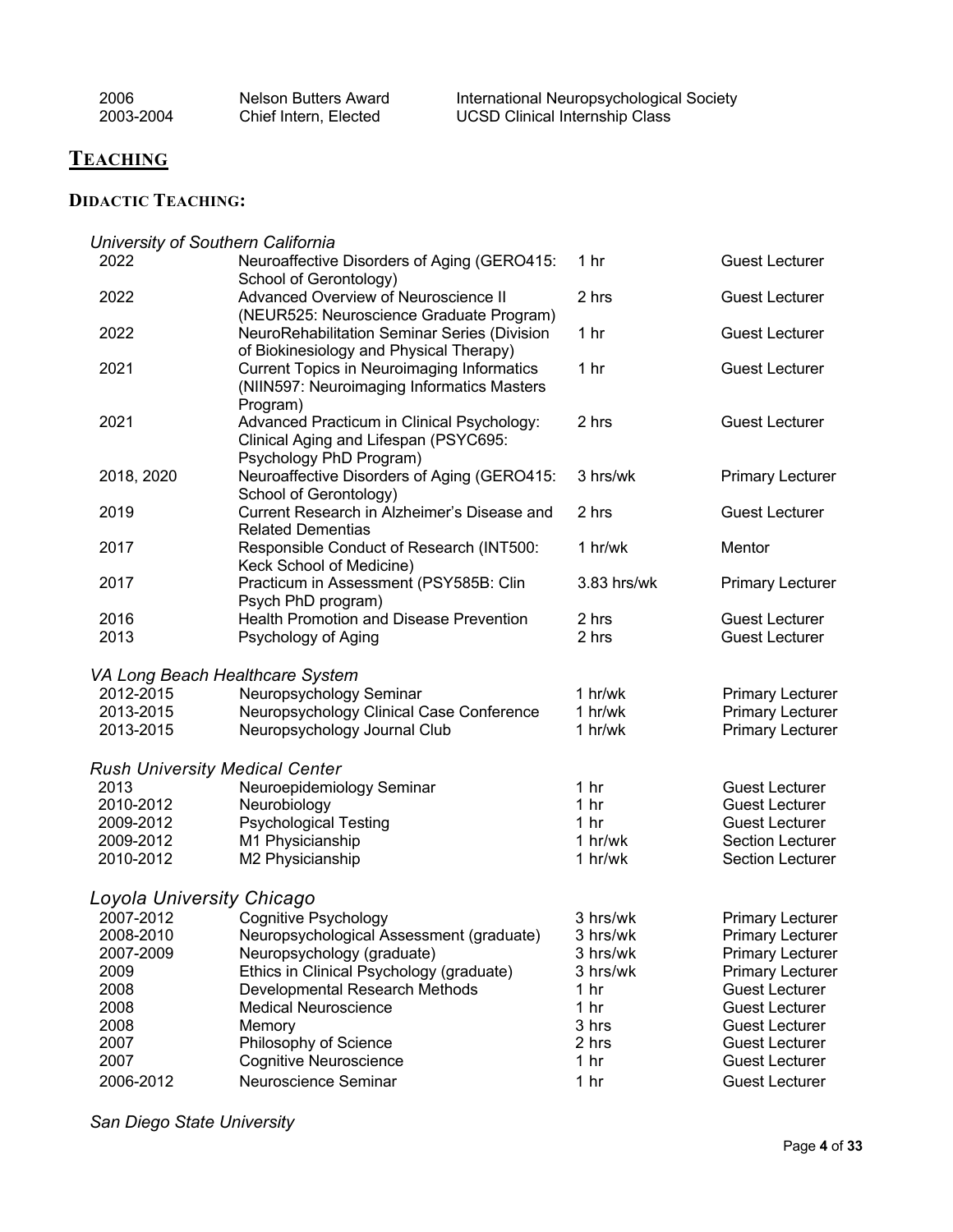| 2005-2006    | Sensation and Perception | 3 hrs/wk | <b>Primary Lecturer</b>   |
|--------------|--------------------------|----------|---------------------------|
| UMass Boston |                          |          |                           |
| 2002-2003    | Abnormal Psychology      | 3 hrs/wk | <b>Primary Lecturer</b>   |
| 1999-2000    | Abnormal Psychology      | 3 hrs/wk | <b>Teaching Assistant</b> |
| 1999-2000    | Introductory Psychology  | 3 hrs/wk | <b>Teaching Assistant</b> |
|              |                          |          |                           |

### **UNDERGRADUATE, GRADUATE, AND MEDICAL STUDENT (OR OTHER) MENTORSHIP/SUPERVISION:**

LUC – Loyola University Chicago RU – Rush University VALB – VA Long Beach Healthcare System USC – University of Southern California UCLA – University of California Los Angeles

| <b>YEAR</b>  | <b>NAME</b>                     | <b>POSITION</b>                    | <b>INSTITUTION</b> |
|--------------|---------------------------------|------------------------------------|--------------------|
| 2006-2007    | Laurel Yohe <sup>1</sup>        | Undergraduate Research             | LUC                |
| 2006-2007    | Josefina Asconape               | Undergraduate Research             | LUC                |
| 2006-2007    | Sharika Sanku                   | Undergraduate Research             | LUC                |
| 2006-2007    | Kevin Nuechterlein <sup>2</sup> | Undergraduate Research             | LUC                |
| 2007-2008    | Danielle Basler                 | Undergraduate Research             | LUC                |
| 2007-2008    | Noreen Qazi                     | Undergraduate Research             | LUC                |
| 2007-2008    | Kelli Ward                      | Undergraduate Research             | LUC                |
| 2007-2008    | Nathaniel Sharpe                | Undergraduate Research             | LUC                |
| 2007-2008    | Lauren Petty                    | Undergraduate Research             | LUC                |
| 2007-2008    | Vy Dinh                         | Undergraduate Research             | LUC                |
| 2007-2008    | Alana McVey                     | Undergraduate Research             | LUC                |
| 2007-2009    | Elizabeth Tuminello             | <b>Graduate Mentorship</b>         | LUC                |
| 2007-2009    | Jana Wingo                      | Graduate Mentorship                | LUC                |
| 2006-2007    | Erica Luboyeski                 | Graduate Mentorship                | LUC                |
| 2006-2008    | Hideo Suzuki                    | Graduate Mentorship                | LUC                |
| 2008-2009    | Sasha Berger                    | <b>Graduate Research</b>           | LUC                |
| 2004-2006    | Katherine Bagen                 | Graduate Research                  | <b>UCSD</b>        |
| 2008-2009    | Christine (Alyx) Kesselring     | Graduate Academic Advisement       | LUC                |
| 2008-2009    | <b>Corinn Elmore</b>            | Graduate Academic Advisement       | LUC                |
| 2013-2014    | Ben Coleman                     | Graduate Clinical Practicum        | <b>VALB</b>        |
| 2013-2014    | <b>Kris Thomas</b>              | <b>Graduate Clinical Practicum</b> | <b>VALB</b>        |
| 2012-2013    | Adrienne Meier                  | <b>Graduate Clinical Practicum</b> | <b>VALB</b>        |
| 2012-2013    | Heleya Kakavand                 | <b>Graduate Clinical Practicum</b> | <b>VALB</b>        |
| 2013-2014    | Kyle Nixon                      | <b>Graduate Clinical Practicum</b> | <b>VALB</b>        |
| 2013-2014    | <b>Rachael Green</b>            | <b>Graduate Clinical Practicum</b> | <b>VALB</b>        |
| 2014-2015    | <b>Bruna Martins</b>            | <b>Graduate Clinical Practicum</b> | <b>VALB</b>        |
| 2009-2010    | Erica Luboyeski                 | Clinical Internship                | <b>RU</b>          |
| 2009-2010    | Leslie Guidotti                 | Clinical Internship                | <b>RU</b>          |
| 2010-2011    | <b>Michael Brook</b>            | Clinical Internship                | <b>RU</b>          |
| 2010-2011    | <b>Phillip Ruppert</b>          | Clinical Internship                | <b>RU</b>          |
| 2010-2011    | <b>Emily Edmonds</b>            | Clinical Internship                | <b>RU</b>          |
| 2011-2012    | Marietta Hoogs                  | Clinical Internship                | <b>RU</b>          |
| 2011-2012    | Rebecca Gavett                  | Clinical Internship                | <b>RU</b>          |
| 2011-2012    | Peter Leo                       | Clinical Internship                | <b>RU</b>          |
| 2012-2013    | Megan Gomez                     | Clinical Internship                | <b>VALB</b>        |
| 2012-2013    | Kayleigh Hale                   | Clinical Internship                | <b>VALB</b>        |
| 2016-present | Caroline Nguyen                 | Post-Baccalaureate Research        | <b>USC</b>         |
| 2017         | Annemarie Kelleghan             | <b>Graduate Clinical Practicum</b> | <b>USC</b>         |
| 2017         | <b>Crystal Wang</b>             | <b>Graduate Clinical Practicum</b> | <b>USC</b>         |
| 2017         | <b>Mariel Bello</b>             | <b>Graduate Clinical Practicum</b> | <b>USC</b>         |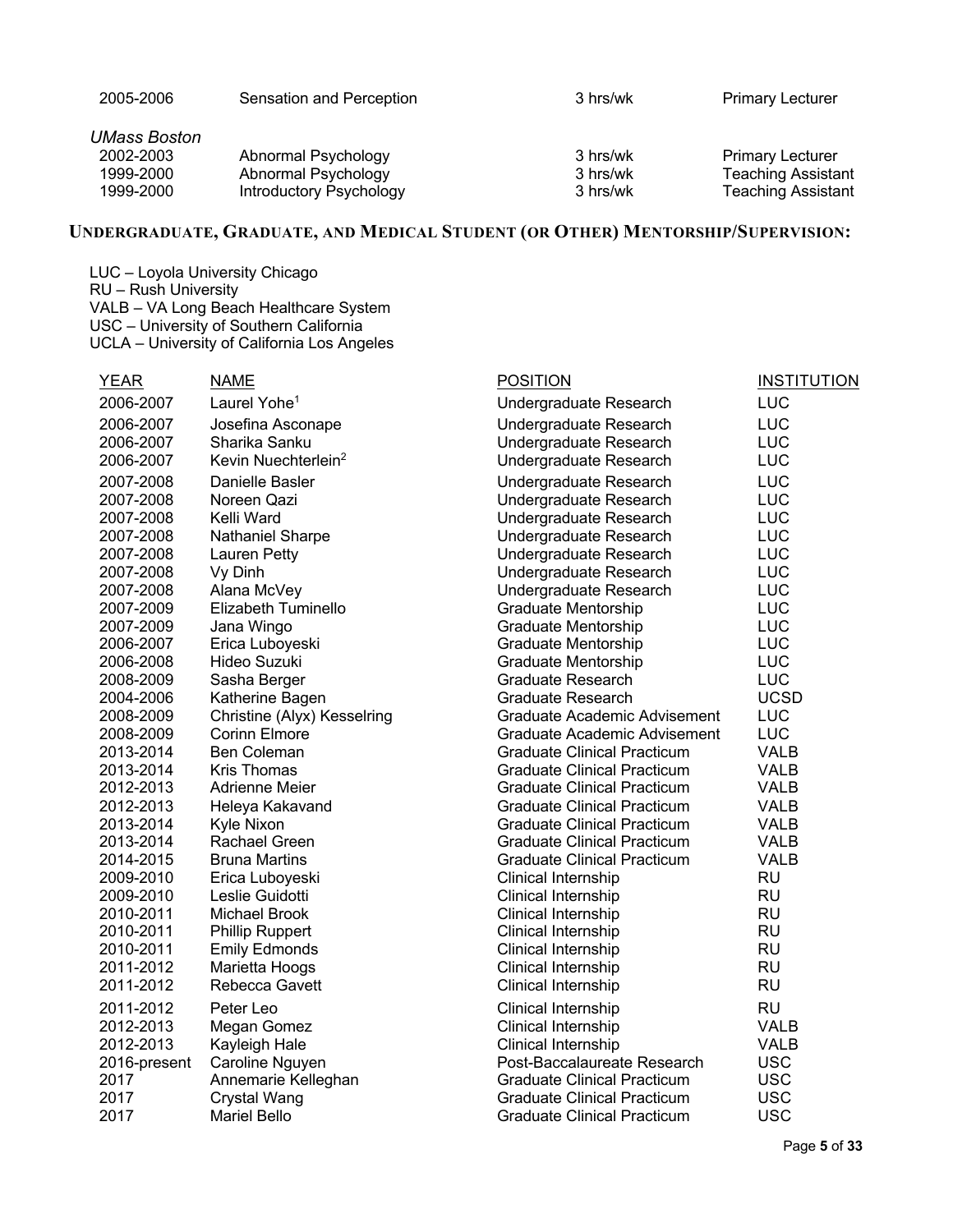| 2017                                                             |              | Nina Jhaveri                                        | Graduate Clinical Practicum     | USC         |
|------------------------------------------------------------------|--------------|-----------------------------------------------------|---------------------------------|-------------|
| 2017                                                             |              | <b>Shubir Dutt</b>                                  | Graduate Clinical Practicum     | <b>USC</b>  |
|                                                                  | 2017-2019    | Morgan Goodman <sup>3</sup>                         | <b>Medical Student Research</b> | <b>USC</b>  |
|                                                                  | 2017-2019    | Jacqueline Chen                                     | Undergraduate Research (SOAR)   | <b>USC</b>  |
|                                                                  | 2017-2020    | Emanuil Parunakian                                  | Undergraduate Research          | <b>UCLA</b> |
| 2017                                                             |              | Via Savage                                          | Undergradaute Research          | USC.        |
| 2019                                                             |              | Lara Nicole (Nikki) Windisch <sup>4,5</sup>         | Medical Student Research        | UCLA/USC    |
|                                                                  | 2019-present | Cinamun Aalund                                      | Undergraduate Research (SOAR)   | <b>USC</b>  |
|                                                                  | 2019-present | Nathan Wei                                          | Undergradaute Research          | USC.        |
| 2020                                                             |              | Devika Chandramohan <sup>6</sup>                    | Medical Student Research        | UCLA/USC    |
|                                                                  | 2020-present | Madison Nii                                         | Undergradaute Research          | <b>USC</b>  |
|                                                                  | 2020-present | Catherine Kim                                       | Undergradaute Research          | <b>USC</b>  |
|                                                                  | 2021-present | Romano Orlando                                      | Undergraduate Research (SOAR)   | <b>USC</b>  |
|                                                                  | 2022-present | Shaneen Upal                                        | Undergraduate Research          | <b>USC</b>  |
|                                                                  | 2022-present | Riddhi Mandavia                                     | Undergraduate Research          | <b>USC</b>  |
|                                                                  | 2022-present | John Brow                                           | Undergraduate Research          | USC         |
| <sup>1</sup> LUC Carbon Fellowship Award Recipient               |              |                                                     |                                 |             |
|                                                                  |              | <sup>2</sup> LUC Provost Fellowship Award Recipient |                                 |             |
| <sup>3</sup> Keck USC Summer Research Fellowship Award Recipient |              |                                                     |                                 |             |
| <sup>4</sup> NIH/NIA/MSTAR Recipient 2019                        |              |                                                     |                                 |             |
|                                                                  |              |                                                     |                                 |             |

5Murray H. Neidorf MSTAR Scholar Award Recipient

6NIH/NIA/MSTAR Recipient 2020

# **GRADUATE STUDENT THESIS, QUALIFYING EXAM, AND DISSERTATION COMMITTEES:**

| <b>YEARS</b>           | <b>NAME</b>                       | <b>POSITION</b>                                     | DEPT/SCHOOL                         | <b>INSTITUTION</b>       |
|------------------------|-----------------------------------|-----------------------------------------------------|-------------------------------------|--------------------------|
| 2007-2008<br>2007-2008 | Elizabeth Tuminello<br>Jana Wingo | <b>Masters Chairing</b><br><b>Masters Chairing</b>  | Psychology<br>Psychology            | <b>LUC</b><br><b>LUC</b> |
| 2007-2008              | Christine (Alyx) Kesselring       | Masters Readership                                  | Psychology                          | <b>LUC</b>               |
| 2007-2008              | Elizabeth Tuminello <sup>1</sup>  | <b>Dissertation Chairing</b>                        | Psychology                          | <b>LUC</b>               |
| 2006-2007              | Erica Luboyeski                   | <b>Dissertation Chairing</b>                        | Psychology                          | <b>LUC</b>               |
| 2008-2009              | Jana Wingo                        | <b>Dissertation Readership</b>                      | Psychology                          | <b>LUC</b>               |
| 2008-2009              | Rebecca Wasserman                 | <b>Dissertation Readership</b>                      | Psychology                          | <b>LUC</b>               |
| 2008-2009              | Caitlin Sparks                    | <b>Dissertation Readership</b>                      | Psychology                          | LUC                      |
| 2008-2009              | Hideo Suzuki                      | <b>Dissertation Readership</b>                      | Psychology                          | LUC                      |
| 2009-2010              | Jeffery Sieracki                  | <b>Dissertation Readership</b>                      | Psychology                          | <b>LUC</b>               |
| 2017-2021              | Kelly Durbin                      | Qualifying Exam/Dissertation<br>Readership          | Psychology                          | <b>USC</b>               |
| 2017-2020              | Jean Ho                           | Qualifying Exam/Dissertation<br>Readership          | Psychology                          | <b>USC</b>               |
| 2017-2020              | Belinda Yew                       | Qualifying Exam/Dissertation<br>Readership          | Psychology                          | <b>USC</b>               |
| 2016-present           | Kristi Wisniewski <sup>2</sup>    | Qualifying Exam/Dissertation<br>Proposal Readership | Gerontology                         | <b>USC</b>               |
| 2018-2020              | Padideh Nasseri                   | <b>Guidance Committee</b>                           | Neuroscience<br>Graduate<br>Program | <b>USC</b>               |
| 2018-2021              | Felice Lin                        | <b>Dissertation Readership</b>                      | Epidemiology                        | <b>USC</b>               |
| 2019-2020              | Kayla Tureson                     | <b>First-Year Project Committee</b>                 | Psychology                          | <b>USC</b>               |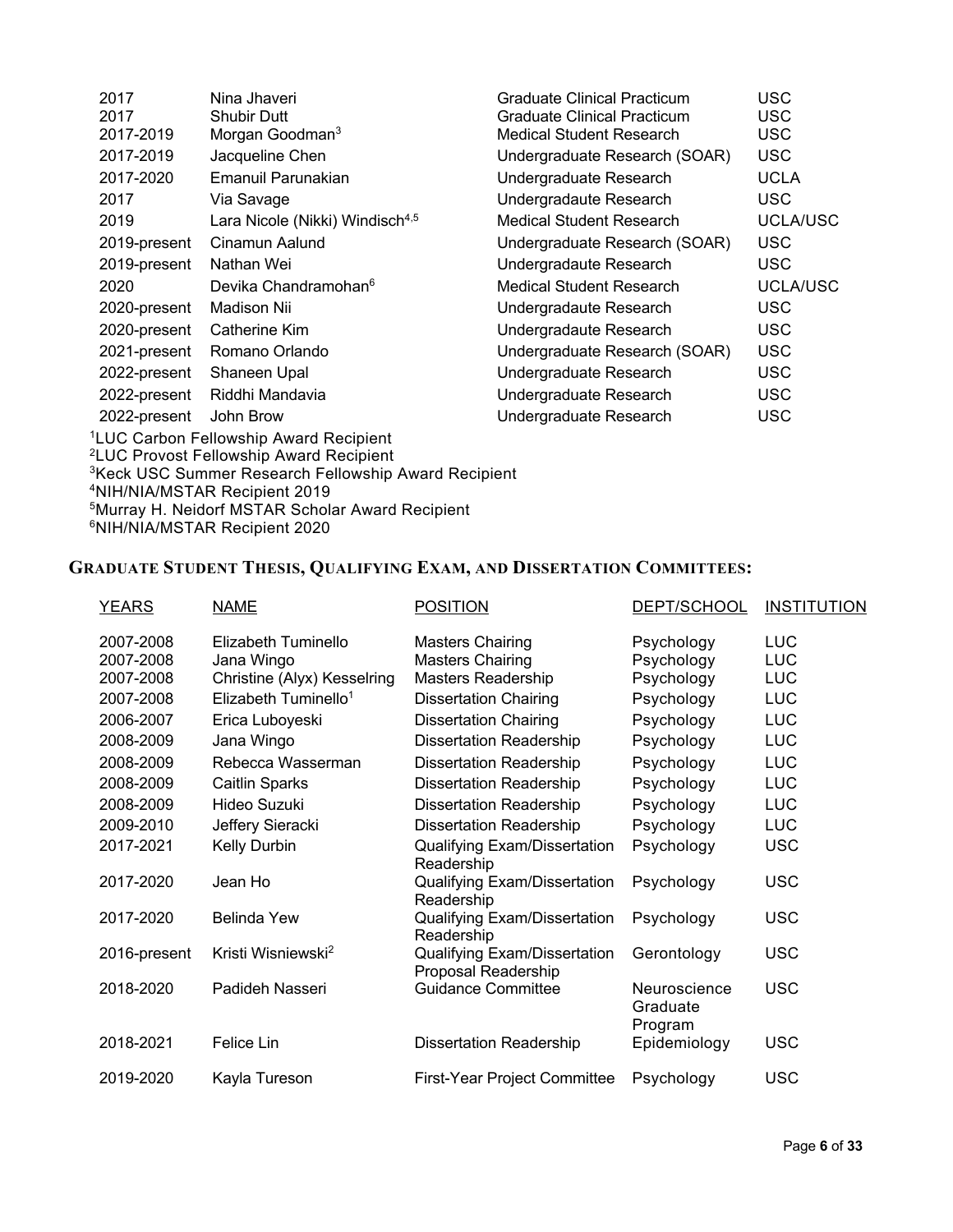| 2020-2020    | Laura Fenton        | <b>First-Year Project Committee</b> | Psychology                          | <b>USC</b>                                      |
|--------------|---------------------|-------------------------------------|-------------------------------------|-------------------------------------------------|
| 2020         | Yi Leng Fung        | <b>Dissertation Readership</b>      | Psychological<br><b>Sciences</b>    | UNIVERSITY OF<br>MELBOURNE.<br><b>AUSTRALIA</b> |
| 2020-present | Nancy Ortega        | Guidance Committee                  | Neuroscience<br>Graduate<br>Program | USC.                                            |
| 2021-present | Anisa Marshall      | <b>Dissertation Readership</b>      | Psychology                          | <b>USC</b>                                      |
| 2021-present | <b>Isabel Sible</b> | <b>Dissertation Readership</b>      | Psychology                          | <b>USC</b>                                      |
| 2021-present | Laura Fenton        | Dissertation Chairing               | Psychology                          | <b>USC</b>                                      |

1Recommended for Distinction 2NIH T32 Predoctoral Fellowship Recipient (T32AG000037)

### **POST-DOCTORAL FELLOW MENTORSHIP:**

| <b>YEARS</b> | <b>NAME</b>                       | <b>CURRENT POSITION</b>             | <b>CURRENT INSTITUTION</b>            |
|--------------|-----------------------------------|-------------------------------------|---------------------------------------|
| 2007-2009    | Dr. Kathy Zebracki                | Director of Psychology              | <b>Shriners Hospitals</b>             |
| 2009-2010    | Dr. Amy Swier-Vosnos              | Director of Neuropsychology         | <b>Neurobehavioral Consultants</b>    |
| 2009-2010    | Dr. Jill Zukerman                 | Clinical Assistant Professor        | <b>Duke University Medical Center</b> |
| 2010-2012    | Dr. Emily Edmonds <sup>1</sup>    | <b>Assistant Professor</b>          | <b>UCSD</b>                           |
| 2012-2013    | Dr. Vanessa Zizak                 | <b>Staff Neuropsychologist</b>      | VA Long Beach Healthcare              |
| 2013-2015    | Dr. Tim O'Brien                   | <b>Clinical Assistant Professor</b> | <b>UC Irvine Medical Center</b>       |
| 2014-2016    | Dr. Kimberly Baerresen            | Neuropsychologist                   | <b>Private Practice</b>               |
| 2017-2020    | Dr. Gali Weissberger <sup>2</sup> | Postdoctoral Fellow                 | <b>USC Keck School of Medicine</b>    |
| 2018-2020    | Dr. Joseph Saenz <sup>3</sup>     | <b>Postdoctoral Fellow</b>          | <b>USC</b>                            |
| 2019-2021    | Dr. Jenna Axelrod                 | Postdoctoral Fellow                 | <b>USC Keck School of Medicine</b>    |
| 2021-present | Dr. Aaron Lim <sup>2</sup>        | <b>Postdoctoral Fellow</b>          | USC Keck School of Medicine           |

1RU Department Manuscript of the Year Award Recipient, VA Career Development Award Recipient 2NIH T32 Postdoctoral Fellowship Recipient (T32AG000037-39S1), Role: Primary Preceptor 3NIH K99/R00 Career Development Award Recipient (K99AG058799), Role: Mentor

#### **FACULTY MENTORSHIP:**

| YEARS        | <b>NAME</b>                     | <b>POSITION</b> | <b>INSTITUTION</b>                              |
|--------------|---------------------------------|-----------------|-------------------------------------------------|
| 2016-present | Dr. Annie Nguyen <sup>1,2</sup> |                 | Assistant Professor USC Keck School of Medicine |
| 2019-present | Dr. Lauren Fox Macmillan        |                 | Assistant Professor USC Keck School of Medicine |
| 2020-present | Dr. Kristan Leech <sup>3</sup>  |                 | Assistant Professor USC Keck School of Medicine |

1NIH R25 Mentee (R25MH108389: UCSD Sustained Training on Aging and HIV Research [STAHR] Program) 2NIH K01 Career Development Award Recipient (K01AG064986), Role: Primary Mentor 3NIH K01 Career Development Award Recipient (K01AG073467), Role: Primary Mentor

### **SERVICE**

### **HOSPITAL OR MEDICAL GROUP SERVICE:**

2016-2020 Staff Clinical Neuropsychologist Keck Medicine of USC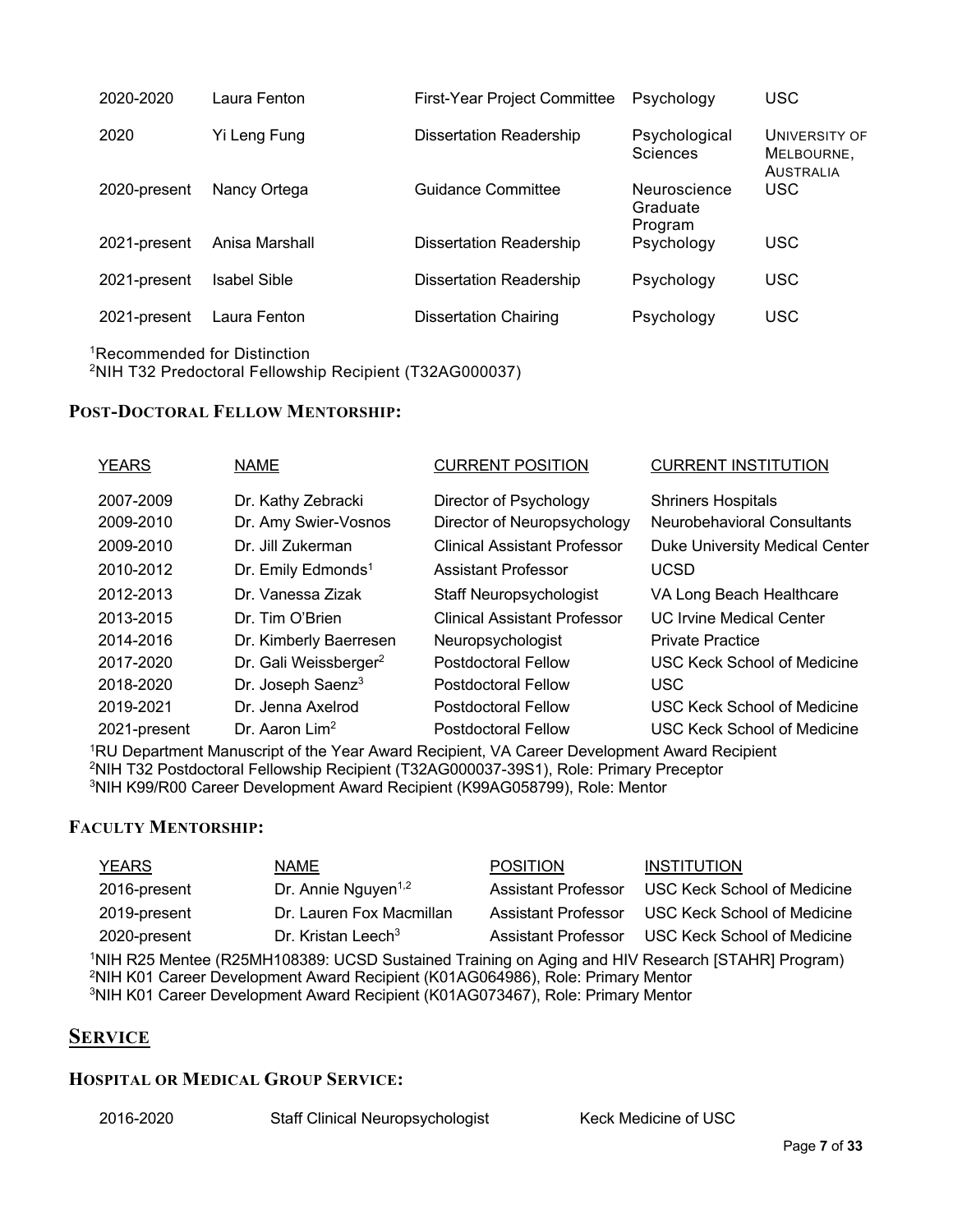| 2012-2015 | Executive Psychology Training Committee | VA Long Beach Healthcare System       |
|-----------|-----------------------------------------|---------------------------------------|
| 2012-2015 | <b>Staff Clinical Neuropsychologist</b> | VA Long Beach Healthcare System       |
| 2009-2012 | <b>Staff Clinical Neuropsychologist</b> | <b>Rush University Medical Center</b> |
| 2007-2009 | <b>Staff Clinical Neuropsychologist</b> | Loyola University Medical Center      |

### **UNIVERSITY SERVICE:**

| 2021-present | Co-Sponsor, Society for Clinical<br>Neuropsychology (SCN), Division 40 of<br>the American Psychological Association<br>(APA), Association of Neuropsychology | University of Southern California          |
|--------------|--------------------------------------------------------------------------------------------------------------------------------------------------------------|--------------------------------------------|
| 2020-present | Students & Trainees (ANST) local chapter<br>Chair, Department of Family Medicine<br>Appointments, Promotions, and Tenure<br>Committee                        | University of Southern California          |
| 2020         | Neuroscience Graduate Program Core<br>Committee PhD Progam Application<br><b>Review</b>                                                                      | University of Southern California          |
| 2020         | <b>Faculty Environment and Employment</b><br>Committee, Academic Senate                                                                                      | University of Southern California          |
| 2019-present | Department Representative, Keck School<br>of Medicine of USC Faculty<br>Appointments, Promotion, and Tenure<br>Committee (FAPTC)                             | University of Southern California          |
| 2019-2020    | Department of Family Medicine<br>Geriatrician Search Committee                                                                                               | University of Southern California          |
| 2019         | Department of Family Medicine Vice-<br><b>Chair for Clinical Affairs Search</b><br>Committee                                                                 | University of Southern California          |
| 2019         | Mock Internship Interviewer for the<br>Clinical Psychology PhD Program                                                                                       | University of Southern California          |
| 2018         | Department of Family Medicine Faculty<br><b>Merit Review Committee</b>                                                                                       | University of Southern California          |
| 2018         | Family Medicine Faculty Hiring Committee                                                                                                                     | University of Southern California          |
| 2018         | Family Medicine Non-Reappointment<br>Committee                                                                                                               | University of Southern California          |
| 2016-present | Neuroscience PhD Graduate Program<br><b>Faculty Mentor</b>                                                                                                   | University of Southern California          |
| 2016-present | Clinical Psychology PhD Graduate<br><b>Program Faculty Mentor</b>                                                                                            | University of Southern California          |
| 2016-2017    | Research Strategy Design Team for the<br>Keck School of Medicine Strategic Plan                                                                              | University of Southern California          |
| 2010-2011    | Senior Faculty Search Committee                                                                                                                              | <b>Rush University Behavioral Sciences</b> |
| 2009-2010    | Neuropsychology Faculty Search<br>Committee                                                                                                                  | Rush University Behavioral Sciences        |
| 2009-2010    | Colloquium Committee Chair                                                                                                                                   | <b>Rush University Behavioral Sciences</b> |
| 2007-2009    | Evaluation Subcommittee of the LUMC<br><b>Central Curriculum Authority</b>                                                                                   | Loyola University Chicago                  |
| 2008-2009    | Cognitive Neuroscience Search<br>Committee                                                                                                                   | Loyola University Chicago                  |
| 2007-2009    | Kobler Endowed Chair in Child<br>Neuropsychology Search Committee                                                                                            | Loyola University Chicago                  |
| 2007-2010    | Neuroscience Curriculum Committee                                                                                                                            | Loyola University Chicago                  |
| 2007-2009    | <b>Graduate Program Information Committee</b>                                                                                                                | Loyola University Chicago                  |
| 2007-2009    | Department Undergraduate Advising                                                                                                                            | Loyola University Chicago                  |
| 2007         | Clinical Psychology Graduate Curriculum<br>Committee                                                                                                         | Loyola University Chicago                  |
| 2006-2007    | Department Writer's Workshop                                                                                                                                 | Loyola University Chicago                  |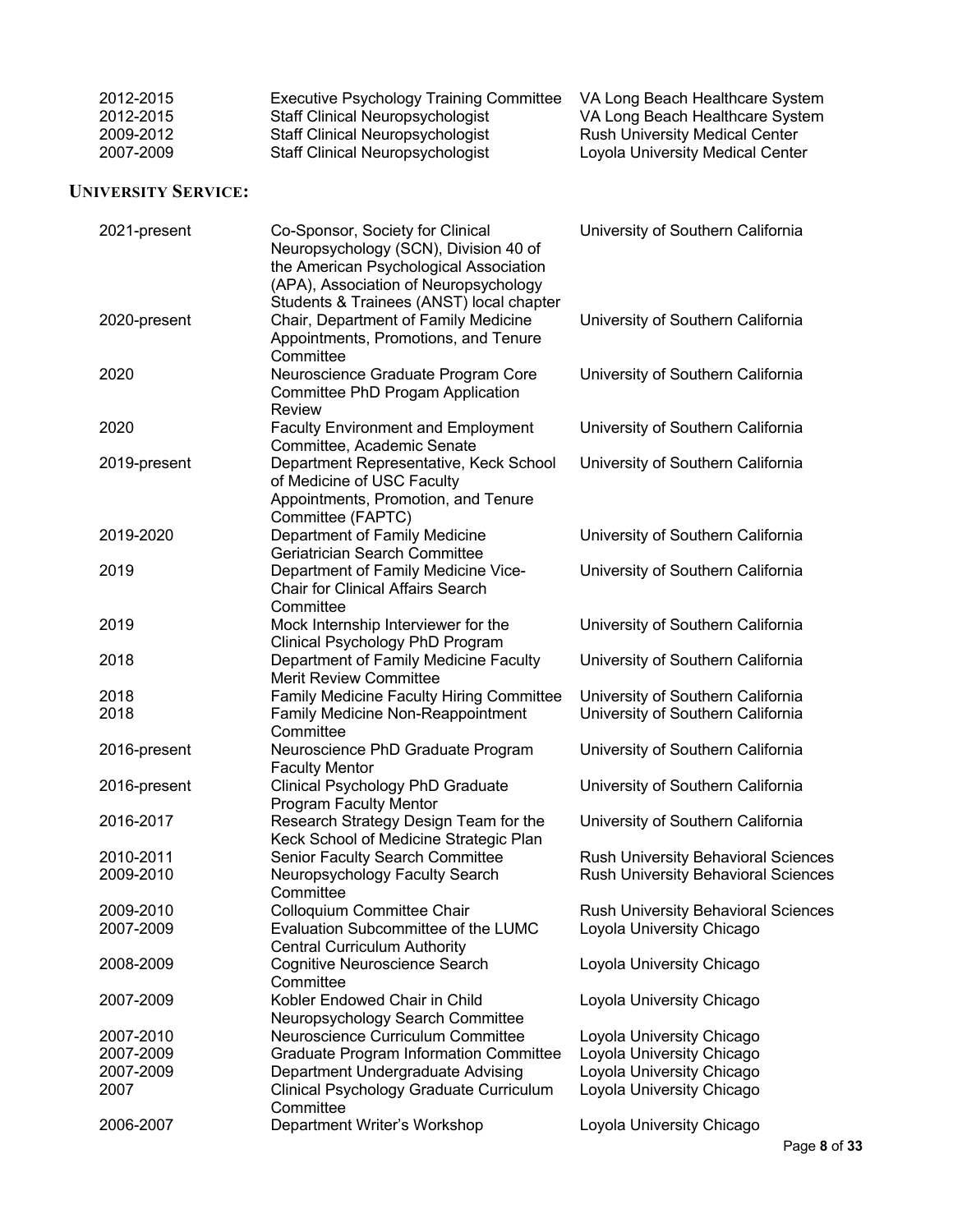| 2006-2007 | Elected Representative, Department<br>Executive Committee | Loyola University Chicago |
|-----------|-----------------------------------------------------------|---------------------------|
| 2006-2007 | Department Grievance Committee                            | Loyola University Chicago |
| 2006-2009 | Department Committee on Diversity<br>Affairs              | Loyola University Chicago |

# **PROFESSIONAL SERVICE:**

| 2022-present       | Research to Practice Panel                | National Center on Elder Abuse                              |
|--------------------|-------------------------------------------|-------------------------------------------------------------|
| 2021-present       | <b>Executive Board Member</b>             | Aging Research in Criminal Justice<br>Health (ARCH) Network |
| 2020               | <b>Annual Meeting Executive Committee</b> | International Neuropsychological<br>Society                 |
| 2011, 2016-present | Annual Meeting Program Committee          | International Neuropsychological<br>Society                 |
| 2016-2022          | Oral Examiner for Board Certification     | American Board of Clinical<br>Neuropsychology               |
| 2015-present       | Governance Committee                      | AARP Global Council on Brain Health                         |
| 2014-2019          | <b>Publications Committee</b>             | National Academy of Neuropsychology                         |
| 2014, 2016         | Planning Committee for Annual Meeting     | Paul B. Beeson Fellowship                                   |
| 2012               | <b>Facilitated Discussion Participant</b> | Elder Justice Roadmap Project                               |
| 2012-present       | <b>Continuing Education Committee</b>     | International Neuropsychological<br>Society                 |
| 2011-present       | Program Committee                         | APA Division 40: Society for Clinical<br>Neuropsychology    |
| 2011-2016          | <b>Applicant Mentor</b>                   | American Board of Clinical<br>Neuropsychology               |
| 2005-present       | <b>Student Mentor</b>                     | APA Division 40 Ethnic Minority Affairs<br>Committee        |

# **PROFESSIONAL SOCIETY MEMBERSHIPS:**

| 2021-present | Asian Neuropsychological Association (ANA)                                    |
|--------------|-------------------------------------------------------------------------------|
| 2020-present | Gerontological Society of America (GSA)                                       |
| 2019-present | American Psychological Society (APS)                                          |
| 2016-present | International Society to Advance Alzheimer's Research and Treatment (ISTAART) |
| 2013-present | National Academy of Neuropsychology (NAN)                                     |
| 2011-present | American Academy of Clinical Neuropsychology (AACN)                           |
| 2003-present | International Neuropsychological Society (INS)                                |
| 2002-present | APA Division 40: Society for Clinical Neuropsychology (SCN)                   |
| 2000-present | American Psychological Association (APA)                                      |

# **COMMUNITY SERVICE:**

| 2020      | Participant       | Senior Food Delivery for City of<br>Anaheim                        | Volunteer         |
|-----------|-------------------|--------------------------------------------------------------------|-------------------|
| 2015-2019 | Participant       | Free Farmers Market Food Bank                                      | Volunteer         |
| 2016-2017 | Participant       | Greater Los Angeles Food Bank                                      | Volunteer         |
| 2007-2017 | Team Leader       | Food Allergy Research &<br>Education                               | Food Allergy Walk |
| 2007-2012 | Participant       | <b>Greater Chicago Food Depository</b>                             | Walk for Hunger   |
| 2004      | School Instructor | Refugee Camp: Thailand/Burma<br>border                             |                   |
| 1994-1998 | Group Leader      | Project BUILD: Duke University<br><b>Community Service Project</b> |                   |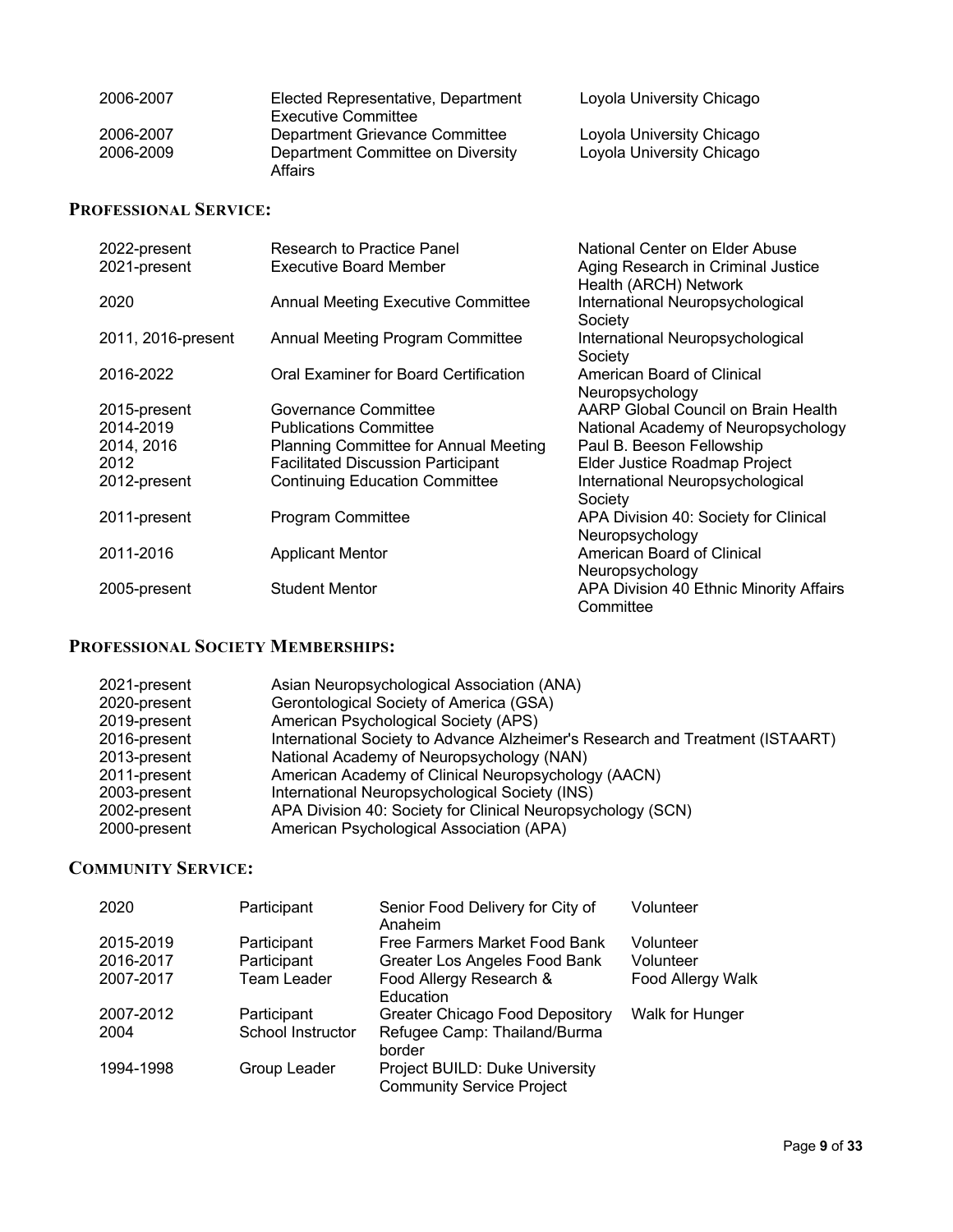## **RESEARCH AND SCHOLARSHIP**

#### **EDITORSHIPS AND EDITORIAL BOARDS:**

| 2021-present | Associate Editor | Frontiers in Human Neuroscience (Division: Cognitive Neuroscience) |
|--------------|------------------|--------------------------------------------------------------------|
| 2016-present | Editorial Board  | Archives of Clinical Neuropsychology                               |
| 2016-2021    | Associate Editor | Journal of Alzheimer's Disease                                     |

#### **MANUSCRIPT REVIEW:**

*Alzheimer's and Dementia Alzheimer's Disease and Associated Disorders Alzheimer's Research and Therapy American Journal of Public Health Archives of Clinical Neuropsychology Archives of General Psychiatry Behavioural Brain Research Behavior Genetics Biological Psychiatry Brain Brain Imaging and Behavior Brain Structure and Function BMJ Open Cerebral Cortex The Clinical Neuropsychologist Current Alzheimer's Research European Journal of Neurology Experimental Brain Research Frontiers Human Neuroscience The Gerontologist Gerontology Human Brain Mapping Journal of Aging and Health Journal of Alzheimer's Disease Journal of Alzheimer's Research Journal of Clinical and Experimental Neuropsychology Journal of Elder Abuse and Neglect Journal of Gerontology: Psychological Sciences Journal of the American Geriatrics Society Journal of the American Medical Association (JAMA) Journal of the American Medical Association (JAMA) Internal Medicine Journal of the American Medical Association (JAMA) Neurology Journal of the International Neuropsychological Society Nature Aging Neurobiology of Aging Neurology Neurology India Neuropsychologia Neuropsychology Neuropsychopharmacology Neuroscience Neuroscience and Biobehavioral Reviews Neurosciences and Neuroeconomics Proceedings of the National Academy of Sciences of the United States of America Psychiatry Research Psychiatry Research: Neuroimaging Psychology and Aging*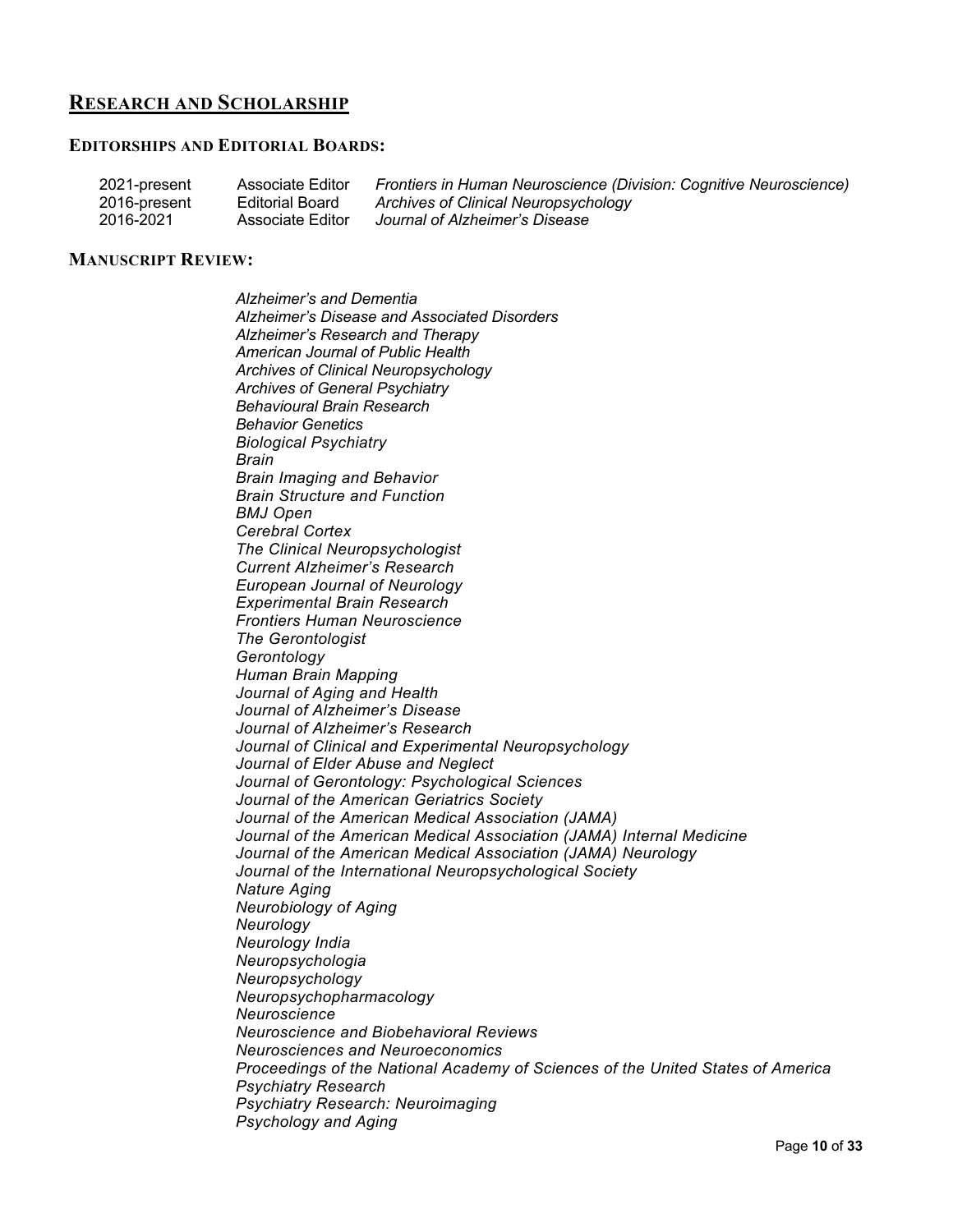*Psychopharmacology Schizophrenia Research Social Science & Medicine Technology, Mind, and Behavior WIREs Cognitive Science*

# **GRANT REVIEW:**

| 2022 Feb     | AGCD-4                         | NIH/NIA Scientific Review Branch, Bethesda, MD USA      |
|--------------|--------------------------------|---------------------------------------------------------|
| 2022 Feb     | ZAG1 ZIJ-6 (Beeson)            | NIH/NIA Scientific Review Branch, Bethesda, MD USA      |
| 2021 Oct     | AGCD-4                         | NIH/NIA Scientific Review Branch, Bethesda, MD USA      |
| 2021 May     | ZAG1 ZIJ-6 (Beeson)            | NIH/NIA Scientific Review Branch, Bethesda, MD USA      |
| 2021 Feb     | Decision, Risk, and            | U.S. National Science Foundation, Bethesda, MD USA      |
|              | <b>Management Sciences</b>     |                                                         |
|              | Program                        |                                                         |
| 2021 Jan     | NIA-T Chair                    | NIH/NIA Scientific Review Branch, Bethesda, MD USA      |
| 2020 Sep     | NIA-T Chair                    | NIH/NIA Scientific Review Branch, Bethesda, MD USA      |
| 2020 Jun     | NIA-T Chair                    | NIH/NIA Scientific Review Branch, Bethesda, MD USA      |
| 2020 Mar     | Decision, Risk, and            | U.S. National Science Foundation, Bethesda, MD USA      |
|              | <b>Management Sciences</b>     |                                                         |
|              | Program                        |                                                         |
| 2020 Feb     | ZAG1 ZIJ-G (M1) 2              | NIH/NIA Scientific Review Branch, Bethesda, MD USA      |
| 2020 Jan     | NIA-N Chair                    | NIH/NIA Scientific Review Branch, Bethesda, MD USA      |
| 2019 Jun     | NIA-N Chair                    | NIH/NIA Scientific Review Branch, San Francisco, CA USA |
| 2019 Feb     | NIA-N Chair                    | NIH/NIA Scientific Review Branch, Bethesda, MD USA      |
| 2019 Jan     | ZAG1 ZIJ-6 (Beeson)            | NIH/NIA Scientific Review Branch, Bethesda, MD USA      |
| 2018 Jun     | NIA-N                          | NIH/NIA Scientific Review Branch, Denver, CO USA        |
| 2018 Feb     | ZAG1 ZIJ-1 (MSTEM)             | NIH/NIA Scientific Review Branch, Bethesda, MD USA      |
| 2018 Feb     | NIA-N                          | NIH/NIA Scientific Review Branch, Rockville, MD USA     |
| 2018 Jan     | ZAG1 ZIJ-6 (Beeson)            | NIH/NIA Scientific Review Branch, Bethesda, MD USA      |
| 2017 Oct-Nov | ZAG1 ZIJ-9 (RCMAR)             | NIH/NIA Scientific Review Branch, Bethesda, MD USA      |
| 2017 Oct     | NIA-N                          | NIH/NIA Scientific Review Branch, Bethesda, MD USA      |
| 2017 Sep     | ZRG1 BDCN K 56                 | NIH Center for Scientific Review, Bethesda, MD USA      |
| 2017 Jun     | NIA-N                          | NIH/NIA Scientific Review Branch, Bethesda, MD USA      |
| 2017 May     | ZRG1 BDCN J 56                 | NIH Center for Scientific Review, Bethesda, MD USA      |
| 2017 Mar     | ZRG1 BDCN A                    | NIH Center for Scientific Review, Bethesda, MD USA      |
| 2017 Feb     | ZAG1 ZIJ-6 (Beeson)            | NIH/NIA Scientific Review Branch, Bethesda, MD USA      |
| 2017 Feb     | NIA-N                          | NIH/NIA Scientific Review Branch, Bethesda, MD USA      |
| 2016 Jul     | ZRG1 BDCN A                    | NIH Center for Scientific Review, Bethesda, MD USA      |
| 2016 Jun     | ZAG1 ZIJ-1                     | NIH/NIA Scientific Review Branch, Bethesda, MD USA      |
| 2016 Jun     | NIA-N                          | NIH/NIA Scientific Review Branch, Chicago, IL USA       |
| 2016 May     | ZAG1 ZIJ-6 (Beeson)            | NIH/NIA Scientific Review Branch, Bethesda, MD USA      |
| 2016 Mar     | ZRG1 BDCN A                    | NIH Center for Scientific Review, Bethesda, MD USA      |
| 2016 Feb     | NIA-N                          | NIH/NIA Scientific Review Branch, Bethesda, MD USA      |
| 2015 Oct     | NIA-N                          | NIH/NIA Scientific Review Branch, Bethesda, MD USA      |
| 2015 Mar     | ZAG1 ZIJ-1                     | NIH Center for Scientific Review, Bethesda, MD USA      |
| 2014 May     | ZRG1 BDCN A                    | NIH Center for Scientific Review, Bethesda, MD USA      |
| 2007-2010    | <b>External Review</b>         | Alzheimer's Association, Chicago, IL USA                |
| 2009         | <b>DMRDP</b>                   | Department of Defense, Washington, DC USA               |
| 2009         | Army MRP                       | Department of Defense, Washington, DC USA               |
| 2008         | <b>TBI/PTSD Intramural</b>     | Department of Defense, Washington, DC USA               |
|              | <b>Review</b>                  |                                                         |
| 2007         | <b>TBI/PTSD Extramural Cog</b> | Department of Defense, Washington, DC USA               |
|              | <b>Rehab Review</b>            |                                                         |
|              |                                |                                                         |

**GRANT SUPPORT - CURRENT:**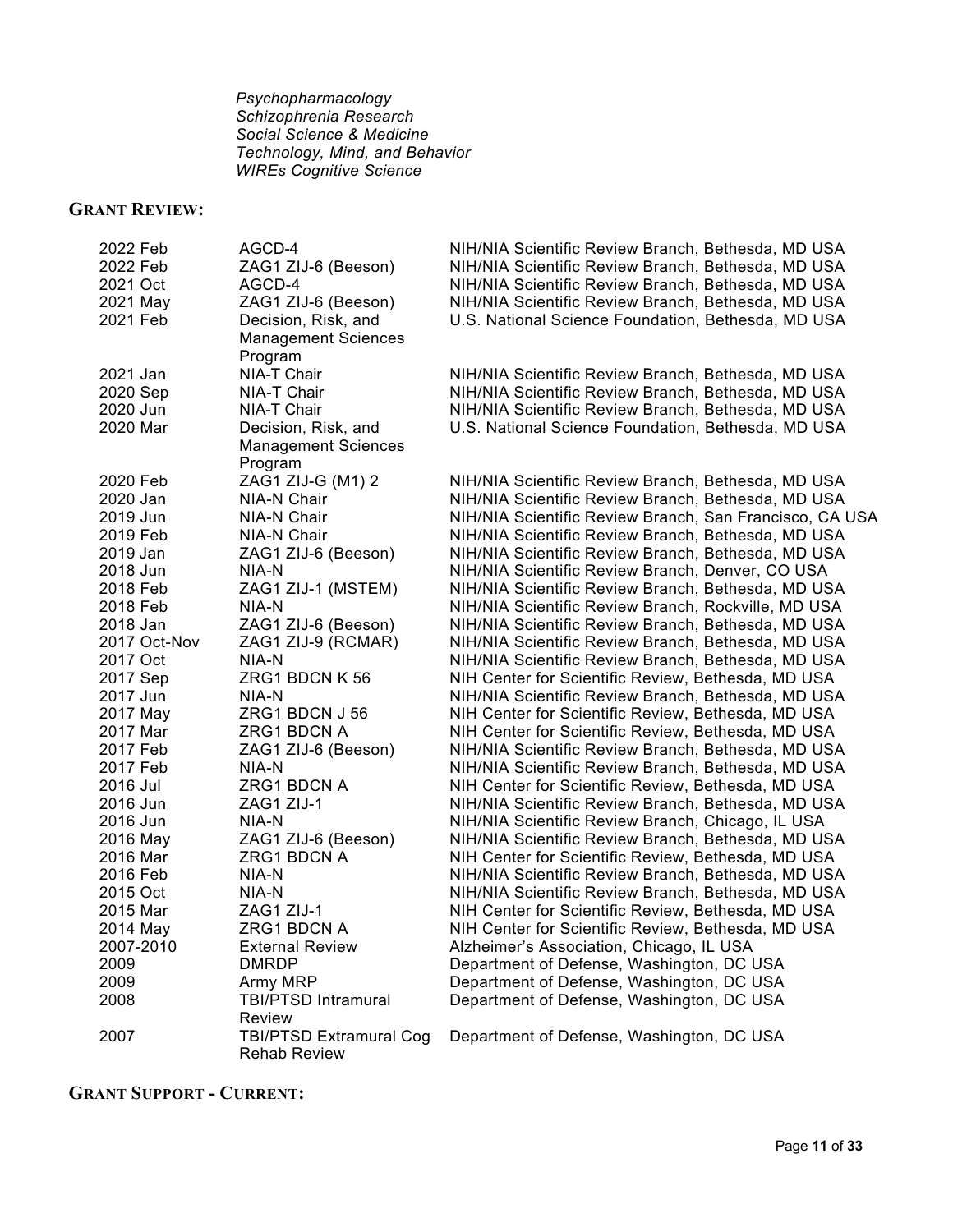*1RF1AG068166 (S. Duke Han) 2021-2026 NIH Research Project Grant Program Finance, Cognition, and Default Network in Aging The overall goal of this study is to examine the association of financial exploitation in old age with markers of Alzheimer's Disease. Role: PI, 30% time Total Direct Costs \$2,889,159*

*1R01AG055430 (S. Duke Han) 2017-2023 NIH Research Project Grant Program Racial Differences in Decision Making among Older Adults The goal of this project is to determine the behavioral and neuroimaging factors that mediate or moderate racial differences in decision making. Role: PI, 30% time Total Direct Costs \$3,137,439* 

*1R01AG055770 (Hussein Yassine) 2017-2022 NIH Research Project Grant Program Cholesterol Efflux in Alzheimer's Disease The goal of this project is to determine whether cerebrospinal fluid biomarkers of cholesterol are associated with cognitive decline and dementia. Role: Co-I, 5-10% time Total Direct Costs \$2,825,692*

*1R01AG056405 (Lisa Barnes) 2018-2023 NIH Research Project Grant Program MRI Markers of Brain Aging and Risk Factors for Cognitive Decline in Older African Americans The goal of this project is to determine neuroimaging markers of cognitive decline and brain aging among older African American adults. Role: Co-I, 10% time (in 2021-2023) Total Direct Costs \$2,448,926*

*1R01AG059613 (Marian Betz) 2019-2024 NIH Research Project Grant Program Decision-Making Among Older Adults: The AUTO Study The goal of this project is to investigate the efficacy of a decision making tool to help older adults make decisions about driving and to examine the impact of cognitive impairment. Role: Co-I, 5-8% time Total Direct Costs \$2,499,978*

*1R01AG064228 (Daniel Nation) 2019-2024 NIH Research Project Grant Program Endothelial Progenitor Cells and Neurovascular Injury in the Aging Brain The goal of this project is to investigate the association of endothelial progenitor cells with neurovascular injury in old age. Role: Co-I, 10% time Total Direct Costs \$2,287,270*

*1R01AG060049 (Daniel Nation) 2019-2024 NIH Research Project Grant Program Cerebrovascular Resistance in Cognitive Aging and Alzheimer's Disease Risk The goal of this project is to investigate the association of cerebrovascular resistance with Alzheimer's Disease risk. Role: Co-I, 5% time Total Direct Costs \$1,850,466*

*007710-0001 (S. Duke Han) 2017-2023*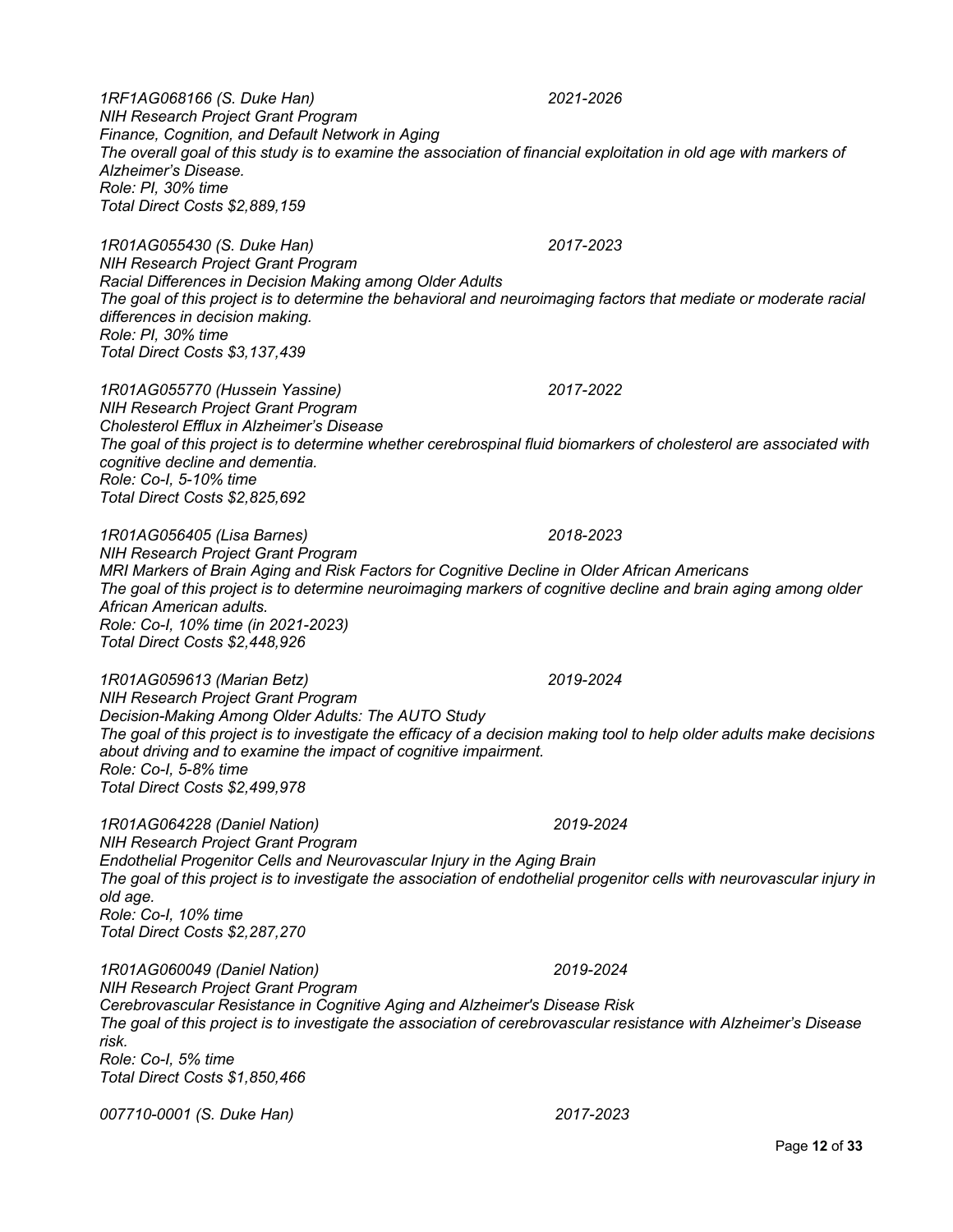Page **13** of **33** *Tau-associated pathological changes in reward networks for the prediction of neuropsychiatric symptoms in Alzheimer's disease The goal of this project is to investigate the link between tau pathology in reward networks and neuropsychiatric symptoms in Alzheimer's Disease. Role: Co-I, 5% time Total Direct Costs \$275,000 2016-ZD-CX-K008 (Kathleen Wilber/Zach Gassoumis) 2017-2021 NIJ Research Project Grant Program Piloting a Comprehensive Caregiver Intervention: A Pathway to Preventing Elder Mistreatment The goal of this study is to develop and test an intervention for elder abuse within a health system. Role: Co-I, 2% time (8% 2017-2018 during planning phase) Total Direct Costs \$1,099,503 Grant No. Unknown (S. Duke Han) 2018-2020 Cathay Bank Foundation Finance, Cognition, and Health in Elders Study (FINCHES) Pilot Phase The goal of this project is to support faculty time to investigate factors associated with financial exploitation in old age. Role: PI, 1-2% time Total Direct Costs \$15,000 1R01HL112756 (Stephanie Crowley) 2014-2019 NIH Research Project Grant Program Teen School-Night Sleep Extension: An Intervention Targeting the Circadian System The goal of this project is to test the efficacy of a sleep intervention for teens on cognitive function and wellbeing. Role: Co-I, 5% time Total Direct Costs \$3,114,143 K23AG040625 (S. Duke Han) 2012-2017 Paul B. Beeson Career Development Award in Aging Research Neural Correlates of Impaired Financial & Health Care Decision-Making in Old Age Role: PI, 75% time Total Direct Costs \$801,785 K23AG040625-03S1 (S. Duke Han) 2014-2015 NIH Admin Supplements for Aging Research on Health Disparities Neural Correlates of Impaired Financial & Health Care Decision-Making in Old Age Role: PI, included in 75% time of parent grant Total Direct Costs \$62,476 Grant No. Unknown (S. Duke Han) 2012-2013 Illinois Department of Public Health Brain Imaging of Impaired Financial & Health Care Decision-Making in Old Age*

*Elder Justice Foundation Finance, Cognition, and Health in Elders Study (FINCHES) Pilot Phase The goal of this project is to develop a pilot study to investigate the behavioral and neuroimaging factors associated with financial exploitation in old age. Role: PI, 4% time Total Direct Costs \$84,191*

#### **GRANT SUPPORT - PAST:**

*1R21AG064776 (Younggang Shi) 2019-2022 NIH Research Project Grant Program*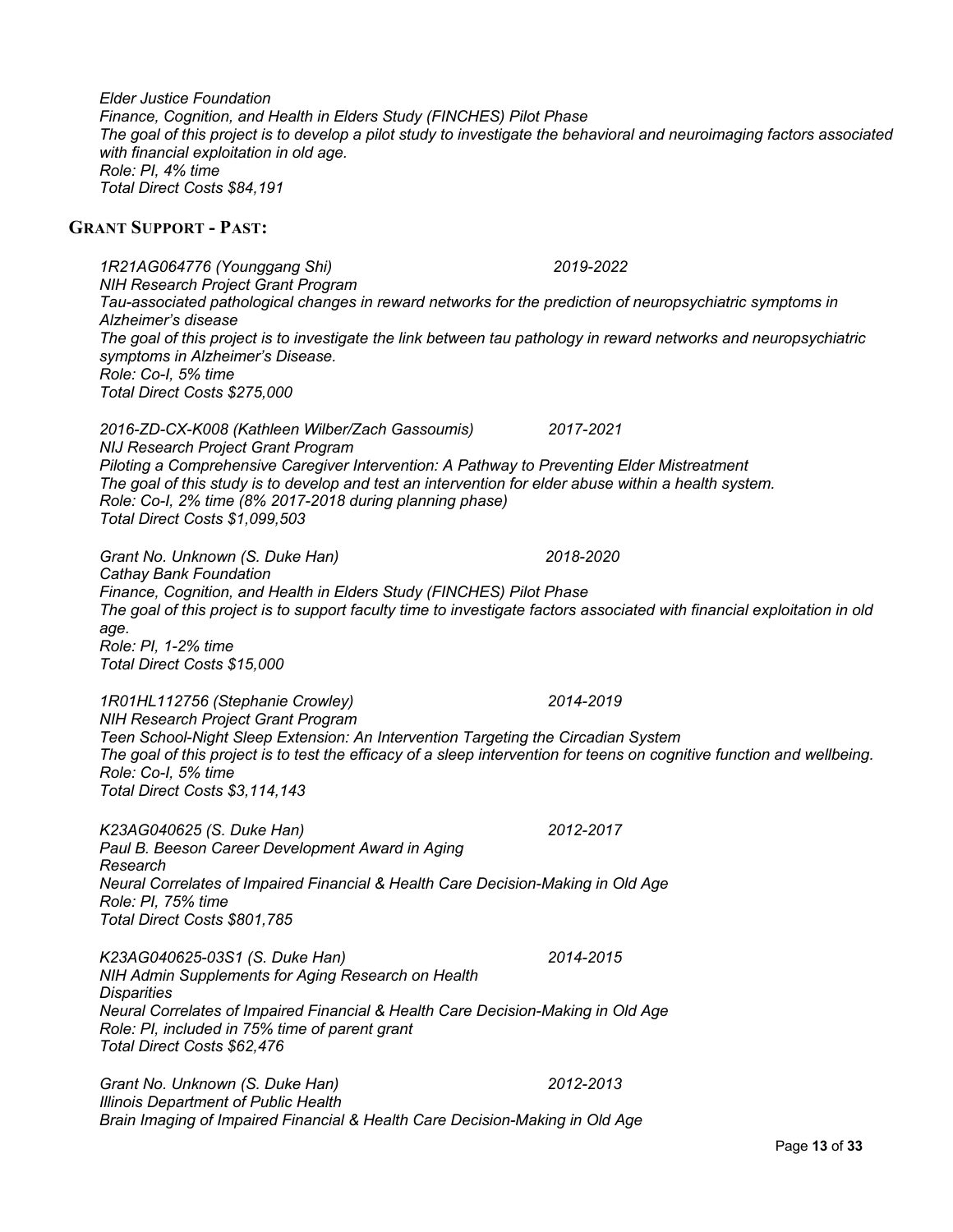*Role: PI, 20% time Total Direct Costs \$27,082*

*BR 07-15 (S. Duke Han) 2007-2010 American Cancer Society Research Grant Non-Hodgkin's Lymphoma Without CNS Involvement Effects of Treatment in an Older Sample Role: PI, 15% time Total Direct Costs \$246,291*

*P30AG10161 (S. Duke Han) 2009-2010 National Institutes of Aging Functional Neuroimaging of Compensatory Mechanism Recruitment by APOE Genotype Role: PI, 5% time Total Direct Costs \$30,000*

*Grant No. Unknown (S. Duke Han) 2009 Loyola University Chicago Office of Research Services Executive Functioning Correlates of College Adjustment Role: PI, 5% time Total Direct Costs \$6,000*

*Grant No. Unknown (S. Duke Han) 2008-2009 Loyola University Chicago Office of Research Services Neurochemical Effects of Exposure to Aggression Role: PI, 10% time Total Direct Costs \$6,000*

*Grant No. Unknown (S. Duke Han) 2008 Loyola University Chicago Office of Research Services Functional Neuroimaging of Compensatory Mechanism Recruitment by APOE Genotype Role: PI, 10% time Total Direct Costs \$6,000*

*Grant No. Unknown (S. Duke Han) 2007 Loyola University Chicago Office of Research Services The Role of Strategy, Repetition, and Genetic Factors in Face-Name Associative Memory Role: PI, 10% time Total Direct Costs \$6,000*

*NIH T32 Postdoctoral Fellowship in Biological Psychiatry and Neuroscience 2005-2007 National Institute of Mental Health The Influence of Age and APOE Genotype on Face-Name Associative Memory Role: Project PI, 100% time*

*Fellowship Grant for Research in Mental Illness 2003 Stanley Foundation fMRI of Semantic Priming in Schizophrenia Role: PI, 30% time Fellowship Grant for Research in Mental Illness 1999-2000 Stanley Foundation Computer Simulation of Word Recall in Schizophrenia*

*Summer Undergraduate Research Fellowship 1997 Columbia Michael Reese Hospital*

*Role: PI, 30% time*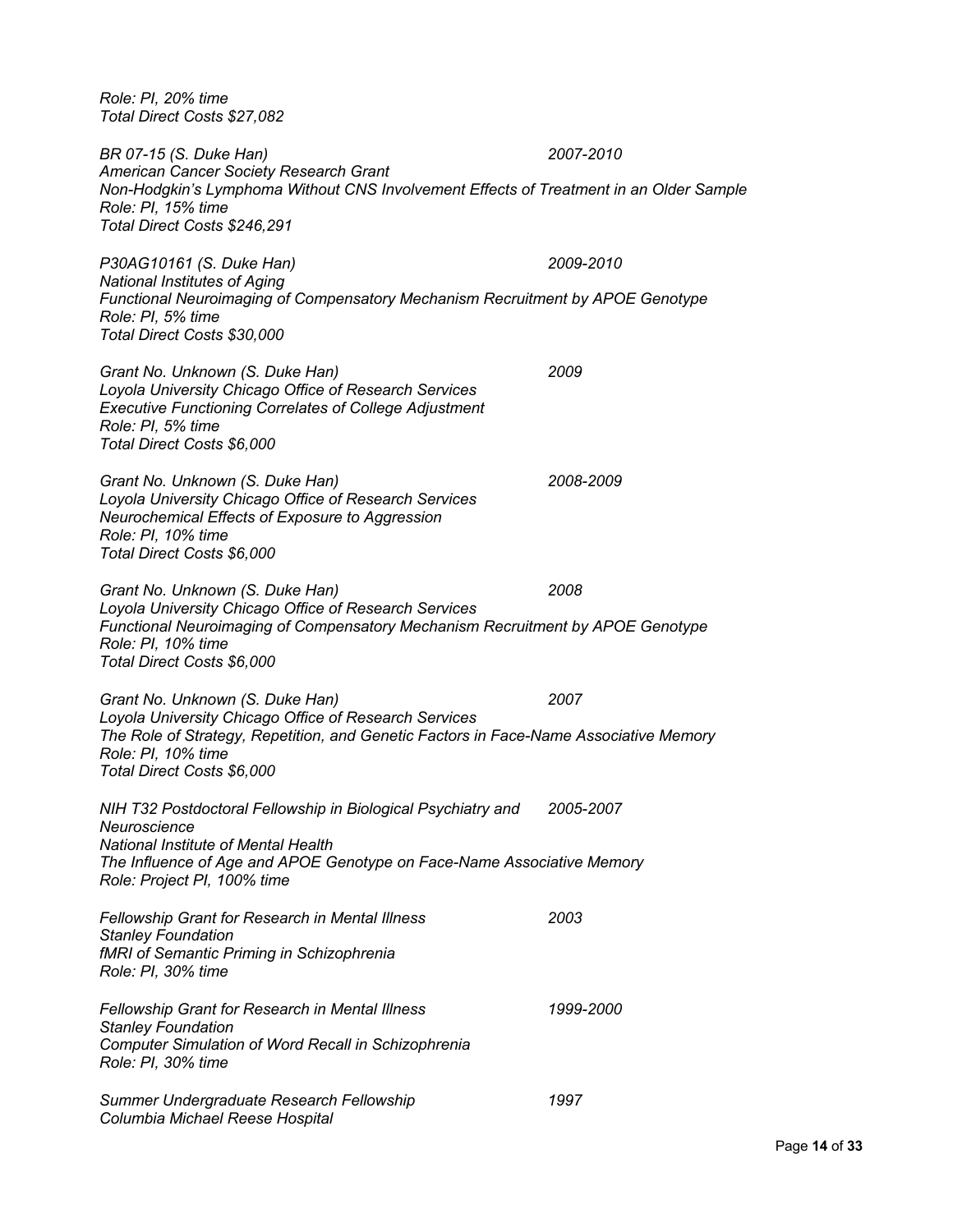# **INVITED LECTURES, SYMPOSIA, KEYNOTE ADDRESSES**

| 1998 | <b>Invited Lecture</b> | Consistency of thought disorder in Schizophrenia on a longitudinal basis.<br>Presented at the 70th Annual Meeting of the Midwestern Psychological<br>Association in Chicago, Illinois.                                                                                                              |
|------|------------------------|-----------------------------------------------------------------------------------------------------------------------------------------------------------------------------------------------------------------------------------------------------------------------------------------------------|
| 2005 | <b>Invited Lecture</b> | Associative memory in chronic schizophrenia: Converging evidence from<br>computer modeling and fMRI. Invited oral presentation for the Cognitive<br>Neuroscience Seminar of Columbia University Medical School, New York,<br>NY.                                                                    |
| 2005 | <b>Invited Lecture</b> | Verbal paired-associate learning by APOE genotype in nondemented adults:<br>fMRI evidence of a right hemispheric compensatory response. Invited<br>presentation for the UCSD/VMRF Laboratory of Cognitive Imaging (LOCI)<br>Neuroimaging Seminar, San Diego, CA.                                    |
| 2006 | <b>Invited Lecture</b> | Verbal paired-associate learning by APOE genotype in non-demented adults:<br>fMRI evidence of a right hemispheric compensatory response. Invited<br>presentation for the Behavioral Neuroscience Seminar of the University of<br>Illinois at Chicago Medical Center in Chicago, IL.                 |
| 2007 | <b>Invited Lecture</b> | Revision of the Apolipoprotein E compensatory hypothesis: Lifespan and<br>neuroimaging considerations. Invited presentation for the Boston University<br>Alzheimer's Disease Center Seminar Series at the Boston University Medical<br>Center in Boston, MA.                                        |
| 2009 | <b>Invited Lecture</b> | Revision of the apolipoprotein E neurocognitive compensation hypothesis and<br>applications to clinical research. Invited presentation for the Division of<br>Cognitive and Behavioral Neurology, Departments of Psychiatry and<br>Neurology, Brigham and Women's Hospital, Harvard Medical School. |
| 2010 | <b>Invited Lecture</b> | Revision of the apolipoprotein E compensatory mechanism neural recruitment<br>hypothesis: Lifespan and neuroimaging considerations. Invited presentation<br>for the Department of Psychiatry, University of California San Francisco.                                                               |
| 2011 | <b>Invited Lecture</b> | Neuropsychological considerations in concussion. Invited presentation for the<br>symposium "Diagnosis and Treatment of Sports Concussions" in Chicago, IL                                                                                                                                           |
| 2011 | <b>Invited Lecture</b> | Connectivity, Compensation, and Cognition: Lessons Learned from<br>Schizophrenia, Aging, and Traumatic Brain Injury Research. Invited<br>presentation for the Department of Psychiatry, University of Illinois Chicago<br>School of Medicine, in Chicago, IL.                                       |
| 2011 | <b>Invited Lecture</b> | The APOE antagonistic pleiotropy hypothesis: Neurocognitive and<br>neuroimaging considerations. Invited presentation for the VA Madison<br>GRECC/University of Wisconsin Alzheimer's Disease Research Center<br>Seminar Series in Madison, WI.                                                      |
| 2011 | <b>Invited Lecture</b> | Connectivity, Compensation, and Cognition: Lessons Learned from<br>Schizophrenia and Aging Research. Invited presentation for the Department<br>of Psychology, San Francisco State University, in San Francisco, CA.                                                                                |
| 2011 | <b>Invited Lecture</b> | Connectivity, Compensation, and Cognition: Lessons Learned from<br>Schizophrenia and Aging Research. Invited presentation for the Department<br>of Psychiatry, University of California San Diego, in San Diego, CA.                                                                                |
| 2011 | <b>Invited Lecture</b> | Connectivity, Compensation, and Cognition: Lessons Learned from<br>Schizophrenia, Aging, and Traumatic Brain Injury Research. Invited<br>presentation for the Department of Psychiatry, University of Hawaii John A.<br>Burns School of Medicine, in Honolulu, HI.                                  |
| 2011 | <b>Invited Lecture</b> | Resting-state fMRI of Social Neuroscience in Old Age. Invited talk for the<br>symposium "Social Neurosciences Studies in the Religious Orders Study and<br>the Memory and Aging Project" of the 2011 Von Economo Neurons Meeting<br>at Howard University, in Washington, DC.                        |
| 2012 | <b>Invited Lecture</b> | The APOE antagonistic pleiotropy hypothesis. Invited presentation for the<br>NIBBL lecture series at the University of California Los Angeles, in Los<br>Angeles, CA.                                                                                                                               |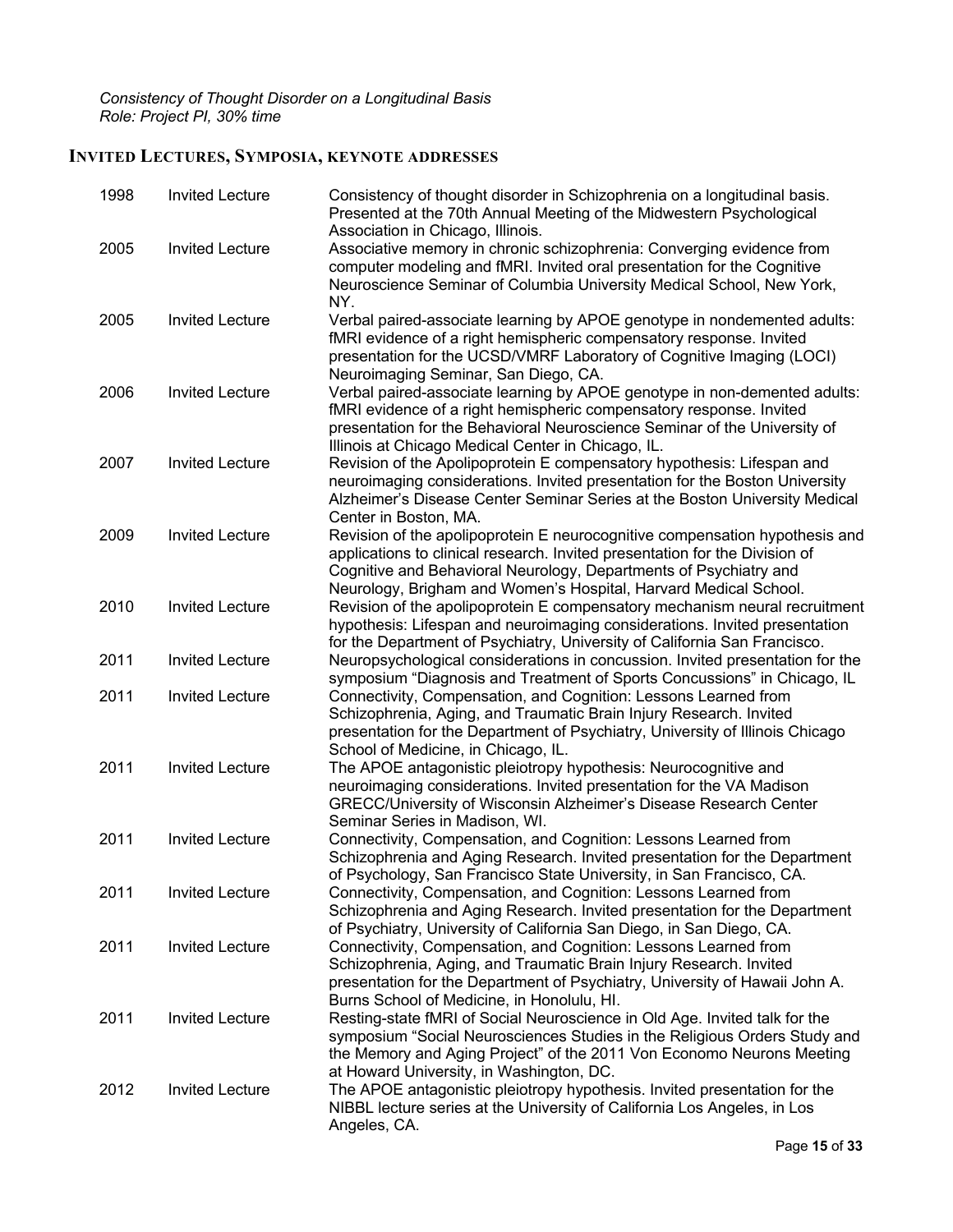| 2013 | Keynote                | Decision-Making and the Adolescent Brain. Invited plenary presentation for<br>the Adolescent Health Issues Conference at North Park University, in                                                                                                                                   |
|------|------------------------|--------------------------------------------------------------------------------------------------------------------------------------------------------------------------------------------------------------------------------------------------------------------------------------|
| 2013 | <b>Invited Lecture</b> | Chicago, IL.<br>The APOE antagonistic pleiotropy hypothesis. Invited presentation for the<br>Alzheimer's Disease Research Forum (ADRF) at the University of California<br>Los Angeles, in Los Angeles, CA.                                                                           |
| 2013 | <b>Invited Lecture</b> | The APOE antagonistic pleiotropy hypothesis. Invited presentation for the<br>Memory Impairment Neurological Disorders (MIND) Institute seminar at the<br>University of California Irvine, in Irvine, CA.                                                                             |
| 2013 | <b>Invited Lecture</b> | Neural correlates of decision making in old age. Invited presentation for the<br>Alzheimer's Disease Research Forum (ADRF) at the University of California<br>Los Angeles, in Los Angeles, CA.                                                                                       |
| 2013 | <b>Invited Lecture</b> | Interdisciplinary approaches to the clinical neuroscience of aging. Invited<br>presentation for the Alzheimer's Disease Research Center at the University of<br>Southern California, in Los Angeles, CA.                                                                             |
| 2014 | <b>Invited Lecture</b> | Interdisciplinary approaches to the clinical neuroscience of aging. Invited<br>colloquium lecture at San Diego State University in San Diego, CA.                                                                                                                                    |
| 2014 | <b>Invited Lecture</b> | Interdisciplinary approaches to the clinical neuroscience of aging. Invited<br>lecture at the Shiley-Marcos Alzheimer's Disease Research Center of the<br>University of California San Diego in San Diego, CA.                                                                       |
| 2015 | Symposium              | Connecting the lines: fostering cultural competency at the intersection of<br>diversities. Invited discussant on collaborative programming for the 123rd<br>Annual APA Convention, in Toronto, Canada.                                                                               |
| 2015 | Keynote                | Disparities in financial and healthcare decision making in old age. Invited talk<br>for the Task Force on Minority Aging and Health Disparities meeting of the<br>National Advisory Council on Aging, National Institutes of Health/National<br>Institute on Aging, in Bethesda, MD. |
| 2015 | <b>Invited Lecture</b> | Neural correlates of impaired financial and healthcare decision making in old<br>age. Invited lecture at the Department of Geriatrics, Weill Cornell Medical<br>Center in New York City, NY.                                                                                         |
| 2015 | <b>Invited Lecture</b> | Neural correlates of impaired financial and healthcare decision making in old<br>age. Invited lecture at AARP Headquarters, in Washington, D.C.                                                                                                                                      |
| 2015 | Symposium              | Macrostructure and functional connectivity associations of cognitive decline<br>and impairment in old age. Invited symposium lecture at the American Society<br>of Neuroradiology (ASNR) 53rd Annual Meeting in Chicago, IL.                                                         |
| 2016 | Symposium              | Career Discovery Series. Selected panelist for Psychology panel by UC Irvine<br>Career Center in Irvine, CA.                                                                                                                                                                         |
| 2016 | Keynote                | Neural correlates of impaired financial and healthcare decision making in old<br>age. Selected for Institute of Gerontology Graduate Student Organization<br>Annual Lecture at Wayne State University in Detroit, MI.                                                                |
| 2016 | <b>Invited Lecture</b> | Neural correlates of impaired financial and healthcare decision making in old<br>age. Invited lecture for USC Center for Economic and Social Research<br>(CESR) Brown Bag Series in Los Angeles, CA.                                                                                 |
| 2016 | <b>Invited Lecture</b> | Neuroimaging approaches to the study of financial decision making in old<br>age. Invited lecture for the Judith D. Tamkin International Symposium on<br>Elder Abuse in Los Angeles, CA.                                                                                              |
| 2016 | Symposium              | Global Council on Brain Health and Clinical Neuropsychological Assessment.<br>Invited panelist for Cognitive Health panel for the USC Emeriti Cemter's Inter-<br>professional Health Care Symposium in Los Angeles, CA.                                                              |
| 2017 | <b>Invited Lecture</b> | Financial and health decision making in old age: neuropsychology,<br>neuroimaging, and race considerations. Invited lecture for the Continuing<br>Education Program for the 45 <sup>th</sup> Annual Meeting of the International<br>Neuropsychological Society in New Orleans, LA.   |
| 2017 | <b>Invited Lecture</b> | Financial and health decision making in old age: neuropsychology,<br>neuroimaging, and race considerations. Invited lecture for the Brown Bag<br>Series in the USC Department of Psychology in Los Angeles, CA.                                                                      |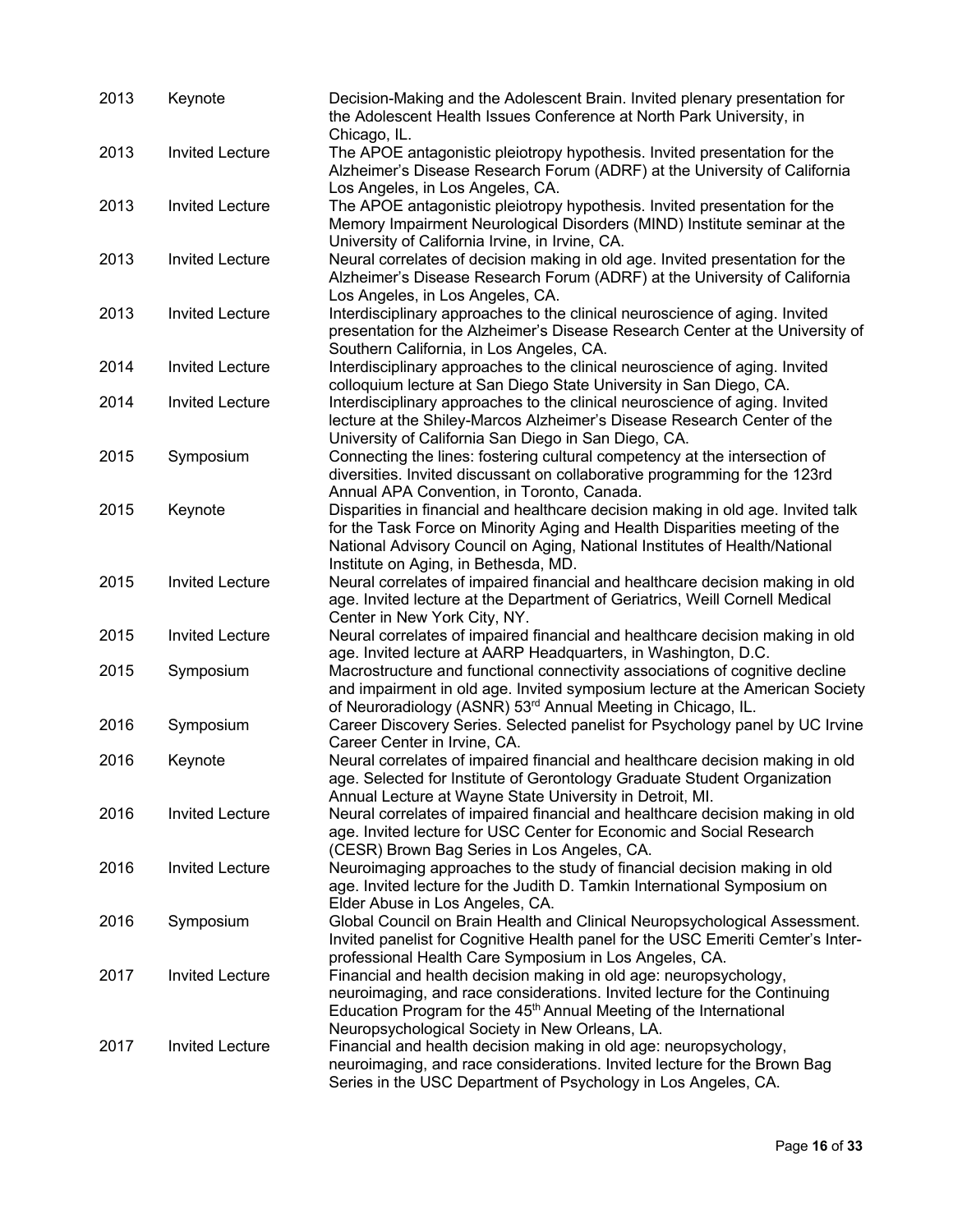| 2017 | <b>Invited Lecture</b> | A day in the life of an academic clinical researcher. Invited lecture for the<br>Postdoctoral Fellowship Seminar Series of the Mental Health Service of the<br>VA Long Beach Healthcare System.                                                                                                                                                                                         |
|------|------------------------|-----------------------------------------------------------------------------------------------------------------------------------------------------------------------------------------------------------------------------------------------------------------------------------------------------------------------------------------------------------------------------------------|
| 2017 | <b>Invited Lecture</b> | Cognitive decline and financial decision making in old age. Invited lecture for<br>the Joining Forces to Improve the Representative Payee Program meeting<br>sponsored by the Social Security Advisory Board in the National Archives<br>Museum in Washington, D.C.                                                                                                                     |
| 2017 | <b>Invited Lecture</b> | Graph theory approaches to susceptibility to scams in old age: preliminary<br>results. Invited lecture for the 8 <sup>th</sup> Annual ROS/MAP Investigators Meeting of<br>the Rush Alzheimer's Disease Center in Chicago, IL.                                                                                                                                                           |
| 2017 | <b>Invited Lecture</b> | Neuroimaging dementia. Invited lecture for the GWEP Caregiver Wellness<br>Day in the USC Department of Family Medicine in Alhambra, CA.                                                                                                                                                                                                                                                 |
| 2017 | <b>Invited Lecture</b> | Neural correlates of financial decision making in old age. Invited lecture for<br>the Elder Justice Iniative's Forensic Research Webinar of the U.S.<br>Department of Justice.                                                                                                                                                                                                          |
| 2017 | Plenary                | The Way Forward - Part 2. Invited plenary lecture for the Gulf Coast Elder<br>Abuse Conference hosted by the St. Tammany Seniors and Law Enforcement<br>Together (SALT) Council in Slidell, LA.                                                                                                                                                                                         |
| 2017 | <b>Invited Lecture</b> | Brain changes as we age. Invited lecture for the Gulf Coast Elder Abuse<br>Conference hosted by the St. Tammany Seniors and Law Enforcement<br>Together (SALT) Council in Slidell, LA.                                                                                                                                                                                                  |
| 2017 | <b>Invited Lecture</b> | Neuroimaging of impaired decision making in old age. Invited lecture for the<br>Gulf Coast Elder Abuse Conference hosted by the St. Tammany Seniors and<br>Law Enforcement Together (SALT) Council in Slidell, LA.                                                                                                                                                                      |
| 2017 | <b>Invited Lecture</b> | Neural correlates of financial and health decision making in old age. Invited<br>lecture for the first annual worshop of the UCSD Sustained Training on Aging<br>and HIV Research (STAHR) Program in San Diego, CA.                                                                                                                                                                     |
| 2017 | <b>Invited Lecture</b> | Financial and health decision making in old age: Neural correlates and race<br>considerations. Invited lecture for the Behavioral Neurology and Dementia<br>Conference in the USC Department of Neurology in Los Angeles, CA.                                                                                                                                                           |
| 2017 | <b>Invited Lecture</b> | Neural correlates of financial and healthcare decision making in old age.<br>Invited lecture for the annual Beeson Scholars Meeting hosted by the<br>American Federation for Aging Research in Santa Ana Pueblo, NM.                                                                                                                                                                    |
| 2017 | <b>Invited Lecture</b> | Neural correlates of financial decision making in old age. Invited lecture for<br>the American Federation for Aging Research Board of Directors December 5th<br>meeting in New York, NY.                                                                                                                                                                                                |
| 2018 | <b>Invited Lecture</b> | Detectable neuropsychological differences in early preclinical Alzheimer's<br>Disease. Invited lecture for the 46 <sup>th</sup> Annual Meeting of the International<br>Neuropsychological Society (INS) in Washington, D.C.                                                                                                                                                             |
| 2018 | Moderator              | Alzheimer's Disease Paper Session. Selected as moderator for oral<br>presentation session on Alzheimer's Disease topics for the 46 <sup>th</sup> Annual<br>Meeting of the International Neuropsychological Society (INS) in Washington,<br>D.C.                                                                                                                                         |
| 2018 | <b>Invited Lecture</b> | Financial Decision-Making in Old Age: A Cognitive Perspective. Invited<br>lecture for the Palisades Alliance for Seniors Program in Pacific Palisades,<br>CA.                                                                                                                                                                                                                           |
| 2018 | <b>Invited Lecture</b> | Neural correlates of financial decision making in old age. Invited to give a<br>lecture and participate in the workshop titled "Our Aging Brains: Decision-<br>making, Fraud, and Undue Influence" hosted by the Harvard MGH Center for<br>Law, Brain, and Behavior at Harvard Law School in Cambridge, MA. Link to<br>video of lecture: https://vimeo.com/267818433/503fb07b73#t=2m14s |
| 2018 | <b>Invited Lecture</b> | Neuropsychology and neuroimaging of financial decision making in old age.<br>Invited lecture for neuropsychology seminar at the VA Long Beach Healthcare<br>System.                                                                                                                                                                                                                     |
| 2018 | <b>Invited Lecture</b> | Financial decision making in old age. Invited lecture for the second annual<br>worshop of the UCSD Sustained Training on Aging and HIV Research<br>(STAHR) Program in San Diego, CA.                                                                                                                                                                                                    |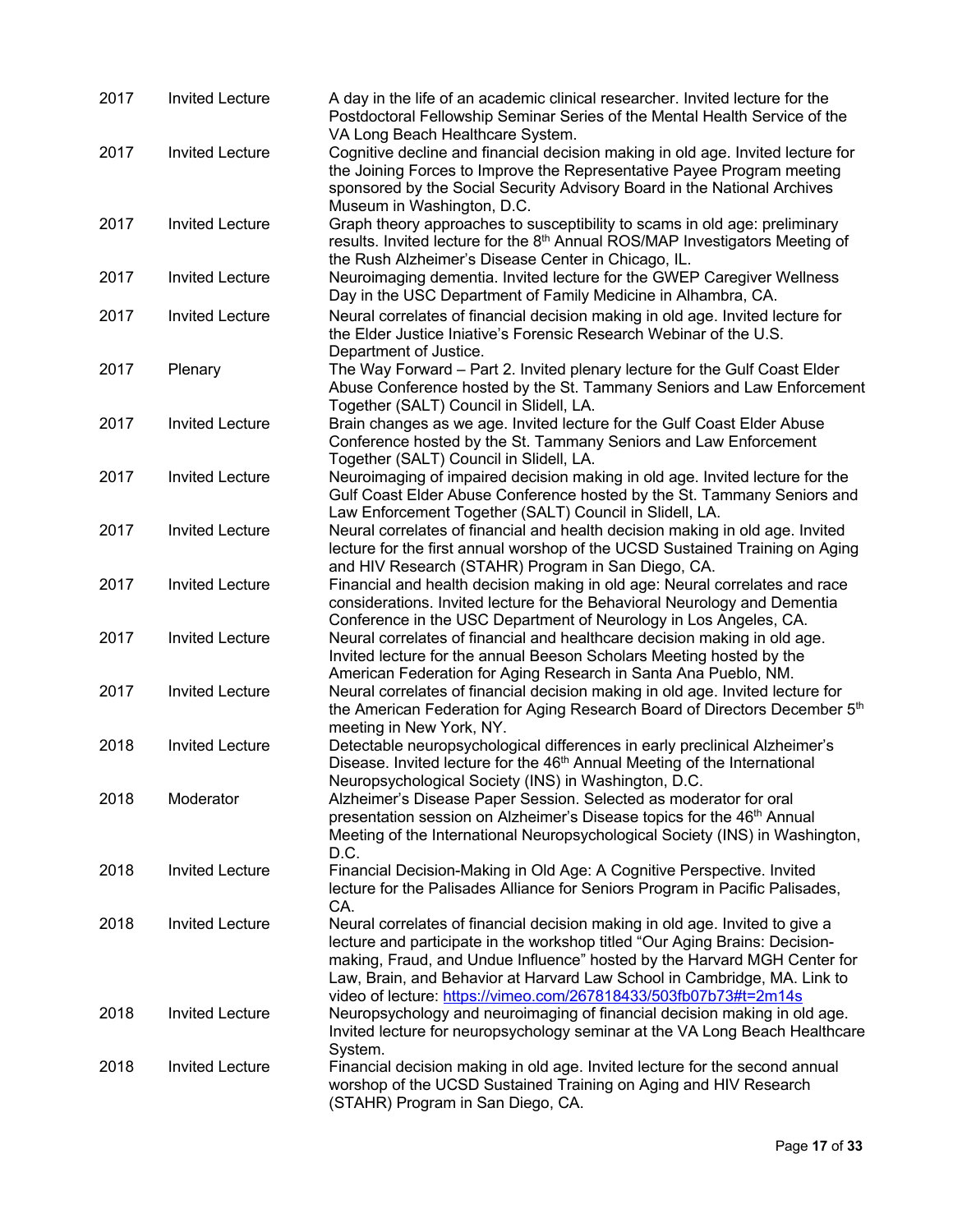| 2018 | Invited Mentorship                  | Invited to be a mentor to junior faculty from around the country for the<br>"Forming Science-Industry Research Collaborations" workshop hosted by the<br>Stanford Center for Longevity in Stanford, CA.                                                                                                                      |
|------|-------------------------------------|------------------------------------------------------------------------------------------------------------------------------------------------------------------------------------------------------------------------------------------------------------------------------------------------------------------------------|
| 2018 | <b>Invited Lecture</b>              | Neuroscience of aging. Invited lecture for the "Advancing Trauma-Informed<br>Responses to Elder Abuse: Practice, Research, Education and Policy"<br>workshop hosted by the The Harry and Jeanette Weinberg Center for Elder<br>Justice and the NYC Elder Abuse Center at Weill Cornell Medicine in New<br>York, NY.          |
| 2018 | <b>Invited Lecture</b>              | Financial decision making in old age: Neural correlates and relevance to<br>Alzheimer's Disease. Invited lecture for the Department of Psychological<br>Sciences at the University of California Irvine in Irvine, CA.                                                                                                       |
| 2018 | <b>Invited Lecture</b>              | Neuroimaging of decision making in old age. Invited lecture for the "Achieving<br>and Sustaining Behavior Change to Benefit Older Adults" worshop<br>coordinated by the Research Centers Collaborative Network (RCCN) and<br>hosted at the National Institutes of Health (NIH) Campus in Bethesda, MD.                       |
| 2019 | Moderator                           | Aging and Sociodemographic Factors Paper Session. Selected as moderator<br>for oral presentation session for the 47 <sup>th</sup> Annual Meeting of the International<br>Neuropsychological Society (INS) in New York, NY.                                                                                                   |
| 2019 | Keynote Panelist                    | Dispelling Myths about Cognition and Financial Decision Making in Old Age.<br>Speaker and invited panelist for keynote interdisciplinary panel for the "What's<br>Hot in Aging at USC" Conference hosted by the School of Gerontology in Los<br>Angeles, CA.                                                                 |
| 2019 | <b>Invited Panelist</b>             | Invited panelist for the Association of Neuropsychology Students in Training<br>(ANST) panel on applying for clinical neuropsychology internships hosted by<br>the Psychology Department of the University of Southern California in Los<br>Angeles, CA.                                                                     |
| 2019 | Keynote                             | Financial decision making in old age: A cognitive aging perspective and ways<br>to protect yourself. Invited keynote lecture for the Half Century Trojans<br>Generational Program hosted by USC Generational Programs in Irvine, CA.                                                                                         |
| 2019 | <b>Invited Lecture</b>              | How to maintain brain health in old age. Invited lecture for the 3rd Annual<br>Interprofessional Health Care Symposium - Resources for a Longer,<br>Healthier Life presented by the USC Emeriti Center in partnership with the<br>USC Department of Family Medicine GWEP in Los Angeles, CA.                                 |
| 2019 | Keynote                             | The neuroscience of aging, trauma, and elder abuse. Invited keynote lecture<br>for the Trauma Informed Responses to Elder Abuse conference sponsored by<br>the Chattanooga Family Justice Center in Chattanooga, TN.                                                                                                         |
| 2019 | <b>Invited Lecture</b>              | Cognitive decline and financial decision making as we age. Invited lecture for<br>the USC Alumni Association of Orange County 2019 Speaker Series in Irvine,<br>CA.                                                                                                                                                          |
| 2019 | <b>Invited Lecture</b>              | Financial decision making in old age: A neuropsychology perspective. Invited<br>lecture for the USC Schaeffer Center Clinical Fellows Seminar in Los<br>Angeles, CA.                                                                                                                                                         |
| 2019 | <b>Blue Ribbon Award</b><br>Lecture | Perceived discrimination in older black adults is associated with insula<br>functional connectivity. Invited award lecture for best submission by an<br>established professional for the Society of Clinical Neuropsychology (Division<br>40) of the American Psychological Association Annual Convention in<br>Chicago, IL. |
| 2019 | <b>Invited Lecture</b>              | Dispelling myths about cognition and financial decision making in old age.<br>Invited lecture for the Masonic Homes of California annual staff retreat in<br>Covina, CA.                                                                                                                                                     |
| 2019 | <b>Invited Lecture</b>              | Aging, cognitive changes, and susceptibility to scams. Invited lecture for the<br>Federal Trade Comission (FTC) Protecting Older Adults from Fraud: A<br>Common Ground Conference in Los Angeles, CA.                                                                                                                        |
| 2019 | <b>Invited Panelist</b>             | Invited panelist for the neuroscience of financial vulnerability panel of The<br>State of Financial Fraud in America conference hosted by the FINRA<br>Foundation and Stanford Center on Longevity in Washington, D.C.                                                                                                       |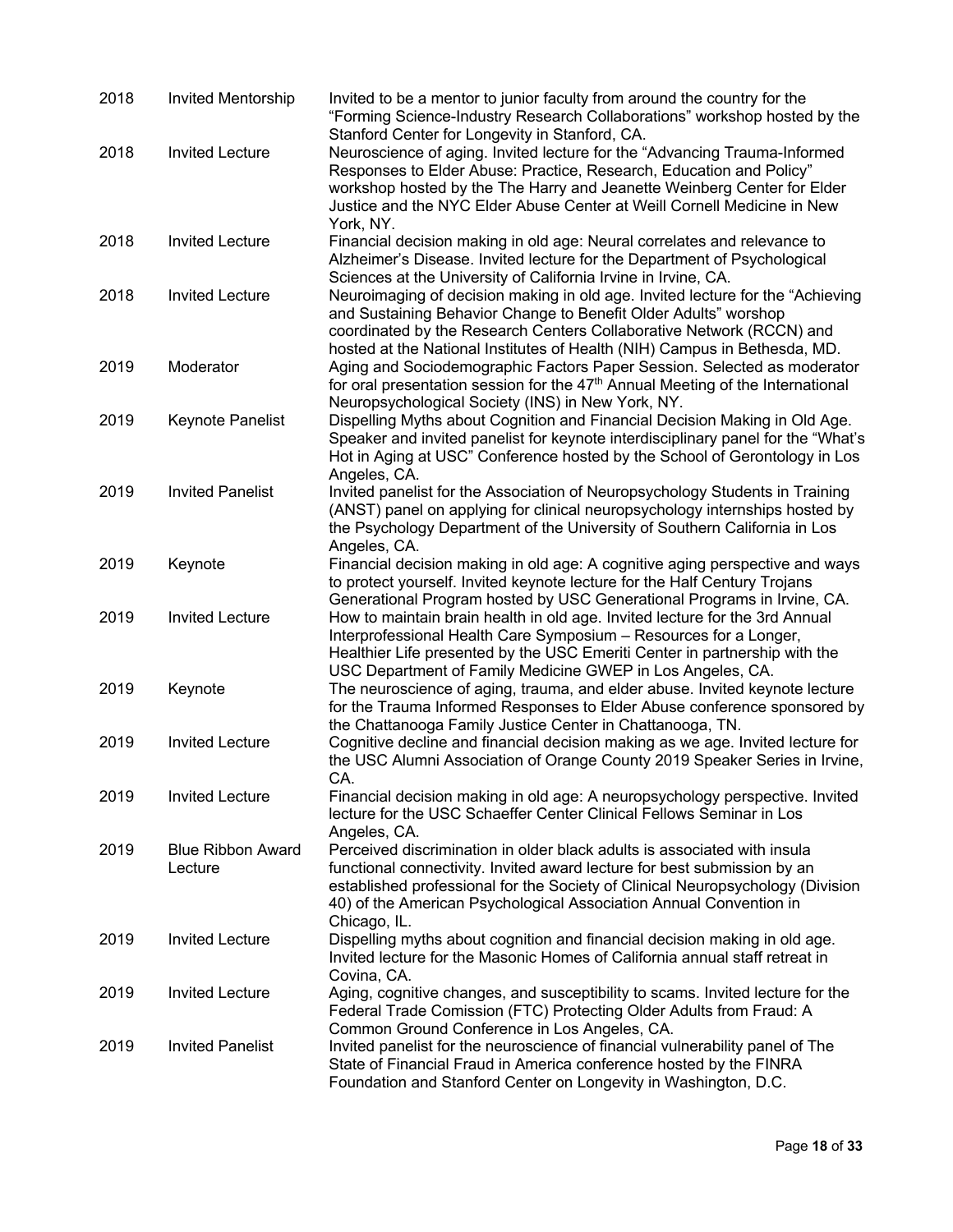| 2019          | <b>Invited Lecture</b>  | Financial decision making in old age: Neuropsychology, neuroimaging, and<br>policy considerations. Invited lecture for the Gerontology Colloquium series at<br>the USC School of Gerontology in Los Angeles, CA.                                                                                         |
|---------------|-------------------------|----------------------------------------------------------------------------------------------------------------------------------------------------------------------------------------------------------------------------------------------------------------------------------------------------------|
| 2019          | <b>Invited Lecture</b>  | Financial decision making in old age. Invited lecture for a meeting hosted by<br>the Advocacy/Ethics Committee of the Certified Financial Analyst (CFA)                                                                                                                                                  |
| 2019          | <b>Invited Lectures</b> | Society of Los Angeles in Los Angeles, CA.<br>Age-Associated Financial Vulnerability. Invited lectures for the Central Coast<br>and Los Angeles Scams Against Older and Vulnerable Adults Working<br>Groups hosted by the Federal Bureau of Investigation (FBI) in Santa Barbara<br>and Los Angeles, CA. |
| 2020          | <b>Invited Lecture</b>  | Age-Associated Financial Vulnerability. Invited lecture for the Elder Protection<br>Council hosted by the San Diego District Attorney's Office in San Diego, CA.                                                                                                                                         |
| 2020          | <b>Invited Lecture</b>  | Neuroimaging of financial vulnerability in old age. Invited lecture for the 2020<br>Tamkin International Symposium on Elder Abuse in Pasadena, CA.                                                                                                                                                       |
| 2020          | <b>Invited Lecture</b>  | Cognitive decline and susceptibility to scams. Invited lecture for the 2020<br>Elder and Dependent Adult Abuse Prevention Conference in Santa Barbara,<br>$CA.*$                                                                                                                                         |
| 2020          | <b>Invited Lecture</b>  | Financial decision making in old age. Invited lecture for neuropsychology<br>seminar at the VA Long Beach Healthcare System in Long Beach, CA.**                                                                                                                                                         |
| 2020          | <b>Invited Lecture</b>  | Neuroimaging of financial decision making in old age. Invited lecture for the<br>Financial Exploitation Intensive at the McGovern Medical School at UTHealth<br>in Houston, TX.**                                                                                                                        |
| 2020          | <b>Invited Panelist</b> | Invited online panelist for the AARP/The FINRA Foundation Expert Workshop<br>On Chronic Fraud Victimization hosted by the AARP and FINRA.*                                                                                                                                                               |
| 2020-<br>2021 | <b>Invited Panelist</b> | Invited panelist for an online seminar on jobs for the psychology trainees of<br>the VA Long Beach Healthcare System in Long Beach, CA.                                                                                                                                                                  |
| 2020          | <b>Invited Lecture</b>  | Financial decision making in old age: Neuropsychology, neuroimaging<br>correlates, and relevance to Alzheimer's Disease. Invited lecture for the<br>Neurosciences Grand Rounds at Cedars-Sinai Medical Center in Los<br>Angeles, CA [held online due to COVID-19].                                       |
| 2020          | <b>Invited Lecture</b>  | Understanding the Connection Between Neurocognitive Changes in Aging<br>and Vulnerability to Financial Exploitation. Invited lecture for the Minnesota<br>Elder Justice Center financial exploitation speaker series in St. Paul, MN [held<br>online due to COVID-19].                                   |
| 2020          | <b>Invited Lecture</b>  | Financial decision making in old age: Neuropsychology, neuroimaging, and<br>policy considerations. Invited lecture for the Fall Science Luncheon Series of<br>the UT Dallas Center for Vital Longevity in Dallas, TX [held online due to<br>COVID-19].                                                   |
| 2020          | <b>Invited Lecture</b>  | Financial decision making in old age: Neuropsychology, neuroimaging, and<br>policy considerations. Invited lecture for the Parkinson's Disease Support<br>Group at the VA Long Beach Healthcare System in Long Beach, CA [held<br>online due to COVID-191.                                               |
| 2020          | <b>Invited Lecture</b>  | Neuroimaging of financial decision making in old age. Invited lecture for the<br>Growing Up in Aging Neuroscience seminar series hosted at Brown<br>University in Providence, RI [held online due to COVID-19].                                                                                          |
| 2021          | <b>Invited Lecture</b>  | Financial decision making in older age: Neuropsychology, neuroimaging, and<br>policy considerations. Invited lecture for the Internship Seminar Lecture<br>Series at UCSD in San Diego, CA [held online due to COVID-19].                                                                                |
| 2021          | <b>Invited Lecture</b>  | Financial decision making in older age. Neuropsychology, neuroimaging, and<br>policy considerations. Invited lecture for the University of Florida Department<br>of Neuroscience Seminar Series in Gainesville, FL [held online in March due<br>to COVID-19].                                            |
| 2021          | <b>Invited Lecture</b>  | Financial Decision Making in Older Age. Invited lecture for the Practicing Law<br>Institute (PLI) Elder Financial Exploitation training in Los Angeles, CA [held<br>online due to COVID-19].                                                                                                             |
| 2021          | <b>Invited Lecture</b>  | Financial exploitation and mistreatment of older adults: Neuropsychology,<br>neuroimaging, and policy considerations. Invited lecture for the Internship                                                                                                                                                 |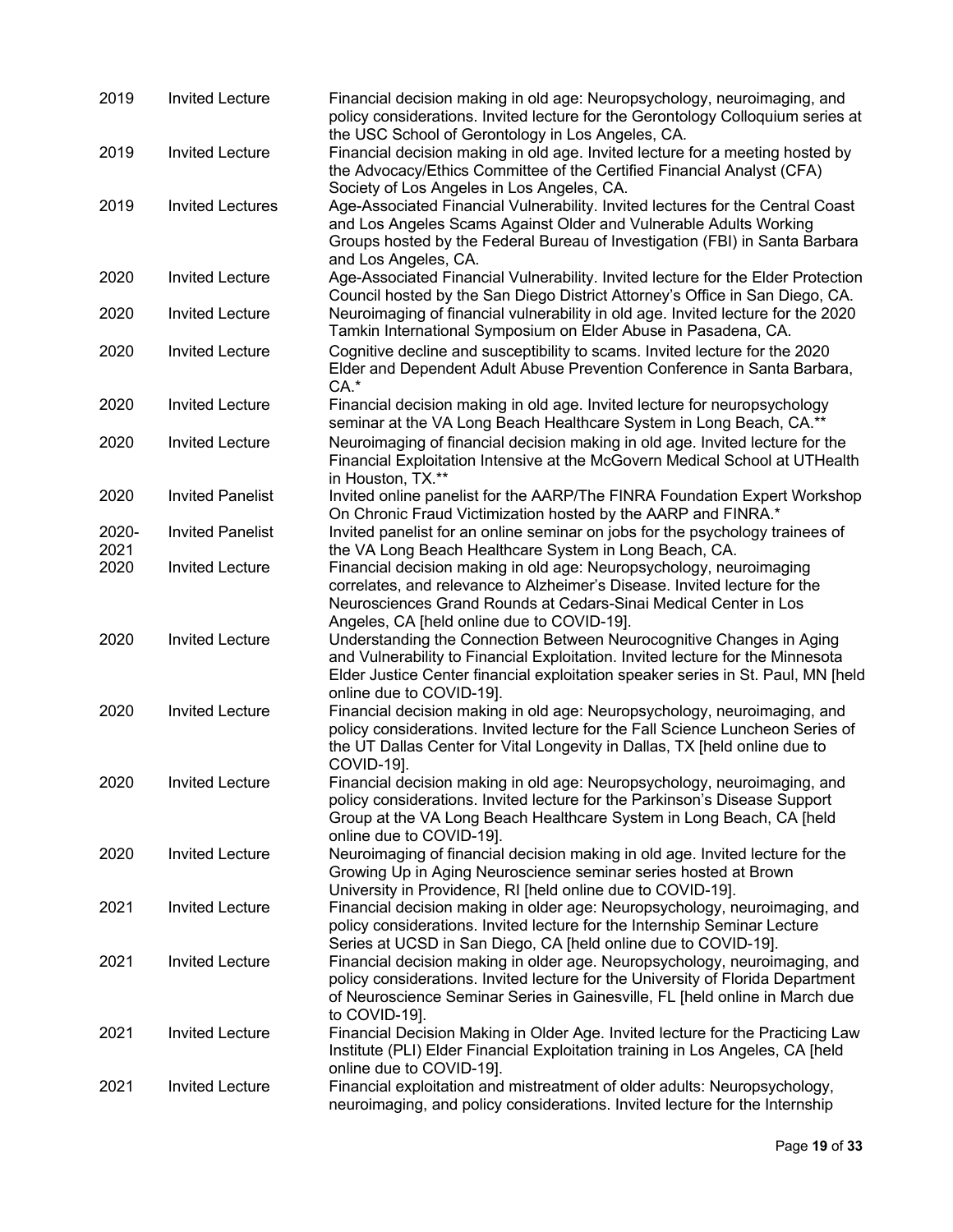|      |                         | Seminar Lecture Series at UCSD in San Diego, CA [held online in October<br>due to COVID-19].                                                                                                                                                                                                         |
|------|-------------------------|------------------------------------------------------------------------------------------------------------------------------------------------------------------------------------------------------------------------------------------------------------------------------------------------------|
| 2021 | <b>Invited Lecture</b>  | Scam and financial exploitation vulnerability in older age. Invited lecture for<br>the West San Gabriel Valley Elder Abuse Coalition [held online due to<br>COVID-19].                                                                                                                               |
| 2021 | <b>Invited Lecture</b>  | Scam susceptibility in older age. Invited lecture for the San Diego Elder<br>Justice Task Force hosted by the San Diego District Attorney's Office and<br>including members of the Federal Bureau of Investigation [held online due to<br>COVID-19].                                                 |
| 2022 | <b>Invited Lecture</b>  | Financial decision making in older age: Neuropsychology, neuroimaging, and<br>policy considerations. Invited lecture for the Geriatric and Palliative Care<br>Grand Rounds at UCSF in San Francisco, CA.**                                                                                           |
| 2022 | <b>Invited Lecture</b>  | Financial decision making and susceptibility to scams in older age:<br>Neuropsychology, neuroimaging, and policy considerations. Invited lecture for<br>the Worcester Neuropsychology Didactics at the University of Massachusetts<br>Medical Center in Worcester, MA [held online due to COVID-19]. |
| 2022 | <b>Invited Lecture</b>  | Financial decision making and fraud in older age: Neuropsychological,<br>neuroimaging, and public policy considerations. Invited lecture for the<br>International Neuropsychological Society's webinar series.                                                                                       |
| 2022 | <b>Invited Panelist</b> | Building Equity, Breaking Down Stigma, and Empowering Behavior Changes<br>to Support Brain Health Among Older Adults. Invited symposium panelist for<br>the American Society on Aging 2022 Meeting in New Orleans, LA.                                                                               |
| 2022 | <b>Invited Lecture</b>  | Not a Model Minority: Lessons Learned Over a Career in Neuropsychology.<br>Invited lecture for the Asian Neuropsychological Association's Education<br>Committee Webinar Series.                                                                                                                     |
| 2022 | <b>Invited Lecture</b>  | Financial decision making in older age: Neuropsychology, neuroimaging, and<br>public policy considerations. Invited lecture for the American Psychological<br>Association Division 40 Fellows Luncheon at the 2022 Convention of the<br>American Psychological Association in Minneapolis, MN.       |
| 2022 | <b>Invited Lecture</b>  | Financial decision making in older age and relevance to Alzheimer's Disease.<br>Invited lecture for the USC ADRC Research Conference in Los Angeles, CA.                                                                                                                                             |

**\*\***RESCHEDULED DUE TO COVID-19

**\***CANCELLED APPEARANCE DUE TO COVID-19

#### **DISSERTATION AND THESIS:**

| 2004<br>2001 | PhD.<br>МA | University of Massachusetts Boston<br>University of Massachusetts Boston | Semantic Priming in Schizophrenia: A Functional<br><b>Magnetic Resonance Investigation</b><br><b>Word Association Neural Network: Computer</b><br>Simulation of Word Recall in Control and |
|--------------|------------|--------------------------------------------------------------------------|--------------------------------------------------------------------------------------------------------------------------------------------------------------------------------------------|
|              |            |                                                                          | <b>Schizophrenic Subjects</b>                                                                                                                                                              |

### **PUBLICATIONS:**

### **REFEREED JOURNAL ARTICLES (\*DENOTES STUDENT OR TRAINEE AUTHOR):**

- 1. Nestor, P.G., **Han, S.D.**, Niznikiewicz, M., Salisbury, D., Spencer, K., Shenton, M.E., & McCarley, R.W., Semantic disturbance in schizophrenia and its relationship to the cognitive neuroscience of attention. *Biological Psychology.* 57: 23-46, 2001. PMID: 11454433.
- 2. **Han, S.D.**, Nestor, P.G., Shenton, M.E., Niznikiewicz, M., Hannah, G.\*, & McCarley, R., Associative memory in chronic schizophrenia: A computational model. *Schizophrenia Research*. 61(2-3): 255-263, 2003. PMID: 12729877.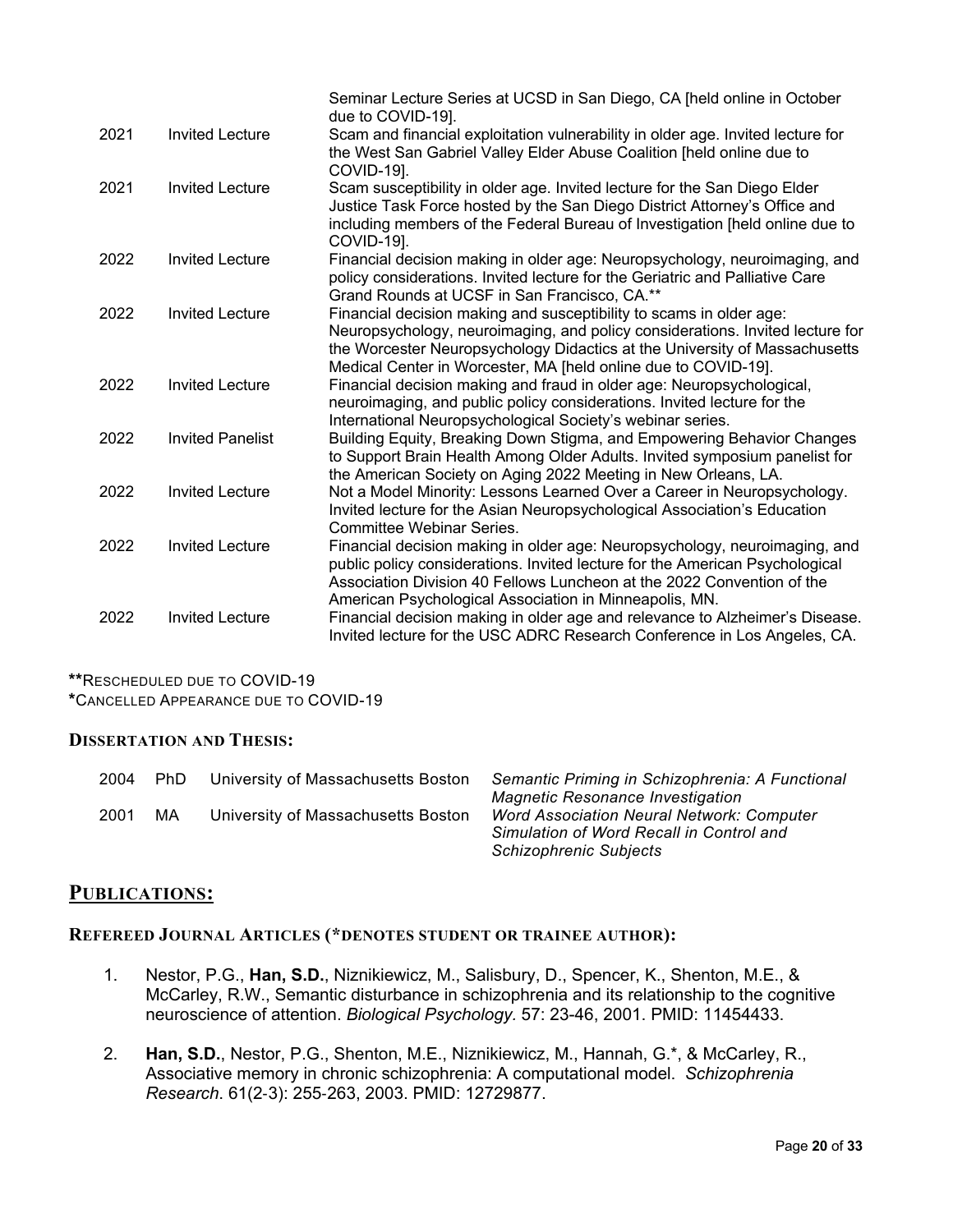- 3. Wible, C.G., **Han, S.D.,** Spencer, M.H.\*, Kubicki, M., Niznikiewicz, M.H., Jolesz, F.A., McCarley, R.W., & Nestor, G., Connectivity among semantic associates: An fMRI study of semantic priming. *Brain and Language.* 97(3): 294-305, 2006. PMID: 16413049.
- 4. **Han, S.D.,** Nestor, P.G., & Wible, C.G., fMRI of lexical-semantic priming in a chronic schizophrenia patient. *Applied Neuropsychology*. 13(1): 51-57, 2006. PMID: 16594871.
- 5. **Han, S.D.,** Houston, W.S., Jak, A.J., Eyler, L.T., Nagel, B.J., Fleisher, A.S., Brown, G.G., Corey-Bloom, J., Salmon, D.P., Thal, L.J., & Bondi, M.W., Verbal paired-associate learning by APOE genotype in nondemented adults: fMRI evidence of a right hemispheric compensatory response. *Neurobiology of Aging.* 28(2): 238-247, 2007. PMID: 16434125.
- 6. **Han, S.D.,** Nestor, P.G., Hale-Spencer, M.\*, Cohen, A., Niznikiewicz, M., McCarley, R.W., & Wible, C.G., Functional neuroimaging of word priming in males with chronic schizophrenia. *Neuroimage.* 35: 273-282, 2007. PMID: 17215145.
- 7. Delis, D.C., Lansing, A., Houston, W.S., Wetter, S., **Han, S.D.,** Jacobsen, M., Holdnack, J., & Kramer, J., Creativity lost: The importance of testing higher-level executive functions in schoolaged children. *Journal of Psychoeducational Assessment.* 25: 29-40, 2007.
- 8. **Han, S.D.,** Drake, A.I., Cessante, L.M., Jak, A.J., Houston, W.S., Delis, D.C., Huynh, D.V.\*, Filoteo, J.V., & Bondi, M.W., Apolioprotein E and traumatic brain injury in a U.S. military population: Evidence of a neuropsychological compensatory mechanism? *Journal of Neurology, Neurosurgery, and Psychiatry.* 78: 1103-1108, 2007. PMID: 17287237.
- 9. **Han, S.D.,** & Bondi, M.W., Revision of the apoliproprotein E compensatory mechanism recruitment hypothesis. *Alzheimer's and Dementia*. 4(4): 251-254, 2008. PMID:18631975.
- 10. **Han, S.D.,** Suzuki, H.\*, Drake, A.I., Cessante, L.M., Jak, A.J., Houston, W.S., & Bondi, M.W., Clinical, cognitive, and genetic predictors of change in job status following traumatic brain injury in a military population. *Journal of Head Trauma and Rehabilitation.* 24(1): 57-64, 2009. PMID: 19158597.
- 11. Kalkut, E.J.\*, **Han, S.D.,** Lansing, A.E., Holdnack, J.A., & Delis, D.C., Development of setshifting ability from late childhood through early adulthood. *Archives of Clinical Neuropsychology*. 24(6): 565-574, 2009. PMID: 19679594.
- 12. Schiehser, D.M., **Han, S.D.,** Zizak, V., Song, D.D., Lessig, S.\*, & Filoteo, J.V., Predictors of health status in a sample of predominantly nondemented and nondepressed patients with Parkinson's disease. *Archives of Clinical Neuropsychology*. 24: 699-709, 2009. PMID: 19767296.
- 13. **Han, S.D.,** Bangen, K.\*, & Bondi, M.W., Functional magnetic resonance imaging of compensatory neural recruitment in aging and risk for Alzheimer's Disease: Review and recommendations. *Dementia and Geriatric Cognitive Disorders.* 27(1): 1-10, 2009. PMID: 19088472.
- 14. **Han, S.D.,** & Wible, C.G., Neuroimaging of semantic processing in schizophrenia: A parametric priming approach. *International Journal of Psychophysiology*. 75(2): 100-106, 2010. PMID: 19765623.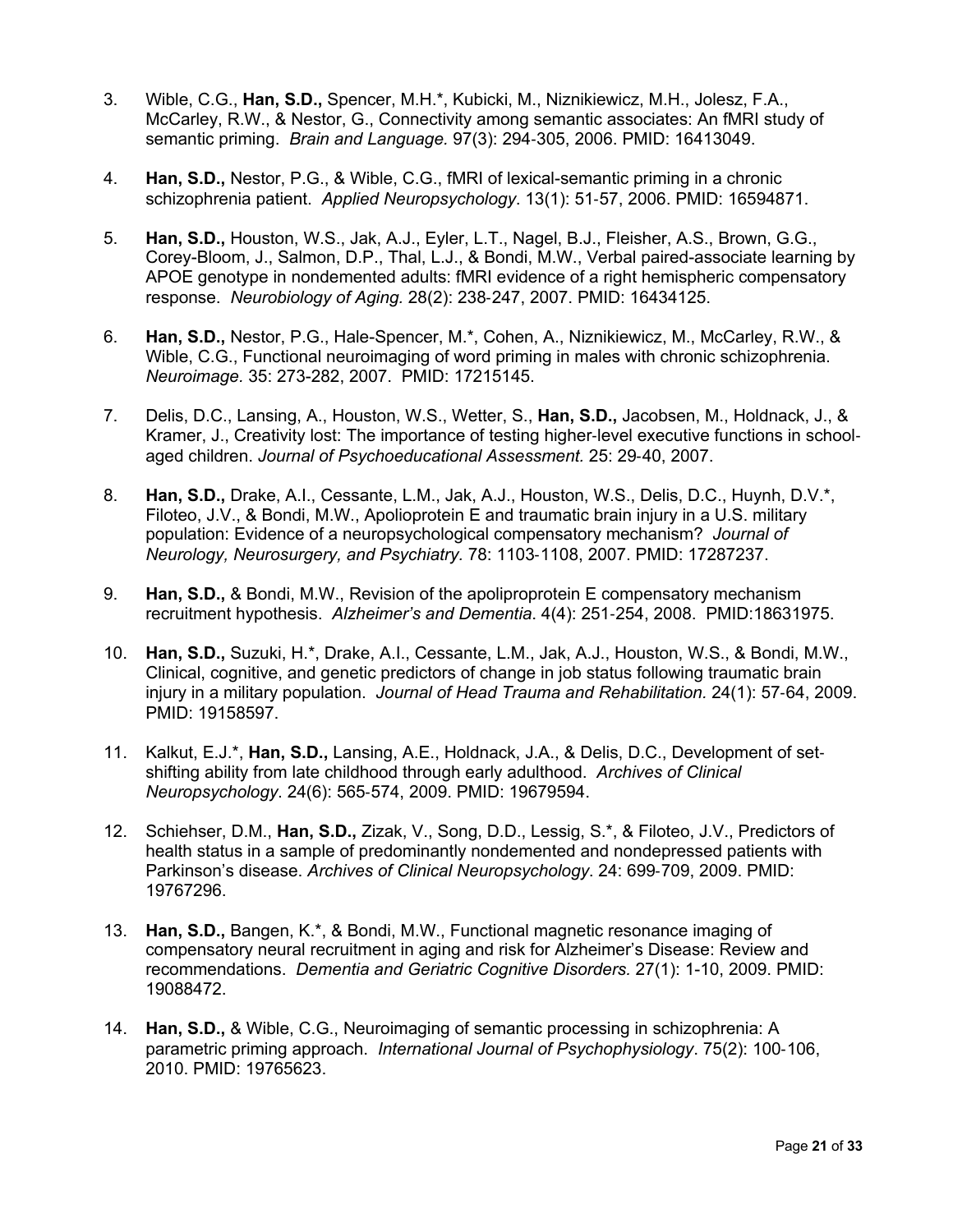- 15. Suzuki, H.\*, **Han, S.D.,** & Lucas, L.R., Chronic passive exposure to aggression decreases D2 and 5-HT1B receptor densities. *Physiology & Behavior*. 99(5): 562-570, 2010. PMID: 20114057.
- 16. Bangen, K.J.\*, Jak, A.J., Schiehser, D.M., Delano-Wood, L., Tuminello, E.\*, **Han, S.D.,** Delis, D.C., & Bondi, M.W., Complex activities of daily living vary by mild cognitive impairment subtype. *Journal of the International Neuropsychological Society*. 16(4): 630-639, 2010. PMID: 20374675.
- 17. **Han, S.D.,** Suzuki, H.\*, Jak, A.J., & Bondi, M.W., Chang, Y.-L.\*, Salmon, D.P., & Bondi, M.W., Hierarchical cognitive and psychosocial predictors of amnestic mild cognitive impairment. *Journal of the International Neuropsychological Society.* 16(4): 721-729, 2010. PMID: 20561399.
- 18. Suzuki, H.\*, **Han, S.D.,** & Lucas, L.R., Increased 5-HT1B receptor density in the basolateral amygdala of passive observer rats exposed to aggression. *Brain Research Bulletin*. 83: 38-43, 2010. PMID: 20599596.
- 19. Tuminello, E.R.\*, & **Han, S.D.,** The apolipoprotein E antagonistic pleiotropy hypothesis: Review and recommendations. *The International Journal of Alzheimer's Disease.* Article ID 726197, 12 pages, 2011. PMID: 21423560.
- 20. Schiehser, D.M., Delis, D.C., Filoteo, J.V., Delano-Wood, L., **Han, S.D.,** Jak, A.J., Drake, A.I., & Bondi, M.W., Are self-reported symptoms of executive dysfunction associated with objective executive function performance following mild-to-moderate traumatic brain injury? *Journal of Clinical and Experimental Neuropsychology.* 33(6): 704-714, 2011. PMID: 21958432.
- 21. **Han, S.D.,** Arfanakis, K., Fleischman, D., Leurgans, S., Tuminello, E.R.\*, Edmonds, E.C.\*, & Bennett, D.A., Functional connectivity variations in mild cognitive impairment: Associations with cognitive function. *Journal of the International Neuropsychological Society.* 18: 39-48, 2012. PMID: 22005016.
- 22. **Han, S.D.,** Boyle, P.A., Arfanakis, K., Fleischman, D., Yu, L., Edmonds, E.C.\*, & Bennett, D.A., Neural intrinsic connectivity networks associated with risk aversion in old age. *Behavioural Brain Research*. 227: 233-240, 2012. PMID: 22044475.
- 23. Stricker, N.H., Dodge, H.H., Dowling, N.M., **Han, S.D.,** Erosheva, E.A., & Jagust, W.J., CSF biomarker associations with change in hippocampal volume and precuneus thickness: implications for the Alzheimer's pathological cascade. *Brain Imaging and Behavior.* 6: 599- 609, 2012. PMID: 22614327.
- 24. **Han, S.D.,** Gruhl, J.C., Beckett, L., Dodge, H.H., Stricker, N.H., Farias, S., & Mungas, D., Beta amyloid, tau, neuroimaging, and cognition: Sequence modeling of biomarkers for Alzheimer's disease. *Brain Imaging and Behavior.* 6: 610-620, 2012. PMID: 22648764.
- 25. Ruppert, P.\*, Edmonds, E.C.\*, Brook, M.\*, Musil, S., & **Han, S.D.**, Neuropsychological assessment in a case of adult-onset hemophagocytic lymphohistiocytosis (HLH). *The Clinical Neuropsychologist*. 26(12):1038-1052, 2012. PMID: 22784400.
- 26. Wingo, J.M.\*, Kalkut, E.J.\*, Tuminello, E.R.\*, Asconape, J.\*, & **Han, S.D.**, Executive functions, depressive symptoms, and college adjustment in women. *Applied Neuropsychology: Adult*. 20(2): 136-144, 2013. PubMed PMID: 23397999.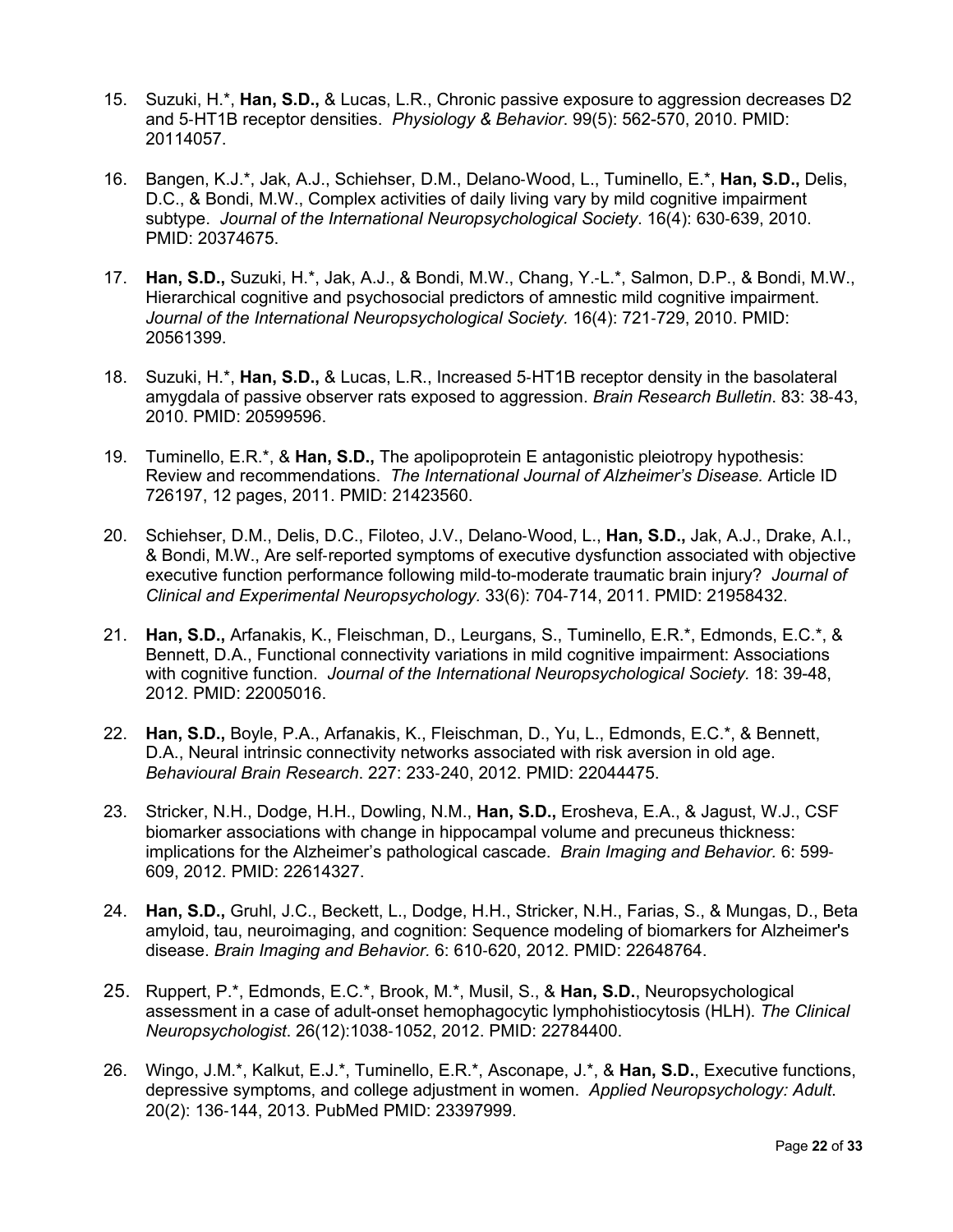- 27. **Han, S.D.,** Buchman, A.S., Arfanakis, K., Fleischman, D.A., & Bennett, D.A., Functional connectivity networks associated with chronic musculoskeletal pain in old age. *International Journal of Geriatric Psychiatry.* 28(8): 858-867, 2013. PMID: 23124844.
- 28. Fleischman, D.A., Yu. L., Arfanakis, K., **Han, S.D.,** Barnes, L.L., Arvanitakis, Z., Boyle, P.A., & Bennett, D.A., Faster cognitive decline in the year prior to MR imaging is associated with smaller hippocampal volumes in cognitively healthy older persons. *Frontiers in Aging Neuroscience*. 5: 21, 2013. PMID: 23760360.
- 29. **Han, S.D.,** Boyle, P.A., Yu, L., Fleischman, D.A., Arfanakis, K., & Bennett, D.A., Ventromedial PFC, parahippocampal, and cerebellar connectivity are associated with temporal discounting in old age. *Experimental Gerontology.* 48: 1489-1498, 2013. PMID: 24135750.
- 30. **Han, S.D.,** Boyle, P.A., Yu, L., Fleischman, D.A., Arfanakis, K., Leurgans, S., & Bennett, D.A., Financial literacy is associated with medial brain region functional connectivity in old age. *Archives of Gerontology and Geriatrics.* 59: 429-438, 2014. PMID: 24893911.
- 31. Fleischman, D.A., Leurgans, S., Arfanakis, K., Arvanitakis, Z., Barnes, L.L., Boyle, P.A., **Han, S.D.,** & Bennett, D.A., Gray-matter macrostructure in older persons without cognitive impairment: Associations with age and cognition. *Brain Structure and Function*. 219: 2029- 2049, 2014. PMID: 23955313.
- 32. James, B.D., Boyle, P.A., Yu, L., **Han, S.D.,** & Bennett, D.A., Cognitive decline is associated with risk aversion and temporal discounting in older adults without dementia. *Plos One.* DOI: 10.1371/journal.pone.0121900, 2015. PMID: 25838074.
- 33. **Han, S.D.,** Boyle, P.A., James, B.D., Yu, L., & Bennett, D.A., Poorer financial and health literacy among community-dwelling older adults with mild cognitive impairment. *Journal of Aging and Health*. 27: 1105-1117, 2015. PMID: 25903976.
- 34. **Han, S.D.**, Boyle, P.A., James, B.D., Yu, L., & Bennett, D.A., Mild cognitive impairment is associated with poorer decision making in community-based older persons. *Journal of the American Geriatrics Society*. 63: 676-683, 2015. PMID: 25850350.
- 35. Nation, D.A., Bangen, K.J., Edmonds, E.C., Delano-Wood, L., Scanlon, B.K., **Han, S.D.,** Edland, S.D., Salmon, D.P., Galasko, D.R., & Bondi, M.W., Pulse pressure in relation to taumediated neurodegeneration, cerebral amyloidosis, and progression to dementia in the veryold. *JAMA Neurology.* 72: 546-53, 2015. PMID: 25822631.
- 36. Lachs, M.S., & **Han, S.D.,** Age associated financial vulnerability: an emerging public health issue. *Annals of Internal Medicine.* 163(11):877-878, 2015. PMID: 26458261.
- 37. **Han, S.D.,** Boyle, P.A., James, B.D., Yu, L., & Bennett, D.A. Mild cognitive impairment and susceptibility to scams in old age. *Journal of Alzheimer's Disease*. 49: 845-851, 2016. PMID: 26519434.
- 38. **Han, S.D.,** Boyle, P.A., James, B.D., Yu, L., Barnes, L.L., & Bennett, D.A., Discrepancies between cognition and decision making in older adults. *Aging Clinical and Experimental Research.* 28: 99-108, 2016. PMID25995167.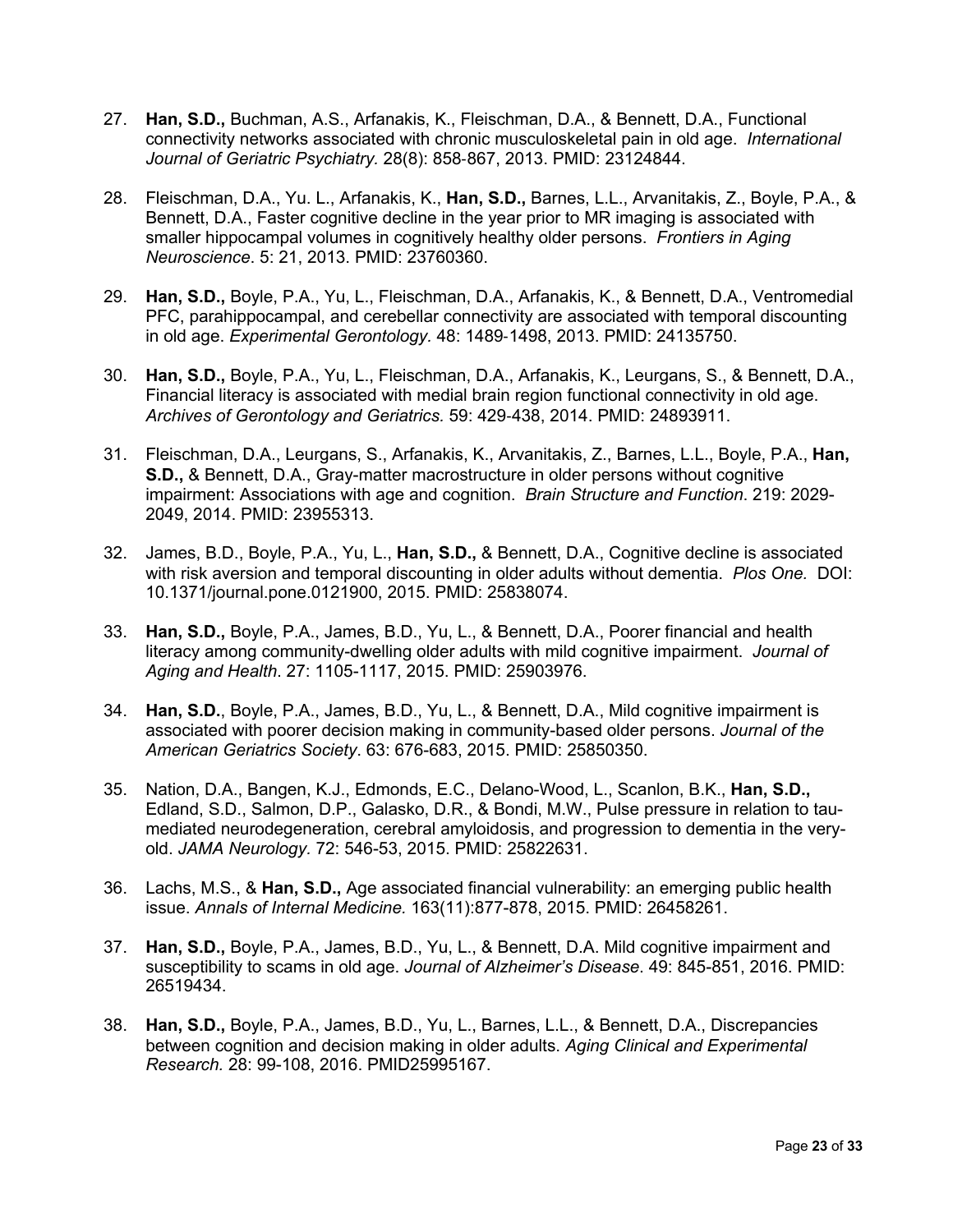- 39. **Han, S.D.,** Boyle, P.A., Arfanakis, K., Fleischman, D.A., Yu, L., James, B.D., & Bennett, D.A., Financial literacy is associated with white matter integrity in old age. *NeuroImage*. 130: 223- 229, 2016. PMID: 26458261.
- 40. **Han, S.D.,** Boyle, P.A., Yu, L., Arfanakis, K., James, B.D., Fleischman, D.A., & Bennett, D.A., Grey matter correlates of susceptibility to scam in community-dwelling older adults. *Brain Imaging and Behavior.* 10(2): 524-532, 2016. PMID: 26100658.
- 41. **Han, S.D.,** Adeyemi, O., Wilson, R.S., Leurgans, S., Jimenez, A., Ouellet, L., Shah, R., Landay, A., Bennett, D.A., & Barnes, L.L., Loneliness in older Black adults with HIV is associated with poorer cognition. *Gerontology.* 63(3): 253-262, 2017. PMID: 28125811.
- 42. **Han, S.D.,** Nguyen, C.\*, Stricker, N.H., & Nation, D.A., Detectable neuropsychological differences in early preclinical Alzheimer's disease: A meta-analysis. *Neuropsychology Review*. 27(4): 305-325, 2017. PMID: 28497179.
- 43. Jurick, S.M., Weissberger, G.H.\*, Clark, L.R., Wierenga, C.E., Chang, Y.-L., Scheihser, D.M., **Han, S.D.,** Jak, A.J., Dev, S.I., & Bondi, M.W., Faulty adaptation to repeated face-name associative pairs in mild cognitive impairment is predictive of cognitive decline. *Archives of Clinical Neuropsychology.* 33:168-183, 2018. PMID: 28655152.
- 44. Nguyen, A.L., McNeil, C.J., **Han, S.D.,** & Rhodes, S.D., Risk and protective factors for healthrelated quality of life among persons aging with HIV. *AIDS Care.* 30(4):518-522, 2018. PMID: 28944679.
- 45. Weissberger, G.H.\*, Nation, D.A., Nguyen, C.P., Bondi, M.W., & **Han, S.D.,** Meta-analysis of cognitive ability differences by apolipoprotein E genotype in young humans. *Neuroscience and Biobehavioral Reviews.* 94:49-58, 2018. PMID: 30125600.
- 46. Yu, L., Wilson, R.S., **Han, S.D.,** Leurgans, S., Bennett, D.A., & Boyle, P.A., Decline in literacy and incident AD dementia among community dwelling older persons. *Journal of Aging and Health.* 30: 1389-1405, 2018. PMID:28645223.
- 47. **Han, S.D.,** Arfanakis, K., Fleischman, D.A., Yu, L., Bennett, D.A., & Boyle, P.A., White matter correlates of temporal discounting in older adults. *Brain Structure and Function.* 223:3653– 3663, 2018. PMID: 29992469.
- 48. Stewart, C.C., Boyle, P.A., James, B.D., Yu, L., **Han, S.D.,** & Bennett, D.A., Associations of APOE ε4 with health and financial literacy among community-based older adults without dementia. *Journal of Gerontology: Psychological Sciences.* 73:778-786, 2018. PMID: 27174891.
- 49. Meyer, K.\*, Yonashiro Cho, J.\*, Gassoumis, Z.D., Mosqueda, L., **Han, S.D.,** & Wilber, K., What can elder mistreatment researchers learn about primary prevention from family violence intervention models? *The Gerontologist*. 59:601-609, 2019. PMID: 29190372.
- 50. Nation, D.A., Ho, J.K., Dutt, S.\*, **Han, S.D.,** Lai, H.C., for the Alzheimer's Disease Neuroimaging Initiative., Neuropsychological decline improves prediction of dementia beyond AD biomarker and MCI diagnoses. *Journal of Alzheimer's Disease.* 69(4):1171-1182, 2019. PMID: 31104015.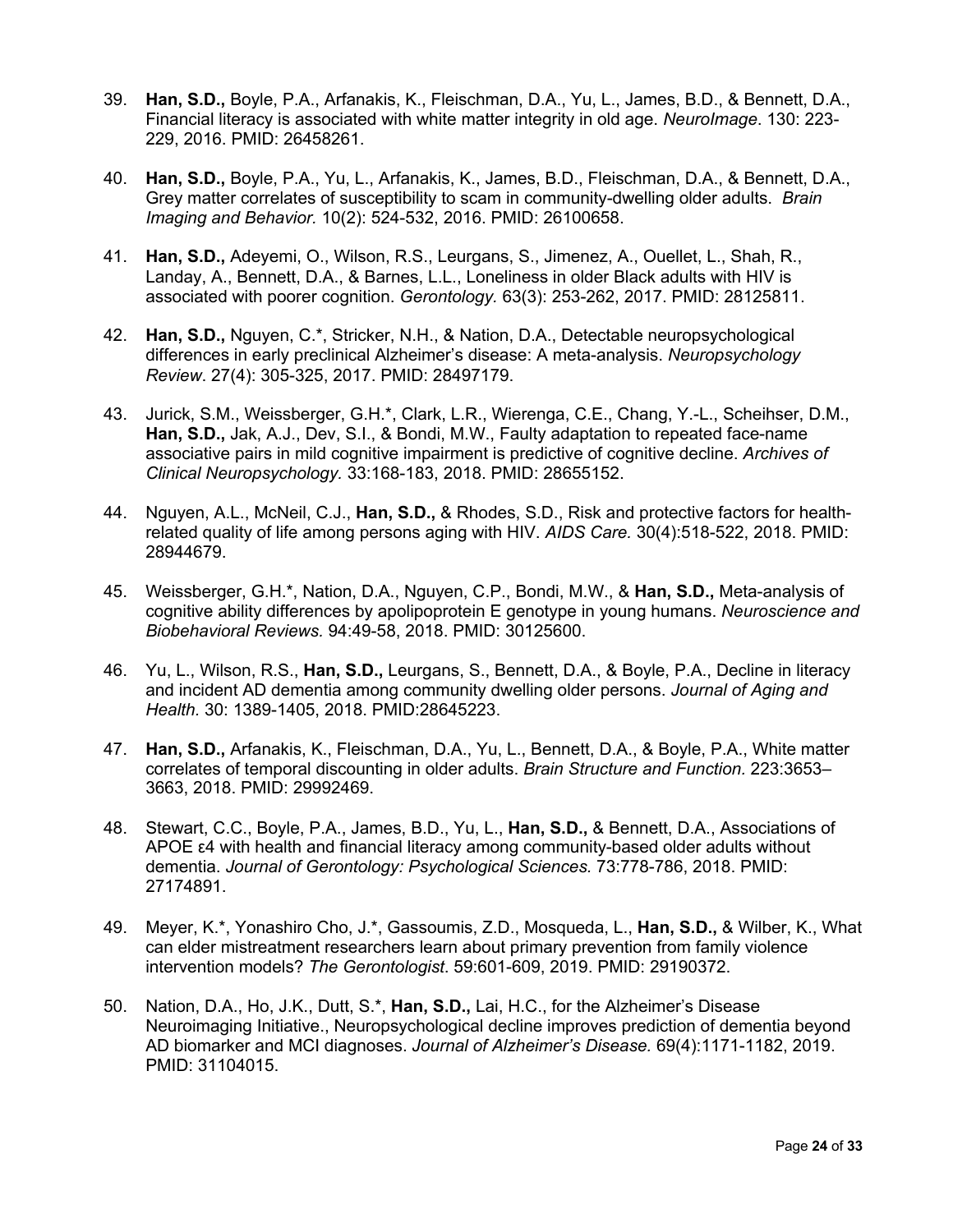- 51. Weissberger, G.H.\*, **Han, S.D.,** Yu, L., Barnes, L.L., Bennett, D.A., & Boyle, P.A., Financial and health literacy discrepancies with cognition in older adults. *Neuropsychology.* 33(7):975- 985*,* 2019. PMID: 31204814.
- 52. **Han, S.D.,** & Shinotoh, H., The search for meaning in preclinical Alzheimer disease clinical trials. *Neurology*. 93(4):139-140, 2019. PMID: 31289145.
- 53. Contreas, J.A., Aslanyan, V., Sweeney, M.D., Sanders, L.M.J., Sagare, A.P., Zlokovic, B.V., Toga, A.W., **Han, S.D.,** Morris, J.C., Fagan, A., Massoumzadeh, P., Benzinger, T., & Pa, J. Functional connectivity among brain regions affected in Alzheimer's Disease is associated with CSF TNF-alpha in APOE4 carriers. *Neurobiology of Aging*. 86:112-122, 2020. PMID: 31870643.
- 54. Blanken, A.E., Jang, J.Y., Ho, J.K., Edmonds, E.C., **Han, S.D.,** Bangen, K.J., & Nation, D.A. Distilling heterogeneity of mild cognitive impairment in the National Alzheimer Coordinating Center database using latent profile analysis. *JAMA Network Open.* 3(3):e200413, 2020. PMID: 32142126.
- 55. Weissberger, G.H.\*, Mosqueda, L., Nguyen, A.L., Samek, A., Boyle, P.A., Nguyen, C.P., & **Han, S.D.,** Physical and mental health correlates of perceived financial exploitation in older adults: Preliminary findings from the Finance, Cognition, and Health in Elders Study (FINCHES). *Aging and Mental Health*. 24(5):740-746, 2020. PMID: 30739493.
- 56. **Han, S.D.,** Barnes, L.L., Leurgans, S., Yu, L., Bennett, D.A., & Boyle, P.A. Literacy mediates racial differences in financial and healthcare decision making. *Journal of the American Geriatrics Society.* 68(6):1279-1285, 2020. PMID: 32092157.
- 57. Weissberger, G.H.\*, Goodman, M.C.\*, Mosqueda, L., Schoen, J., Wilber, K., Gassoumis, Z. D., Nguyen, C. P., & **Han, S.D.,** Elder abuse characteristics based on calls to the National Center on Elder Abuse (NCEA) Helpline. *Journal of Applied Gerontology.* 39(10):1078-1087, 2020. PMID: 31364442.
- 58. Lamar, M., Arfanakis, K., Yu, L., Zhang, S., **Han, S.D.,** Fleischman, D.A., Bennett, D.A., & Boyle, P.A., White matter correlates of scam susceptibility in community-dwelling older adults. *Brain Imaging and Behavior.* 14(5):1521-1530, 2020. PMID: 30895444.
- 59. Lichtenberg, P.A., Paulson, D., & **Han, S.D.** Examining health and wealth correlates of perceived financial vulnerability: A normative study. *Innovation in Aging*. 4(4):1-10*,* 2020. PMID: 33123629.
- 60. Axelrod, J., Mosqueda, L., Weissberger, G.H., Nguyen, A.L., Boyle, P.A., Parunakian, E., & **Han, S.D.** Frailty and perceived financial exploitation: Findings from the Finance, Cognition, and Health in Elders Study. *Gerontology and Geriatric Medicine.* 6:1-5*,* 2020. PMID: 33225020.
- 61. Weissberger, G.H., Mosqueda, L., Nguyen, A.L., Axelrod, J., Nguyen, C.P., Boyle, P.A., Spreng, N., & **Han, S.D.** Functional connectivity correlates of perceived financial exploitation in older adults. *Frontiers in Aging Neuroscience.* 12:583433*,* 2020. PMID: 33304266.
- 62. Weissberger, G.H.\*, Gibson, K., Nguyen, C.P., & **Han, S.D.,** Neuropsychological Case Report of MCI Reversion at One-Year Follow-Up. *Applied Neuropsychology: Adult*. 27(3):284-293, 2020. PMID: 30351208.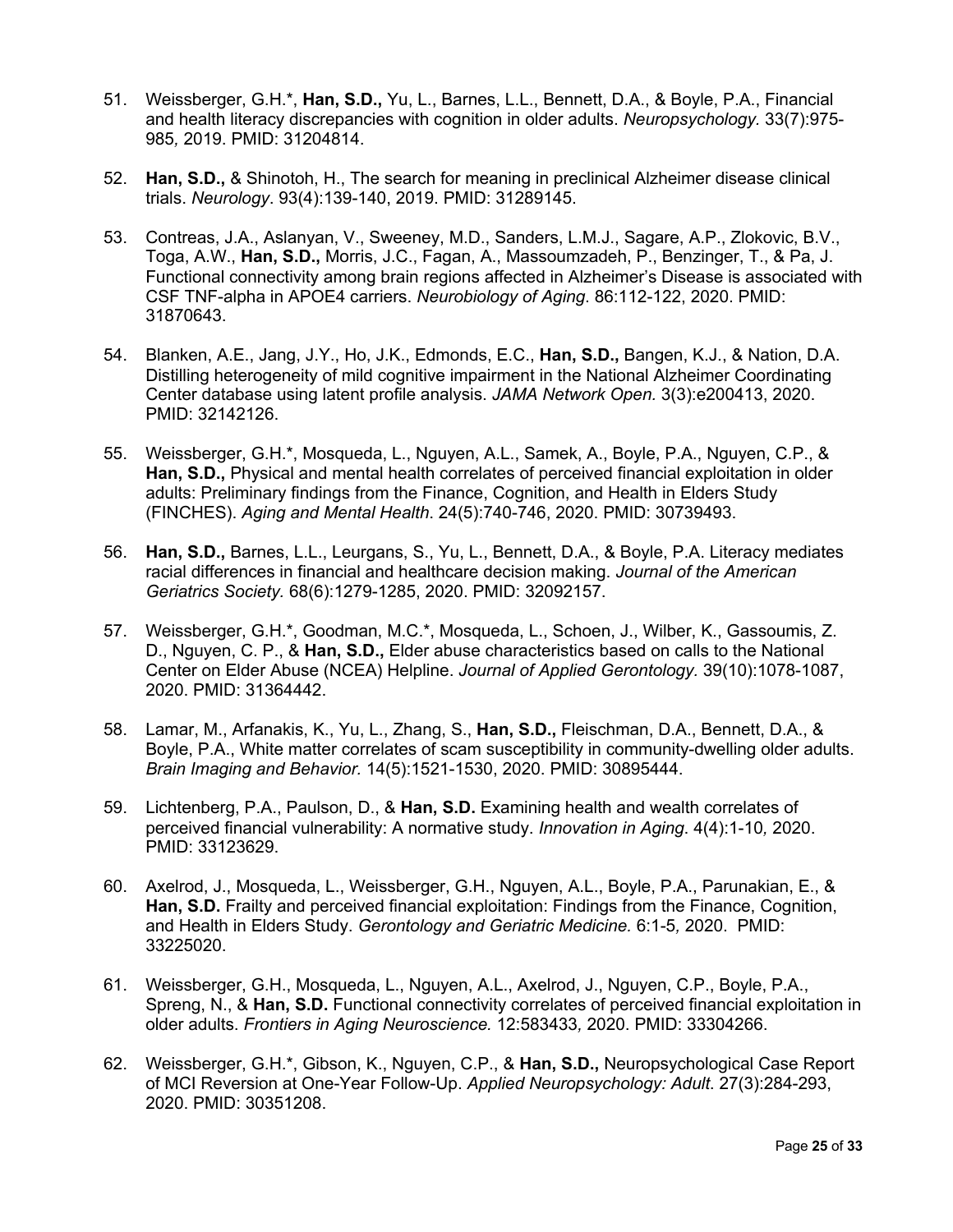- 63. **Han, S.D.,** & Mosqueda, L. Elder abuse in the COVID-19 era. *Journal of the American Geriatrics Society*. 68:1386-1387, 2020. PMID: 32311078.
- 64. Nguyen, A.L., Mosqueda, L., Windisch, N., Weissberger, G., Axelrod, J., & **Han, S.D.** Perceived causes, context, and consequences of financial exploitation: Narratives from older adults. *Journal of Gerontology: Social Sciences*. 76:996-1004, 2021. PMID: 33423064. [Editor's Choice designation]
- 65. Betz, M.E., Omeragic, F., Meador, L., DiGuiseppi, C.G., Fowler, N.R., **Han, S.D.,** Hill, L., Johnson, R.L., Knoepke, C.E., Matlock, D.D., Moran, R. The Advancing Understanding of Transportation Options (AUTO) Study: Design and methods of a multi-center study of decision aid for older drivers. *Inj Epidemiol*. 8:23, 2021. PMID: 33934709.
- 66. Weissberger, G.H.\*, **Han, S.D.,** Yu, L., Barnes, L.L., Lamar, M., Bennett, D.A., & Boyle, P.A. Impact of early life socioeconomic status on decision making in non-demented older adults. *Archives of Gerontology and Geriatrics.* 95:104432, 2021.
- 67. Jang, J.Y., **Han, S.D.,** Yew, B., Blanken, A.E., Dutt, S., Li, Y., How, J.K., Gaubert, A., & Nation, D.A. Resting-state functional connectivity signatures of apathy in community-living older adults. *Frontiers in Aging Neuroscience*. 13:691710*,* 2021. PMID: 34248608
- 68. **Han, S.D.,** Lamar, M., Fleischman, D., Kim, N., Bennett, D.A., Lewis, T.T., Arfanakis, K., & Barnes, L.L. Self-reported experiences of discrimination in older Black adults are associated with insula functional connectivity. *Brain Imaging and Behavior*. 15:1718-1727*,* 2021. PubMed PMID: PMID: 32720182
- 69. **Han, S.D.,** Barnes, L.L., Leurgans, S., Yu, L., Stewart, C.C., Lamar, M., Glover, C.M., Bennett, D.A., & Boyle, P.A. Susceptibility to scams in older Black and White adults. *Frontiers in Psychology*. 12:685258, 2021. PMID: 34322065
- 70. Kim, N., Arfanakis, K., Leurgans, S.E., Yang, J., Fleischman, D.A., **Han, S.D.,** Aggarwal, N.T., Lamar, M., Yu, L., Poole, V.N., Bennett, D.A., & Barnes, L.L. Bootstrap approach for metasynthesis of MRI findings from multiple scanners. *Journal of Neuroscience Methods.*  360:109229*,* 2021*.* PMID: 34052288
- 71. Yu, L., Mottola, G., Barnes, L.L., **Han, S.D.,** Wilson, R.S., Bennet, D.A., & Boyle, P.A. Correlates of susceptibility to scams in community-dwelling older Blacks. *Gerontology.* 67:729-739*,* 2021. PMID: 33882498
- 72. Fleischman, D.A., Arfanakis, K., Leurgans, S.E., Zhang, S., Poole, V., **Han, S.D.,** Yu, L., Lamar, M., Kim, N., Bennett, D.A., & Barnes, L.L. Associations of deformation-based brain morphometry with cognitive level and change in older Blacks without dementia. *Neurobiology of Aging*. 111:35-43*,* 2022. PMID: 34963062

### **REFEREED JOURNAL ARTICLES IN PRESS:**

- 73. Lamar, M., Fleischman, D., Leurgans, S., Aggarwal, N., Kim, N., Poole, V., **Han, S.D.,** Arfanakis, K., & Barnes, L.L. Relationship of blood pressure and white matter hyperintensity burden with level of and change in cognition in older Black adults. *Psychosomatic Medicine.* PMID: 35100182
- 74. Martinez, A.E., Weissberger, G., He, X., Kuklenyik, Z., He, X., Meuret, C., Parekh, T., Rees, J.C., Parkes, B.A., Gardner, M.S., King, S.M., Collier, T.S.; Harrington, M., Sweeney, M.,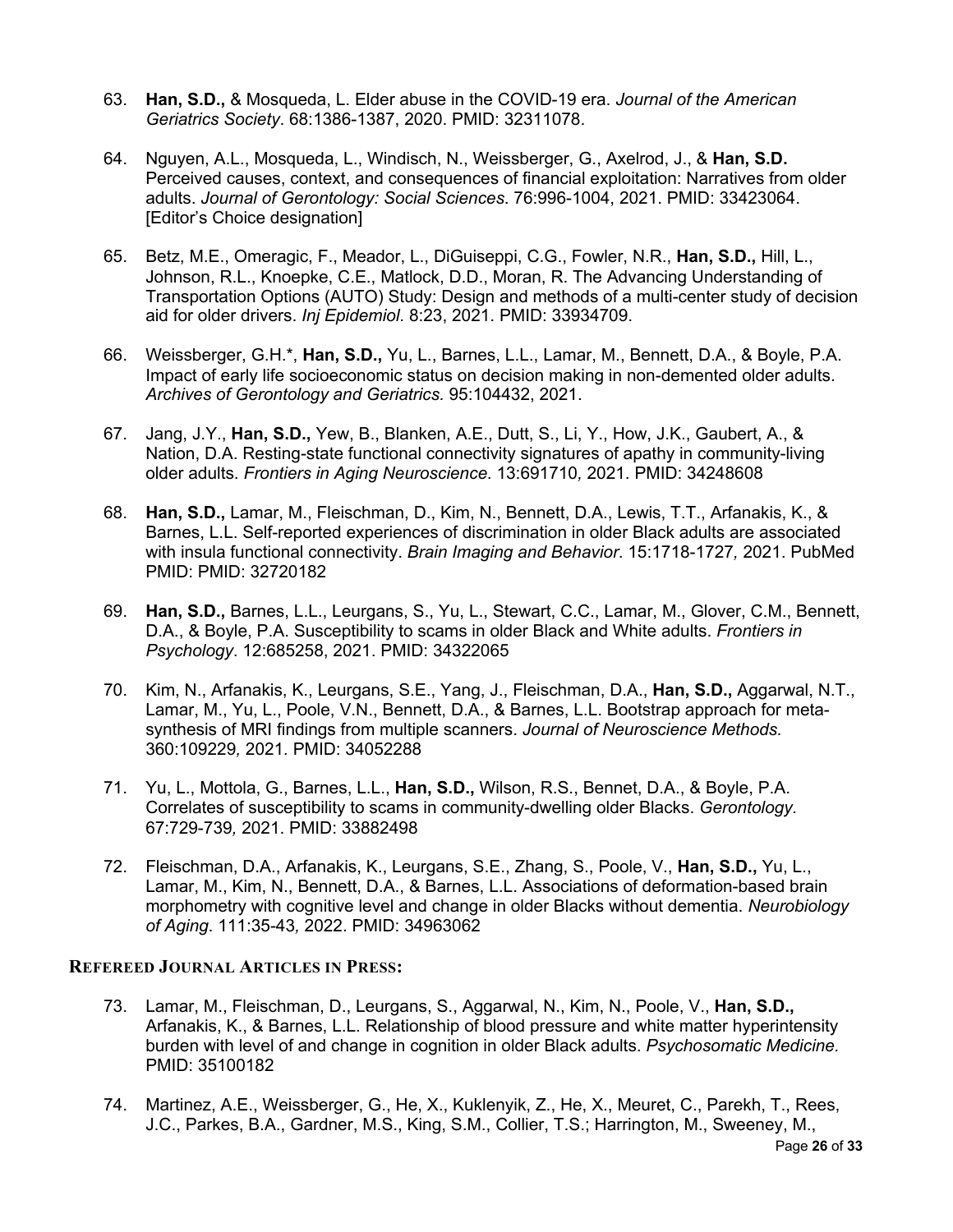Wang, X., Zlokovic, B., Joe, E., Nation, D., Schneider, L.S., Chui, H.C., **Han, S.D.,** Krauss, R.N., & Yassine, H.N. The small HDL particle hypothesis of Alzheimer's disease. *Alzheimer's & Dementia.*

- 75. Betz, M.E., Hill, L.L., Fowler, N.R., DiGuideppi, C., **Han, S.D.,** Johnson, R.L., Meador, L., Omeragic, F., Peterson, R.A., & Matlock D.D. "Is it time to stop driving?": A randomized clinical trial of an online decision aid for older drivers. *Journal of the American Geriatrics Society.*
- 76. Betz, M.E., Fowler, N.R., **Han, S.D.,** Hill, L.L., Johnson, R.L., Meador, L., Omeragic, F., Peterson, R.A., & DiGuiseppi, C. Impact of the COVID-19 Pandemic on Older Adult Driving in the United States. *J Appl Gerontol.*
- 77. Lin, F., Pa, J., Karim, R., Hodis, H.N., **Han, S.D.,** Henderson, V.W., St. John, J.A., & Mack, W.J. Subclinical carotid artery atherosclerosis and cognitive function in older adults. *Alzheimer's Research & Therapy.*

#### **REFEREED JOURNAL ARTICLES UNDER REVIEW:**

- 78. Lamar, M., Yu, L., Leurgans, S., Wilson, R.S., **Han, S.D.,** Bennett, D.A., & Boyle, P. Fraud victimization and blood pressure in older adults: Sex differences in post-fraud cardiovascular health.
- 79. Pacyna, R.R., **Han, S.D.,** Wroblewski, K.E., McClintock, M.K., & Pinto, J.M. Rapid olfactory decline during aging predicts dementia and GMV loss in AD brain regions.
- 80. Weissberger, G.H., **Han, S.D.,** Yu, L., Barnes, L.L., Lamar, M., Bennett, D.A., & Boyle, P.A. Subjective socioeconomic status is associated with risk aversion in a community-based cohort of older adults without dementia.
- 81. Lim, A.C., Mosqueda, L., Nguyen, A.L., Mason, T.B., Weissberger, G.H., Fenton, L., Lichtenberg, P., & **Han, S.D.** Interpersonal dysfunction predicts subsequent financial exploitation vulnerability in older adults: A prospective observational study.
- 82. Fenton, L., Weissberger, G.H., Boyle, P., Mosqueda, L., Yassine, H., Nguyen, S., Lim, A., & **Han, S.D.** Cognitive and neuroimaging correlates of financial exploitation vulnerability in older adults without dementia: Implications for early detection of Alzheimer's Disease.
- 83. Weissberger, G.H., Samek, A., Mosqueda, L., Nguyen, A.L., Lim, A.C., Fenton, L., & **Han, S.D.** Financial altruism is associated with Alzheimer's Disease neurocognitive profile in older adults.
- 84. Weissberger, G.H., Lim A.C., Mosqueda, L., Schoen, J., Axelrod, J., Nguyen, A.L., Wilber, K.H., Esquivel, R., & **Han, S.D.** Elder abuse in the COVID-19 era based on calls to the National Center on Elder Abuse resource line.
- 85. **Han, S.D.,** Fleischman, D., Yu, L., Poole, V., Lamar, M., Kim, N., Leurgans, S.E., Bennett, D.A., Arfanakis, K., & Barnes, L.L. Cognitive decline and hippocampal functional connectivity within older Black adults.

#### **BOOK CHAPTERS, BOOK REVIEWS, COMMENTARIES, AND CONSENSUS STATEMENTS:**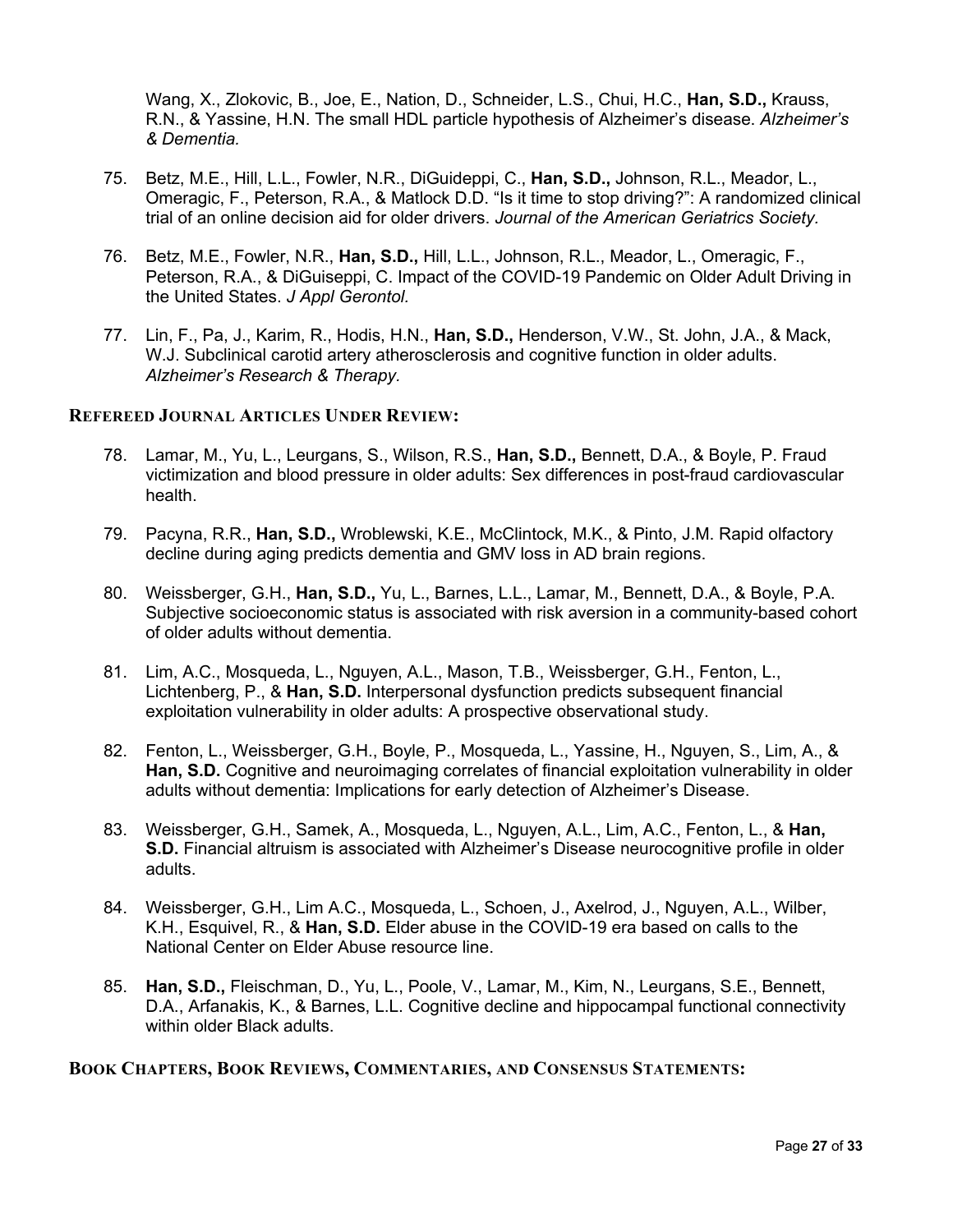- 86. **Han, S.D.,** Delis, D.C., & Holdnack, J.A. Extending the WISC-IV: Executive Functioning. *WISC*-*IV: Clinical Assessment and Intervention.* pp. 497-512, 2008.
- 87. Guidotti Breting, L.M.\*, Tuminello, E.R.\*, & **Han, S.D.** Functional neuroimaging studies in normal aging. *Current Topics in Behavioral Neuroscience: Behavioral Neurobiology of Aging*. Springer-Verlag, Berlin Heidelberg, 2012.
- 88. Global Council on Brain Health. "The Brain-Body Connection: GCBH Recommendations on Physical Activity and Brain Health." Available at www.GlobalCouncilOnBrainHealth.org, 2016.
- 89. Global Council on Brain Health. "The Brain-Sleep Connection: GCBH Recommendations on Sleep and Brain Health." Available at www.GlobalCouncilOnBrainHealth.org, 2017.
- 90. Global Council on Brain Health. "The Brain and Social Connectedness: GCBH Recommendations on Social Engagement and Brain Health." Available at www.GlobalCouncilOnBrainHealth.org, 2017.
- 91. Global Council on Brain Health. "Engage Your Brain: GCBH Recommendations on Cognitively Stimulating Activities." Available at www.GlobalCouncilonBrainHealth.org, 2017.
- 92. Barnes, L. L., & **Han, S. D.** (2018). Neuropsychology of HIV-associated neurocognitive disorders. In G. E. Smith & S. T. Farias (Eds.), *APA handbooks in psychology series. APA handbook of dementia* (pp. 343-354). Washington, DC, US: American Psychological Association, 2018.
- 93. **Han, S.D.** Sure steps: Review of *"Seven Steps to Managing Your Memory: What's Normal, What's Not, and What to Do About It"* by Andrew E. Budson and Maureen K. O'Connor. *Archives of Clinical Neuropsychology.* 33:934-935, 2018.
- 94. Global Council on Brain Health. "Brain Food: GCBH Recommendations on Nourishing Your Brain Health." Available at www.GlobalCouncilonBrainHealth.org, 2018.
- 95. Global Council on Brain Health. "Brain Health and Mental Well-Being: GCBH Recommendations on Feeling Good and Functioning Well." Available at www.GlobalCouncilonBrainHealth.org, 2018.
- 96. **Han, S.D.,** Olsen, B.J., & Mosqueda, L.A. Screening for elder abuse in neuropsychological examinations. *Handbook on the Neuropsychology of Aging and Dementia (2nd edition).* Springer-Verlag, New York, 2019.
- 97. Global Council on Brain Health. "The Real Deal on Brain Health Supplements: GCBH Recommendations on Vitamins, Minerals, and Other Dietary Supplements." Available at www.GlobalCouncilonBrainHealth.org, 2019.
- 98. "The Things They Carry: Advancing Trauma-Informed Responses to Elder Abuse." White paper produced from the Elder Abuse and Trauma Symposium hosted by the NYCEAC and The Weinberg Center for Elder Justice. New York, 2020.
- 99. Global Council on Brain Health. "The Brain-Heart Connection: GCBH Recommendations to Manage Cardiovascular Risks to Brain Health." Available at www.GlobalCouncilonBrainHealth.org, 2020.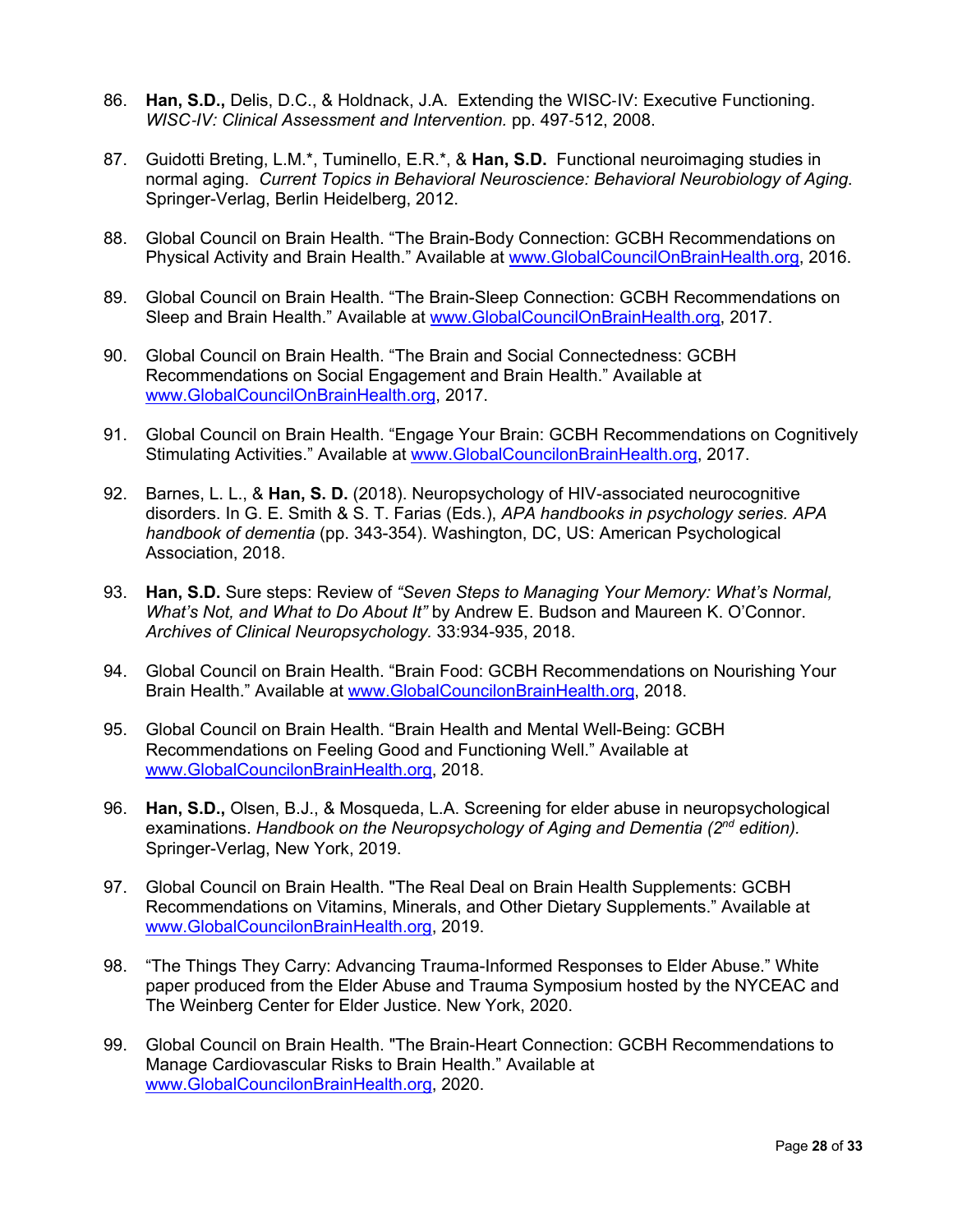- 100. Global Council on Brain Health. "Music on Our Minds: The Rich Potential of Music to Promote Brain Health and Wellbeing." Available at www.GlobalCouncilonBrainHealth.org, 2020.
- 101. FINRA and AARP. "Addressing the Challenge of Chronic Fraud Victimization: Understanding the drivers of chronic fraud victimization and identifying key intervention strategies." Available at www.finra.org, 2021.
- 102. Global Council on Brain Health. "COVID-19 and Brain Health: The Global Council on Brain Health's Recommendations on What to Do Now." Available at www.GlobalCouncilonBrainHealth.org, 2021.
- 103. Global Council on Brain Health. "How to Sustain Brain Healthy Behaviors: Applying Lessons of Public Health and Science to Drive Change." Available at www.GlobalCouncilOnBrainHealth.org, 2022.
- 104. **Han, S.D.** Financial abuse of older adults. *Research Handbook on Law, Society and Ageing.*  Edward Elgar Publishing, United Kingdom, in prep.

#### **MEDIA APPEARANCES:**

Jan 26, 2022, "How to Report Elder Financial Exploitation." AARP. https://www.aarp.org/money/scams-fraud/info-2022/report-elder-financial-abuse.html

Oct 8, 2021, "Alzheimer's Risk Gene Paradoxically Protects Against Memory Loss." The Scientist. https://www.the-scientist.com/news-opinion/alzheimer-s-risk-gene-paradoxically-protects-againstmemory-loss-69296

Oct 7, 2021, "The most common Alzheimer's risk gene may also protect against memory loss." Science.

https://www.science.org/content/article/most-common-alzheimer-s-risk-gene-may-also-protectagainst-memory-loss

Jun 9, 2021, "USC Team to Study Link Between Financial Decision Making and Alzheimer's." MyNewsLA.com.

https://mynewsla.com/business/2021/06/09/usc-team-to-study-link-between-financial-decisionmaking-and-alzheimers/

Jun 2, 2021, "Keck School awarded \$2 million to help identify if financial vulnerability is a risk factor for Alzheimer's disease." Keck Medicine of USC Media.

https://keck.usc.edu/keck-school-awarded-2-million-to-help-identify-if-financial-vulnerability-is-a-riskfactor-for-alzheimers-disease/

Dec 24, 2020, "Can Brain Games Improve Your Memory?" Keck Medicine of USC Media. https://www.keckmedicine.org/can-brain-games-improve-your-memory/

Dec 10, 2020, "Want to Avoid Fraud? Start by Getting Your Eyes and Ears Checked." AARP. https://www.aarp.org/money/scams-fraud/info-2020/hearing-vision-loss.html

Nov 18, 2020, "New studies find financially exploited seniors show brain differences and are more frail." Eurekalert.

https://www.eurekalert.org/pub\_releases/2020-11/ksom-nsf111820.php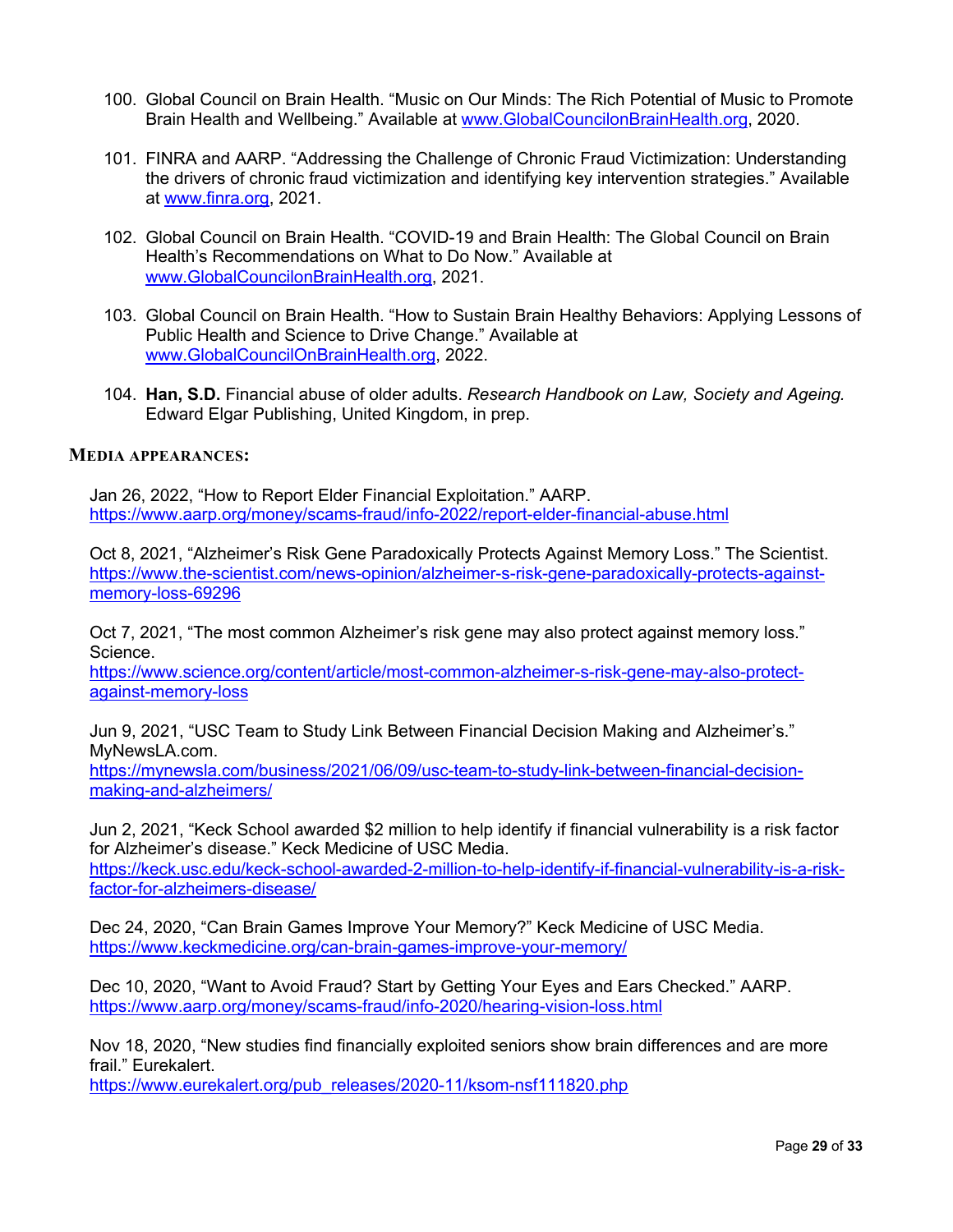Jun 23, 2020, "Elder abuse appears to be climbing during the pandemic, experts say." PBS News Hour.

https://www.pbs.org/newshour/nation/elder-abuse-appears-to-be-climbing-during-the-pandemicexperts-say

Jun 18, 2020, "Like Domestic Violence, Elder Abuse Appears to be Climbing, Too." Forbes Magazine.

https://www.forbes.com/sites/nextavenue/2020/06/18/like-domestic-violence-elder-abuse-appears-tobe-climbing-too/#581493ec77c6

Next Avenue (PBS Twin Cities).

https://www.nextavenue.org/elder-abuse-appears-to-be-climbing/

Nov 20, 2019, "Cognitive decline and social isolation common reasons for elderly financial abuse." Alzheimer's Prevention Bulletin.

https://www.endalznow.org/news/cognitive-decline-and-social-isolation-common-reasons-elderlyfinancial-abuse

Aug 30, 2019, "Who's Most Likely to Scam a Senior? The Answer May Surprise You." U.S. News and World Report.

https://www.usnews.com/news/health-news/articles/2019-08-30/whos-most-likely-to-scam-a-seniorthe-answer-may-surprise-you?src=usn\_tw

Aug 15, 2019, CBS affiliate KNX-AM (Los Angeles) radio interview. http://bit.ly/2KTUTPy

Aug 15, 2019, "Financial abuse of older adults by family members more common than scams by strangers." ScienceDaily. https://www.sciencedaily.com/releases/2019/08/190815081315.htm

Aug 15, 2019, "Study finds relatives financially abuse elders more than strangers." ANI (South Asia). https://www.aninews.in/news/lifestyle/quirky/study-finds-relatives-financially-abuse-elders-more-thanstrangers20190815210231/

Aug 15, 2019, "The sad truth about who is abusing older adults the most." Marketwatch. https://www.marketwatch.com/story/the-sad-truth-about-who-is-abusing-older-adults-the-most-2019- 08-15?mod=mw\_latestnews

Aug 15, 2019, "The surprising source behind financial elder abuse, according to researchers." Fox Business News.

https://www.foxbusiness.com/personal-finance/surprising-source-financial-elder-abuse

Jun 19, 2019, "People Are Ripping Off LA Seniors At Alarming Rates – And It's Making Them Sick." The LAist.

https://laist.com/2019/06/19/elder\_financial\_abuse\_seniors\_scams\_illness\_abuse.php

May 21, 2019, "Brains and Losses: Part III." Marketplace (American Public Media, heard on National Public Radio).

https://www.marketplace.org/2019/05/21/brains-and-losses-part-iii/

May 16, 2019, "Age of fraud: Are seniors more vulnerable to financial scams?" Marketplace (American Public Media, heard on National Public Radio).

https://www.marketplace.org/2019/05/16/brains-losses-aging-fraud-financial-scams-seniors/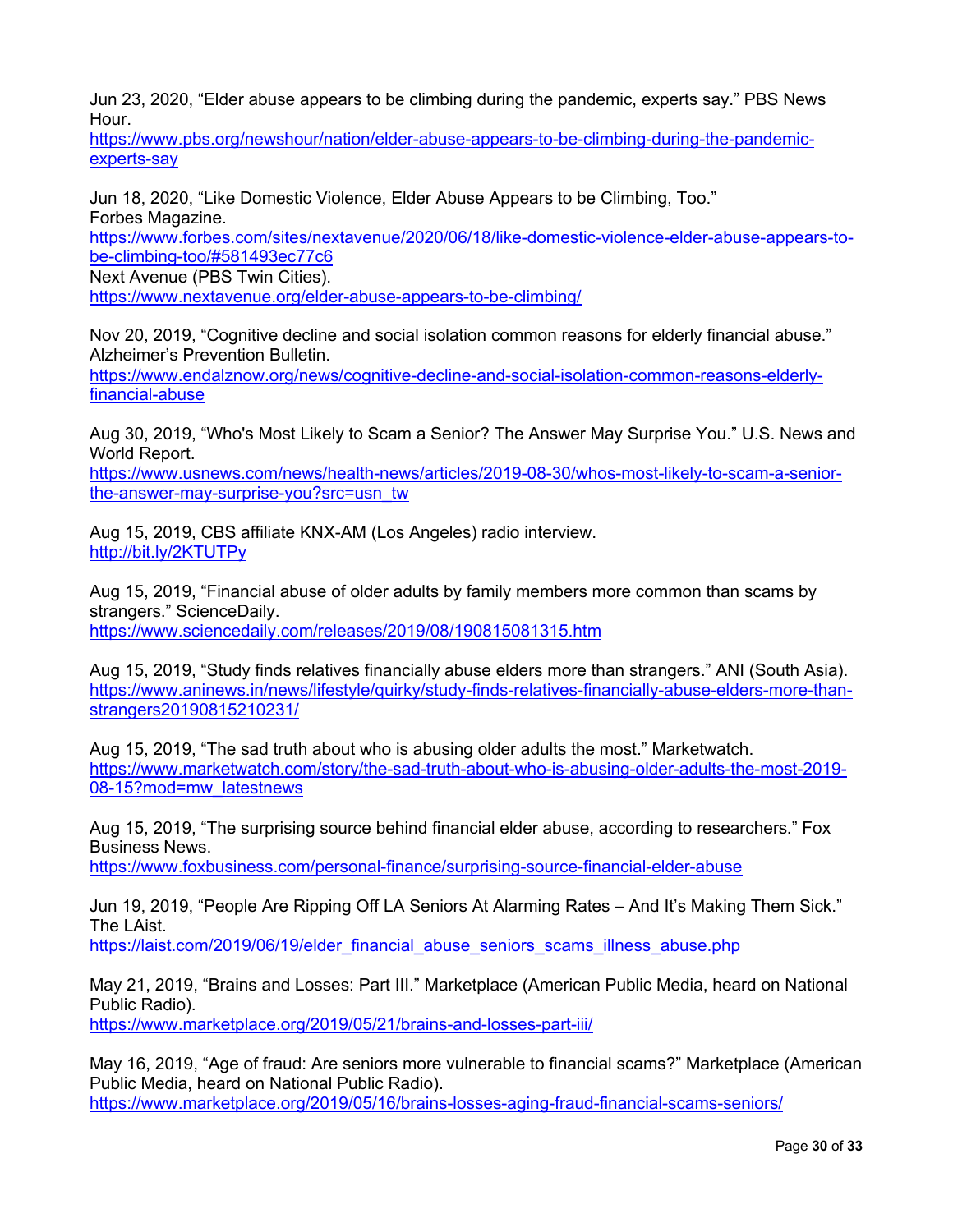Apr 27, 2019, "Les solutions (simples) pour lutter contre la mémoire qui flanche." Slate (France). http://www.slate.fr/story/176235/memoire-exercices-reflexion.

Jun 28, 2018, "Senior Phone Scams." Top of Mind with Julie Rose. BYU Radio. https://www.byuradio.org/episode/20cf3f44-4167-47a9-823e-5e2c9fe2a6d0?playhead=1078&autoplay=true

Jun 4, 2018, "If Rich People Are the Variables in 'Westworld,' No Wonder the Experiment Sucks." *Motherboard – Vice News.*

https://motherboard.vice.com/en\_us/article/8xemj5/if-rich-people-are-the-variables-in-westworld-nowonder-the-experiment-sucks?utm\_campaign=sharebutton

Mar 12, 2018, "Why seniors are susceptible to phone scams and fraud, and how to stop them." *USC News.*

http://news.usc.edu/135031/senior-scams-and-fraud-due-to-aging-brain/

Feb 28, 2018, "The Finance, Cognition, and Health in Elders Study: Toward Preventing Financial Exploitation of Older Adults." *National Center on Elder Abuse blog.* https://eldermistreatment.usc.edu/the-finance-cognition-and-health-in-elders-study-toward-preventingfinancial-exploitation-of-older-adults/

Oct 31, 2017, "How a focus on rich education people skews brain studies." *The Atlantic.* https://www.theatlantic.com/science/archive/2017/10/how-a-focus-on-rich-educated-people-skewsbrain-studies/544499/

Jul 11, 2017, "Duke Han – Neuropsychologist detecting Alzheimer's disease long before symptoms emerge." *Live Long and Master Aging (LLAMA) podcast.* http://www.llamapodcast.com/duke-han

Jun 20, 2017, "I test neuropsicologici per l'individuazione precoce dell' Alzheimer." *State of Mind* (Italy).

http://www.stateofmind.it/2017/06/test-neuropsicologici-alzheimer/

Jun 12, 2017, "Alzheimer's test: Mental skills exam could detect disease years before symptoms emerge." *Express Daily* (UK).

http://www.express.co.uk/life-style/health/815993/Alzheimers-test-mental-skills-disease-symptomsdevelop

Jun 6, 2017, CBS affiliates KNX-AM (Los Angeles) and KCBS-AM (San Francisco) radio interviews. http://keck.usc.edu/knx-am-and-kcbs-am-interviews-with-dr-duke-han

Jun 6, 2017, "Call for routine cognitive screening for over-50s." *6minutes* (Australia). https://www.ausdoc.com.au/news/call-routine-cognitive-screening-over-50s

May 31, 2017, "Detecting Alzheimer's disease before symptoms emerge." *EurekAlert*. https://www.eurekalert.org/pub\_releases/2017-05/uosc-dad053017.php

Apr 13, 2017, "Seniors' brain changes could make them vulnerable to scams." *HealthDay.* https://consumer.healthday.com/senior-citizen-information-31/senior-citizen-news-778/seniors-brainchanges-could-make-them-vulnerable-to-scams-721330.html

Mar 30, 2017, "#NCEANow Twitter Chat." National Center on Elder Abuse. https://docs.wixstatic.com/ugd/f2c6dd\_c426c06fc3ab4102a7d66121636e76a1.pdf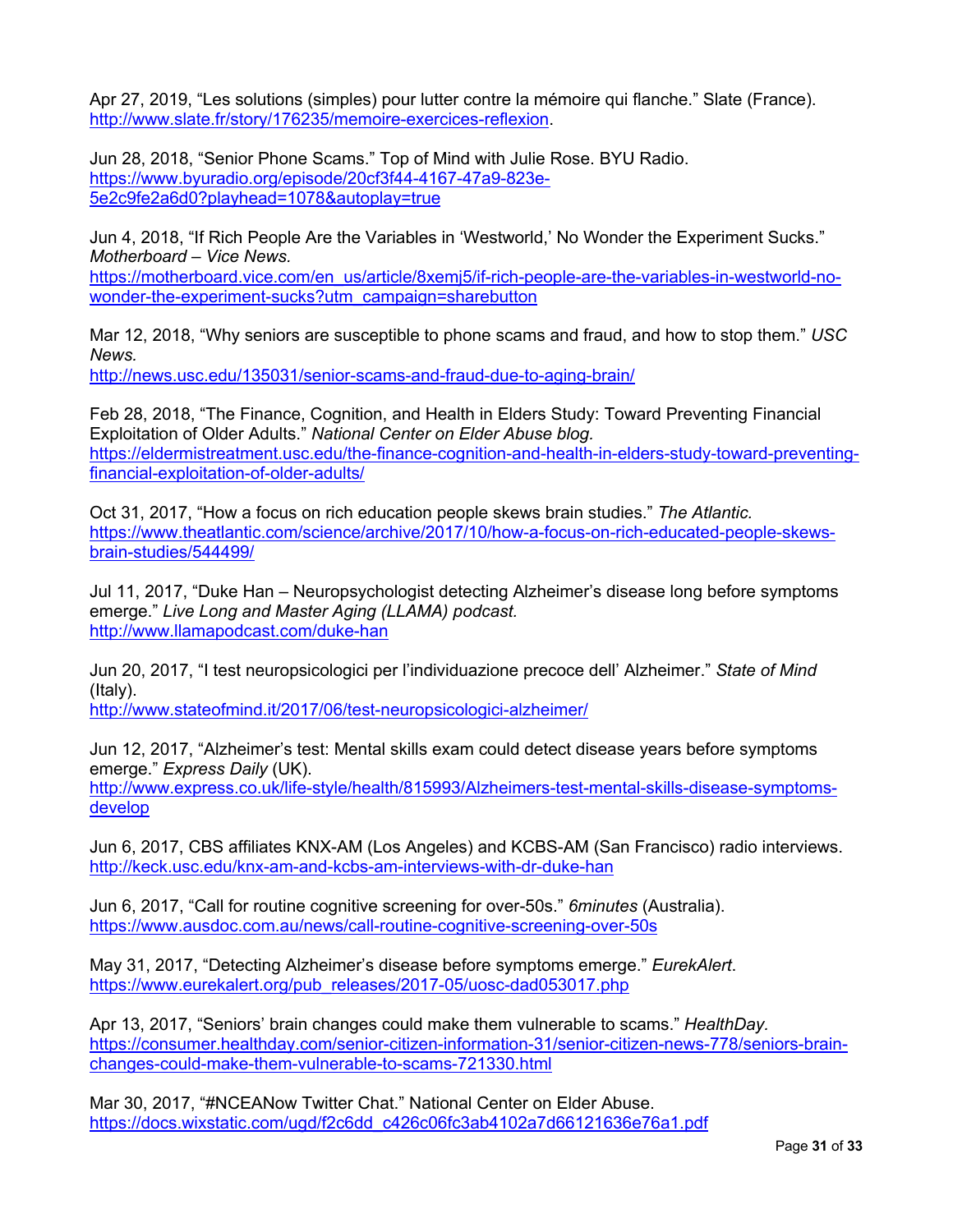Mar 7, 2017, "Financial fraud in later life: A growing epidemic." National Center on Elder Abuse. https://eldermistreatment.usc.edu/financial-fraud-in-later-life-a-growing-epidemic/

Feb 27, 2017, "Financial literacy: A way to address the problem of financial exploitation?" Securities Industry and Financial Markets Association (SIFMA). http://www.sifma.org/blog/financial-literacy-a-way-to-address-the-problem-of-financial-exploitation/

Jul 12, 2016, "Brain scans offer insights into loss of money skills." National Institute on Aging. https://www.nia.nih.gov/alzheimers/features/brain-scans-offer-insights-loss-money-skills

Oct 27, 2015, "OSP Scholar Spotlight: Dr. S. Duke Han." National Institute on Aging. https://www.nia.nih.gov/news/osp-scholar-spotlight-dr-s-duke-han

Oct 12, 2015, "Age-associated financial vulnerability often overlooked." Reuters. http://www.reuters.com/article/us-health-aging-finances-idUSKCN0S627M20151012

Jul 27, 2015, "Meet a clinical neuropsychologist." American Board of Professional Psychology. http://www.abpp.org/i4a/pages/index.cfm?pageID=3493

Jan 18, 2012, "Genes affect how sharp you'll be as you age." *WebMD.* http://www.webmd.com/brain/news/20120118/genes-hold-clues-intelligence-throughout-life

Nov 22, 2011, "Maximize your memory: Tips to improving memory." CBS News (Television). http://chicago.cbslocal.com/2011/11/22/maximize-your-memory-tips-to-improving-memory/

Feb 16, 2010, "Variant linked to Alzheimer's may make you smarter." *The World Today* (Australian Broadcasting Company).

http://www.abc.net.au/worldtoday/content/2010/s2821076.htm

Feb 10, 2010, "A gene for Alzheimer's makes you smarter." *The New Scientist.* https://www.newscientist.com/article/mg20527474.000-a-gene-for-alzheimers-makes-you-smarter/

#### **PUBLICLY AVAILABLE LECTURE OR APPEARANCE VIDEOS:**

Jul 21, 2021, "Webinar 3: Health Economics and Brain Health Behavior Change" (personal introduction and appearance starting at 56:24) https://www.aarp.org/health/brain-health/global-council-on-brain-health/webinar-series.html

Dec 10, 2020, "Growing Up in Aging Neuroscience (GRAN) 2020 Webinar: Hwamee Oh and Duke Han" (personal appearance starting at 30:09). https://vimeo.com/499418881

Oct 28, 2020, "The Global Council on Brain Health's 5th Anniversary Webinar" (8 p.m. session, personal appearance starting from 32:44 until 43:12). https://www.aarp.org/health/brain-health/global-council-on-brain-health/gcbh-5th-anniversary/

Dec 6, 2018, "Neuroepidemiology of Decision Making." Invited lecture for the *Achieving and Sustaining Behavior Change to Benefit Older Adults* workshop of the Research Centers Collaborative Network of the National Institute on Aging at NIA Headquarters in Bethesda, MD*.* https://www.youtube.com/watch?v=APbt0UsouRk